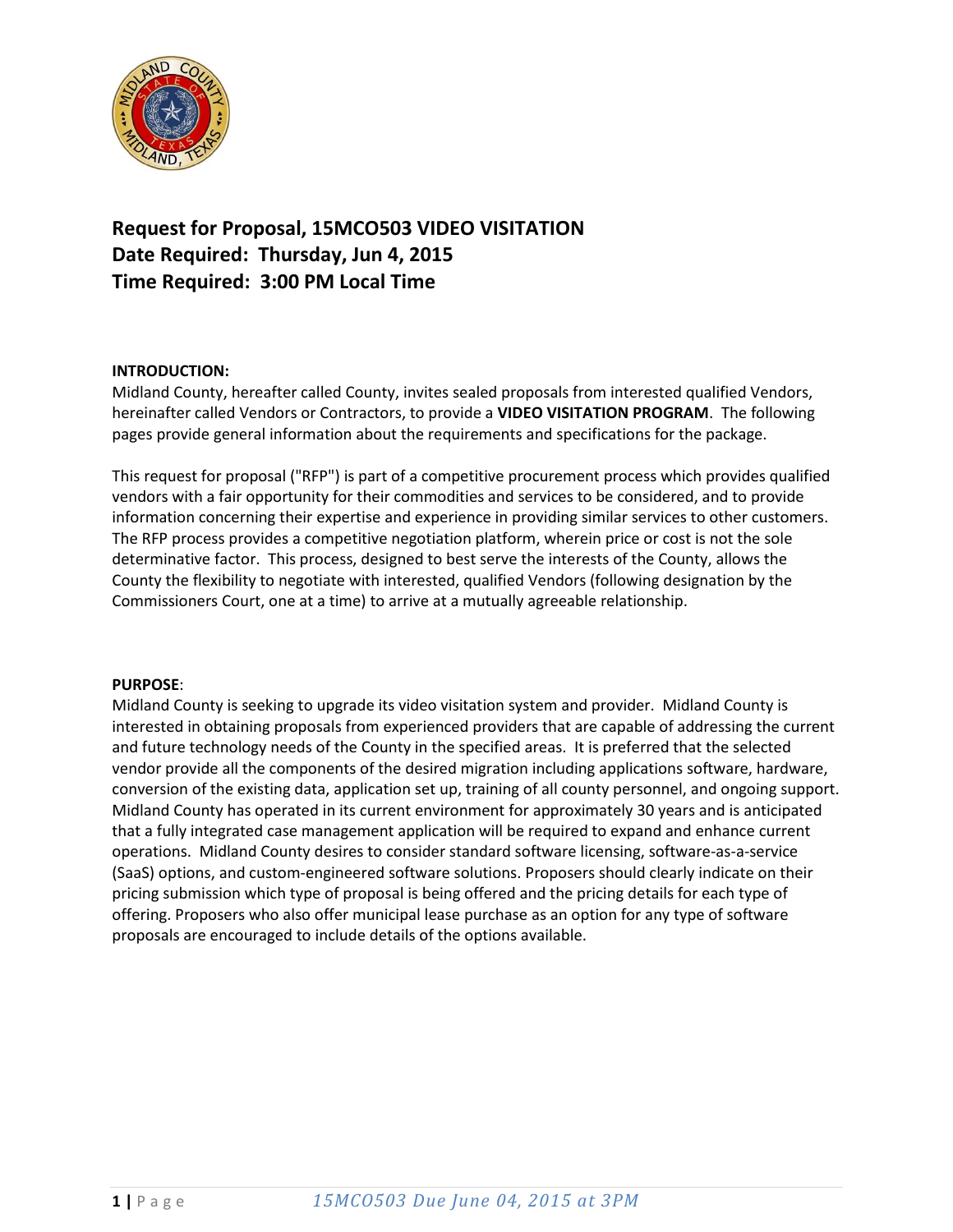

*SECTION 1*

### **GENERAL INFORMATION**

#### **COPIES AND RECEIPT:**

Please submit one (1) original, three (3) copies, and an electronic copy on USB drive of the proposal. **An executed copy of the Proposal Affidavit SIGNED AND NOTARIZED (Attachment A) must be included in each submission. Please note that if no Proposal Affidavit is included, the response will be rejected.**  Midland County is exempt from all state and federal taxes. Tax exempt certificates are available through Purchasing upon request.

Responses must be received by **3:00 PM Local Time Thursday, June 4, 2015**. Late proposals will be rejected and returned unopened. The clock in the Purchasing Agent's office is the official time piece for this submission. If interested, Contractors may use mail or express systems to deliver their proposal to the Purchasing Department; they should insure that they are tendered to the carrier in plenty of time to reach the Purchasing Department by the time and date required. Facsimile transmitted proposals shall not be accepted.

Proposals will be opened, and the name of the firm submitting the proposal read aloud, acknowledged, at **3:30 PM, Thursday, June 4, 2015** in the Purchasing Department Conference Room located in the Midland County Courthouse, Suite 1101. All respondents or other interested parties are invited to attend the opening.

#### **SUBMISSION LOCATION:**

All bids which are mailed, shipped, delivered, etc. should be addressed as follows:

**Midland County Purchasing Department** Midland County Courthouse Attention: Kristy Engeldahl, Purchasing Agent 500 N. Loraine Street, Suite 1101 Midland, Texas 79701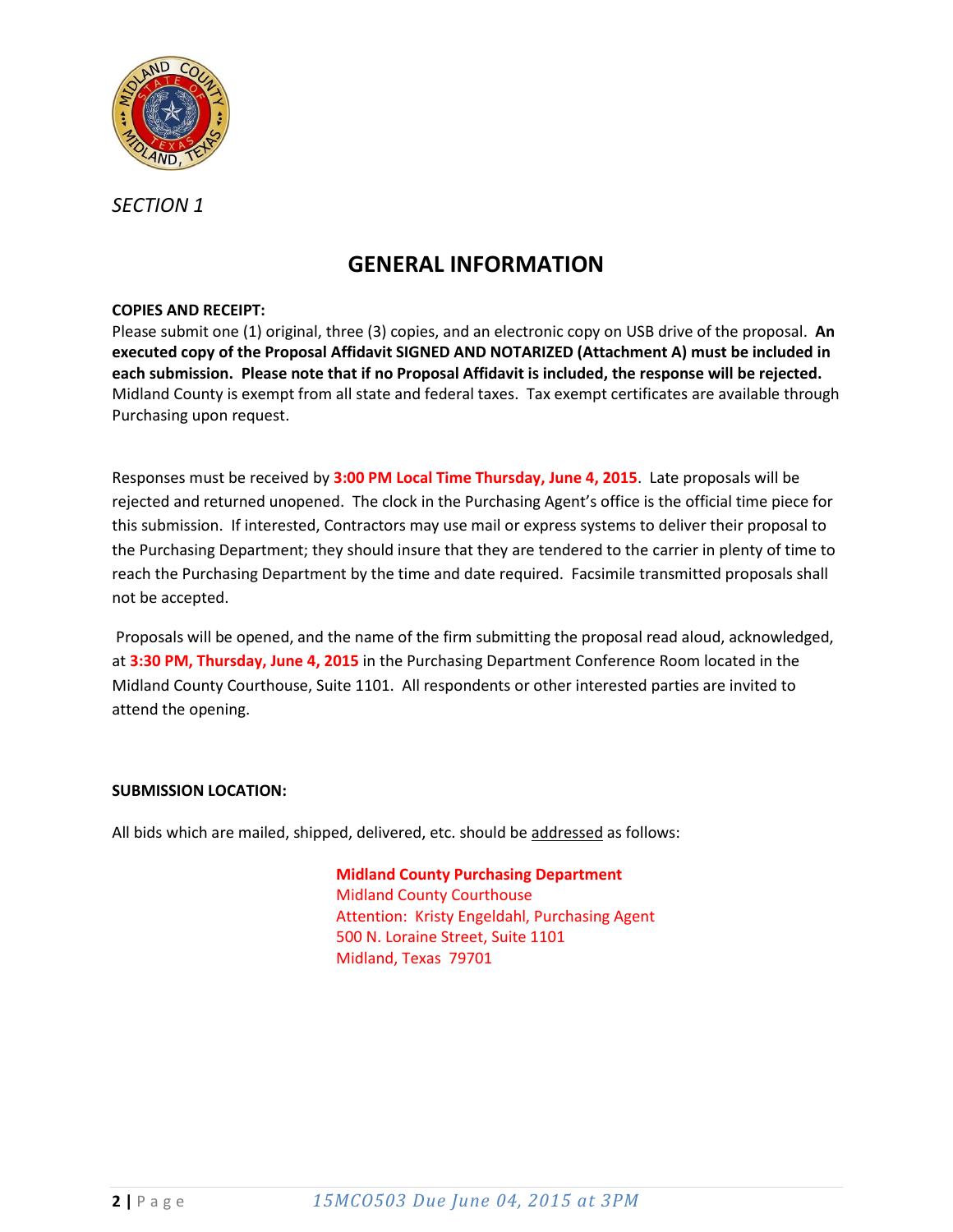

**All responses shall be submitted in a sealed envelope, marked on the outside:**

#### **VIDEO VISITATION for Midland County 15MCO503**

[COMPANY NAME] [ADDRESS] [CITY, STATE ZIP] [PHONE]

#### **SITE SURVEYS:**

Vendors are **required** to participate in a site survey meeting to discuss:

- 1. Installation of new cabling based on Midland County infrastructure cabling specifications at no cost to Midland County or Midland County Sheriff's Office to support the provisions of the outlined services.
- 2. Installation of new wiring, conduit pathways, and network circuits at no costs to Midland County or Midland County Sheriff's Office to support the provisions of the outlined services.
	- Site surveys will be conducted as a group.
	- Vendors must supply their own equipment
	- Questions regarding the RFP will not be entertained.

Mandatory Site Survey will begin promptly at 10am Monday, May 18<sup>th</sup>, 2015 at:

**Midland County Detention Center 400 S. Main Bldg. B Midland, TX 79701**

#### **DOCUMENTATION SUBMISSION:**

The respondent must submit all required documentation. Failure to provide requested information may result in rejection of the proposal. All proposals should be submitted using the following format: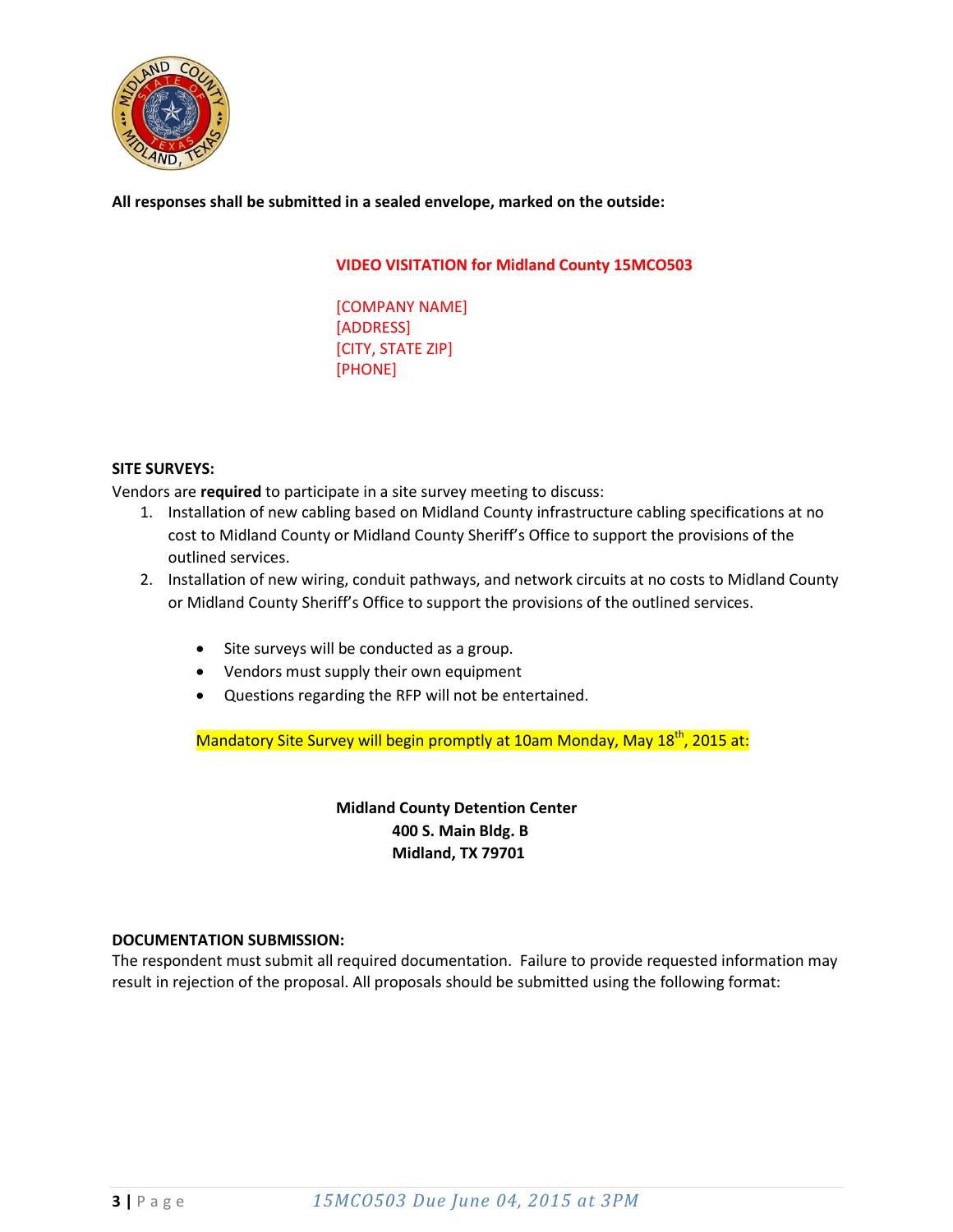

#### **PROPOSAL FORMAT:**

Cover Letter

Company Affidavit (Attachment A)

General Requirements

System Section Responses

Pricing

- Proposed Initial Cost Including Initial Contract Term Duration
- Renewal Options/Extensions
- Price Breakdown

Vendor References (Attachment B)

#### **QUESTIONS:**

If further information is required, please contact the Midland County Purchasing Department. All requests for information must be submitted in writing. Responses to all questions received will be sent to each Contractor/Vendor known to have copies of the Request for Proposal. Requests for information may be faxed to 432-688-4914 or e-mailed to [pur103@co.midland.tx.us.](mailto:pur103@co.midland.tx.us) All questions should be submitted on or before **5:00PM on Wednesday, May 20, 2015**. Questions received after said date and time will not receive a response. Answers and clarifications which are considered to materially change the solicitation will be issued as written addenda to the original RFP and will be posted to the Midland County website at [www.co.midland.tx.us](http://www.co.midland.tx.us/) Solution providers are responsible for ensuring all answers to questions are reviewed prior to bid submittal and that all issued addenda are properly acknowledged with their submitted proposal response. Midland County will not be responsible for any verbal exchange between the proposer and an employee of Midland County.

#### **ALTERATION OF PROPOSAL:**

A proposal may be altered, modified or amended by a Vendor at any time, prior to the time and date set forth above as the submission deadline. Alterations, modifications or amendments to a proposal must be made in the offices of the Purchasing Department. Any interlineations, alteration or erasure made on a proposal before the submission deadline must be initialed by the signer of the proposal, guaranteeing authenticity. A proposal may not be altered, modified or amended after the submission deadline.

No revisions to this proposal request may be made unless in the form of an official addendum issued by Midland County. In the event that it becomes necessary to provide additional clarifying data or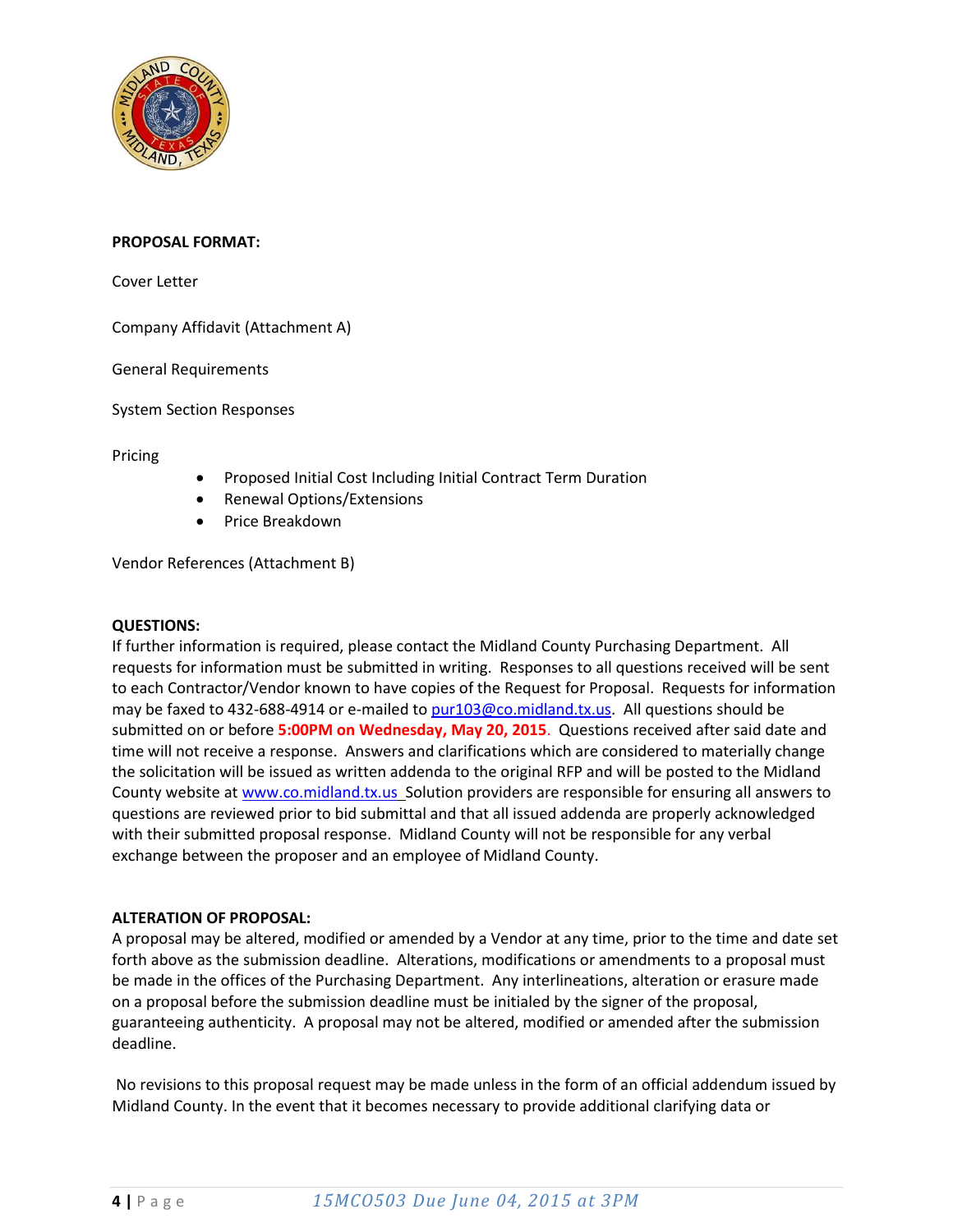

information, or to revise any part of this RFP, an addendum will be posted to the website: [www.co.midland.tx.us/departments/purchasing](http://www.co.midland.tx.us/departments/purchasing) in the "Midland County Request for Proposal" section. Vendors must check the website for posted addenda; they are encouraged to check daily.

#### **WITHDRAWAL:**

A proposal may not be withdrawn or canceled by the respondent for a period of sixty (60) days following the date designated for the receipt of proposals, and respondent so agrees upon submittal of their proposal.

#### **ADDITIONAL INFORMATION AND DEMONSTRATION, NEGOTIATIONS:**

Midland County and Midland County Sheriff's Office reserve the total, unrestricted and unilateral right to accept or reject any or all proposals, to waive irregularities and technicalities, and/or to request resubmissions before award for the purpose of obtaining the best and final offer. There is no obligation on the part of Midland County to award the contract to the lowest bidder, or to any vendor.

Prior to award, selected Vendors may be asked to provide further information concerning their proposal, up to and including presentations/demonstrations.

Midland County reserves the right to award the contract to a responsible submitter providing a responsive proposal with a resulting agreement that is most advantageous and in the vest interests of Midland County and Midland County Sheriff's Office.

Midland County and the Midland County Sheriff's Office shall be the sole judge of the proposal and the resulting agreement that is in the best interest, and its decision shall be final. Midland County reserves the right to award one or more contracts as it deems necessary

This request for proposal (RFP) is part of a competitive procurement process which is designed to best serve the interests of the County in obtaining complicated commodities and/or services. It also provides interested Contractors with a fair opportunity for their goods and services to be considered. The RFP process is designed to be a competitive negotiation platform, where price is not required to be the sole determinative factor. Also, the County has the flexibility to negotiate with interested vendors (one at a time) to arrive at a mutually agreeable relationship. Negotiations will be arranged with vendors in a hierarchal order, starting with the vendor selected as the primary. If a contract cannot be negotiated, negotiations will move to the

second vendor, and so forth until a contract is negotiated.

#### **ORAL PRESENTATIONS:**

Vendors may be required to participate in oral presentation to support and clarify their proposals. Oral presentations will be held at the Jail. Midland County assumes no liability for the cost of travel. Midland County will make every reasonable attempt to schedule each presentation at a time that is agreeable to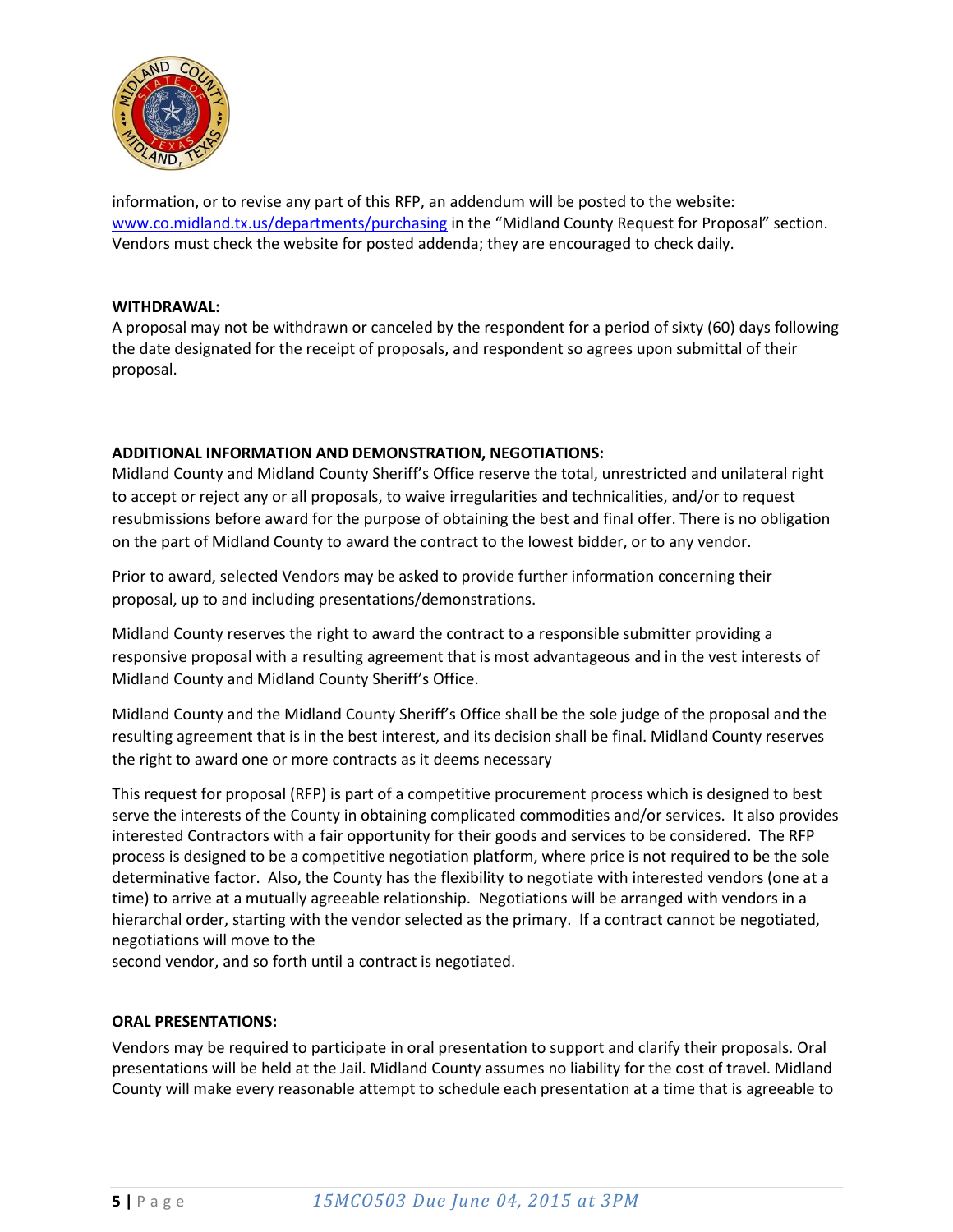

the vendor. Failure of a vendor to participate in oral presentation on the date scheduled may result in rejection of the vendor's proposal.

#### **ORDINANCES AND PERMITS:**

The Contractor/Vendor agrees, during the performance of the work, to comply with all applicable Federal, State, or local code and ordinances.

#### **INVOICES:**

Invoices are to be mailed to P.O. Box 421, Midland, Texas 79702 and should cite the applicable Purchase Order Number. Any and all notices or other communications required or permitted by any contract awarded as a result of this RFP shall be served on or given to Midland County, in writing, by personal delivery to the Purchasing Agent of Midland County, Texas, or by deposit with the United States Mail, postage prepaid, registered or certified mail, return receipt requested, addressed to the Midland County Purchasing Agent 500 N. Loraine Suite 1101 Midland, TX 79701, or at such other address as may have been specified by written notice to Vendor.

#### **CONFLICT OF INTEREST:**

No public official shall have interest in this contract, in accordance with Vernon's Texas Codes annotated Local Government Code Title 5, Subtitle C, Chapter 171. Proposer is required to sign affidavit form included in Proposal documents.

#### **SILENCE OF SPECIFICATIONS:**

The apparent silence of these specifications as to any detail of the apparent omission from it of a detailed description concerning any point, shall be regarded as meaning that only the best commercial practices are to prevail. All interpretations of these specifications shall be made on the basis of this statement.

#### **CONFIDENTIALITY:**

Contents of the proposals will remain confidential until the contract is awarded. At that time the contents will be made public; except for any portion of a proposal which has been clearly marked as a trade secret or proprietary data (the entire proposal may not be so marked).

#### **BIDDER COMMUNICATION:**

Bidders are prohibited from communication directly with any employee of the Midland County Sheriff's Office. No County employee or representative other than those individuals listed as County contacts listed in this RFP is authorized to provide any information or respond to any question or inquiry concerning this RFP.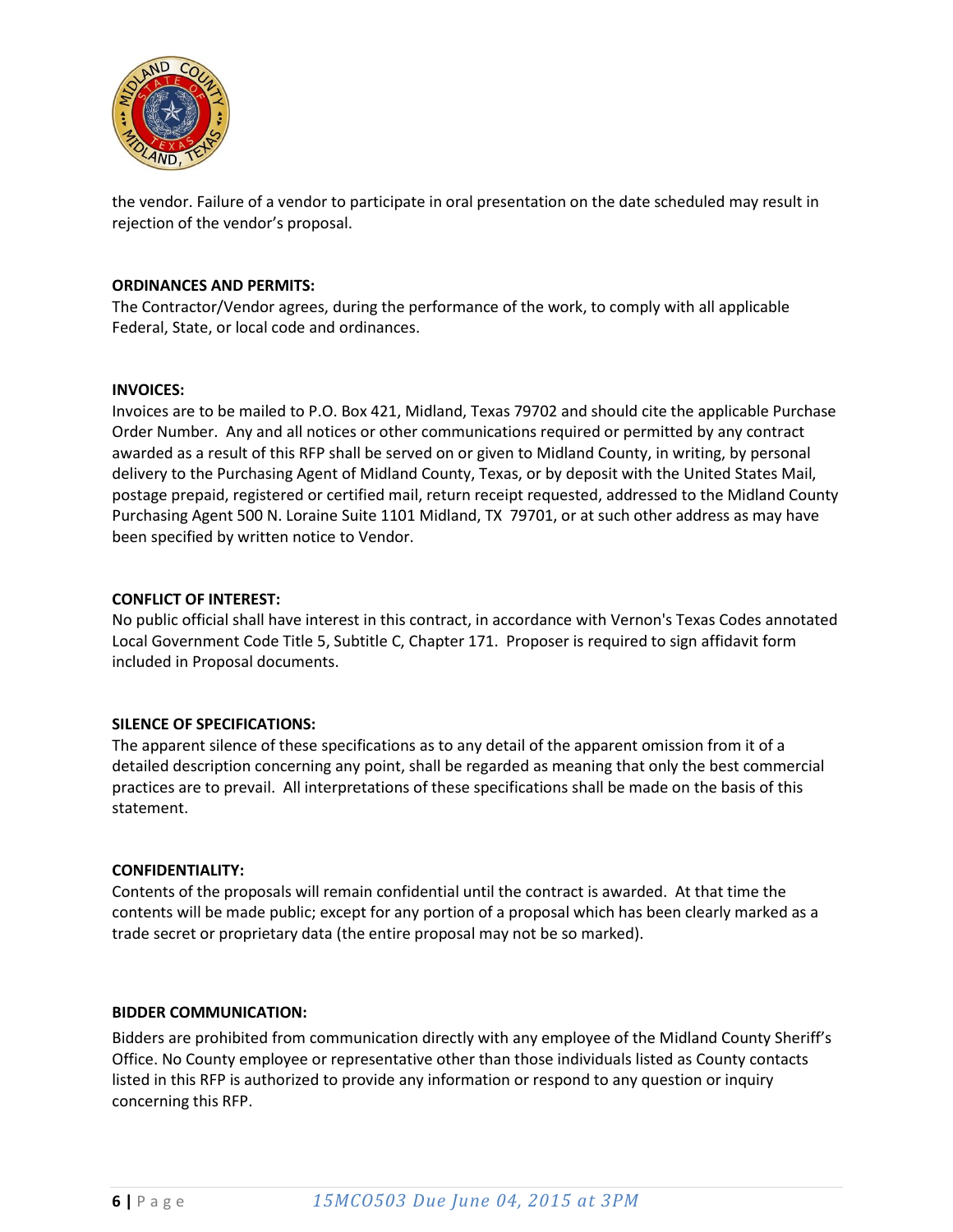

Midland County Sheriff's Office or Midland County shall not be responsible for verbal information given by any employee or other person other than duly authorized by Midland County staff. The issuance of a written response to questions and/or a written summary of the pre-proposal conference, if applicable, are the only official methods whereby interpretation, clarification or additional information will be communicated and authorized.

#### **ORAL COMMITMENT:**

Proposers should clearly understand that any verbal representations made or assumed to be made during any discussions held between representatives of an proposer and any Midland County personnel or official are not binding on Midland County.

#### **RIGHTS OF THE CONTRACTING AUTHORITY:**

Midland County reserves the right to withdraw this RFP at any time and for any reason. Receipt of the proposal materials by Midland County or submission of a proposal to Midland County confers no rights upon the proposer nor obligates Midland County in any manner.

Vendor must agree to Midland County's Standard Terms and Conditions which are set forth in attached documentation.

All costs associated with the preparation or submittal of proposals shall be borne by the proposer, and no cost shall be sustained by Midland County.

#### **INDEMNIFICATION:**

The Vendor shall defend, indemnify and save whole and harmless the County and all its officers, agents and employees from and against any and all demands, claims, suits, or causes of action of any character, name, kind or description brought for, or on account of, arising out of or in connection with the Vendor's performance or non-performance of any obligation of Vendor or any negligent act, misconduct or omission of the Vendor in the performance of its contractual obligations. The Vendor shall defend, indemnify, save, and hold harmless the County and its officers, agents, representatives and employees from and against any and all demands, claims, suits, or causes of action of any character, name, kind or description brought for, on account of, arising out of or in connection with Vendor's product or service.

#### **STATUS OF INDEPENDENT CONTRACTOR:**

Vendor shall be considered an independent contractor, for all purposes. Vendor will not at any time, directly or indirectly, act as an agent, servant, representative or employee of the County. Vendor will not take any action which is intended to create any commitments, duties, liabilities or obligations on behalf of the County, without prior written consent of the County.

#### **PARTIAL INVALIDITY:**

In the event any one or more of the provisions contained in this RFP or any contract resulting therefore,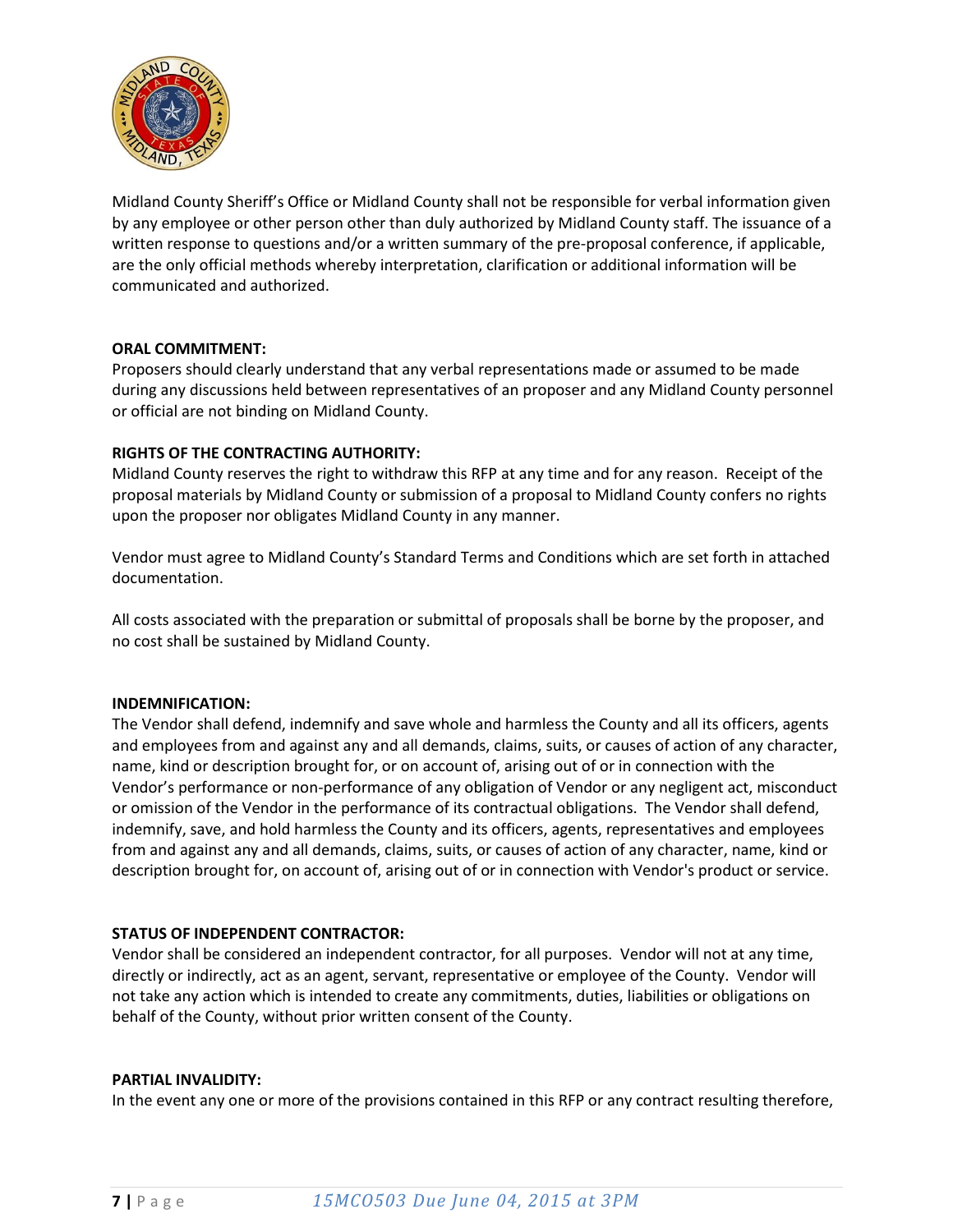

for any reason, be held to be invalid, illegal or unenforceable in any respect, such invalidity, illegality or unenforceability shall not affect any other provision of this RFP or any contract resulting therefore and this RFP or the contract resulting therefore shall be construed as if such invalid, illegal or unenforceable provision had never been contained herein.

#### **REMEDIES:**

The successful Proposer and Midland County agree that both parties have all rights, duties, and remedies available as stated in the Uniform Commercial Code.

#### **CONTRACT TERMINATION:**

Non-performance of the Vendor/Contractor in terms of specifications or noncompliance with terms of this contract shall be basis for termination of the contract by the County. Termination in whole or in part, by the County may be made at its option and without prejudice to any other remedy to which it may be entitled at law or in equity, or elsewhere under this contract, by giving (60) sixty days written notice to the Contractor/Vendor with the understanding that all work being performed under this contract shall cease upon the date specified in such notice. The County shall not pay for work, equipment, services or supplies which are unsatisfactory. Contractor/Vendor may be given reasonable opportunity prior to termination to correct any deficiency. This, however, shall in no way be construed as negating the basis for termination for non-performance. The right to terminate the notice thereof is controlled by these proposal specifications and is not subject to being altered by contract.

#### **VENUE:**

It is hereby agreed that the contract will be made in Midland, Midland County, Texas, and any dispute arising as a result of it shall be governed by the laws of the State of Texas for the purpose of any law suit, and the parties agree that such lawsuit shall be brought in Midland County, Texas.

#### **LAW GOVERNING:**

The parties under contract shall be subject to all Federal laws and regulations, and all rules and regulations of the State of Texas. The laws of the State of Texas shall govern the interpretation and application of the contract; regardless of where any disagreement over its terms should arise or any case of action arise.

#### **FUNDING CONTINGENCY:**

Any contract awarded pursuant to this RFP shall be contingent on sufficient funding and authority being made available in each fiscal period by the appropriate officials of Midland County. If sufficient funding or authority is not made available, the contract shall become null and void.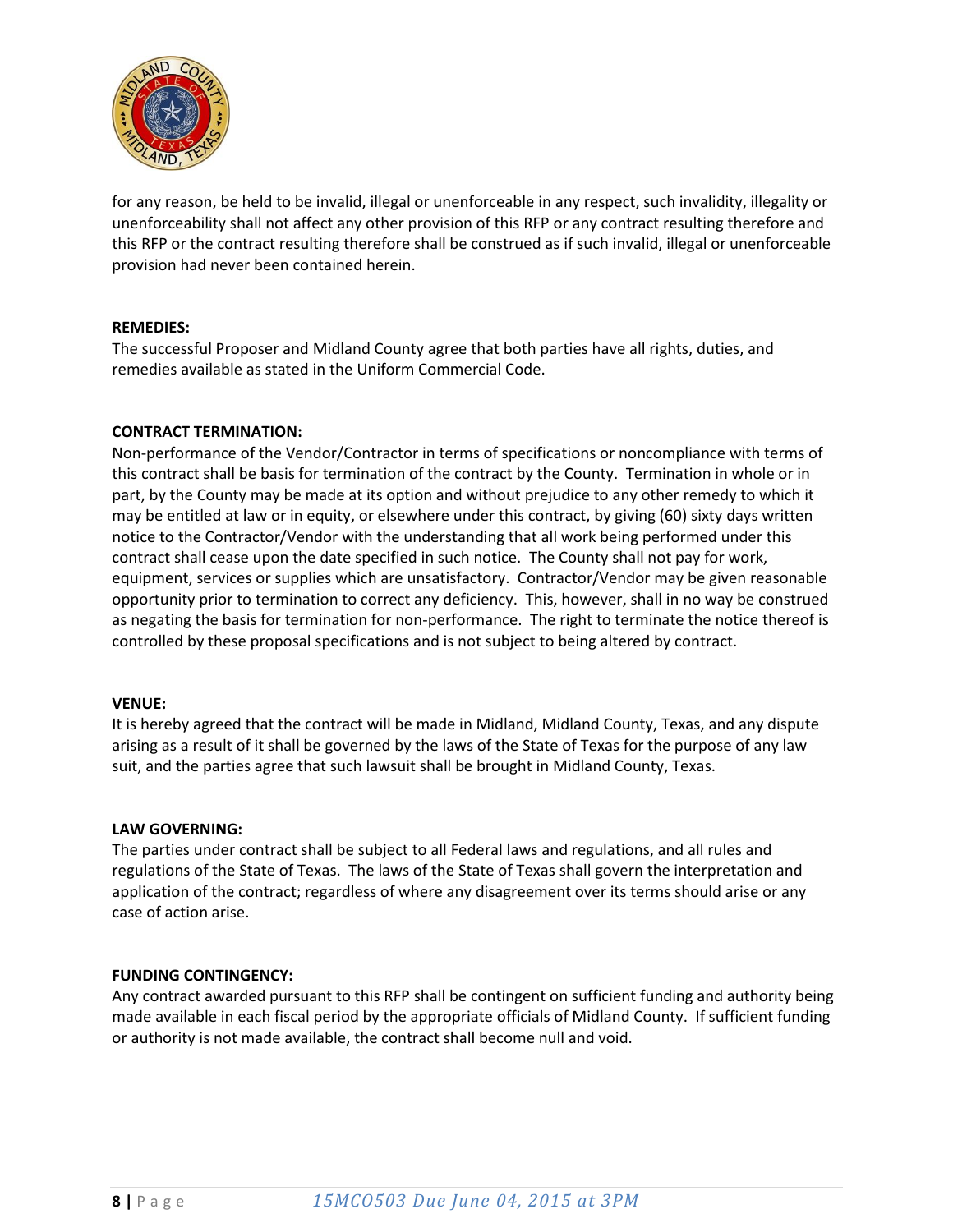

#### **ASSIGNMENT:**

The Contractor shall not sell, assign transfer or convey this contract in whole or in part, without the prior written consent of the County.

#### **EVALUATION INFORMATION:**

Midland County and Midland County Sheriff's Office will establish an Evaluation/Selection Committee to evaluate proposals. The Evaluation Committee will assign points, total the points, rank the proposals and select the finalist in accordance with the criteria noted in the RFP.

Midland County and Midland County Sheriff's Office reserves the right to require oral presentations and/or written questions/answers for further clarification of specific RFP responses.

Midland County will issue a Notice of Intent to Award. Non-finalist will be notified of their status by email.

Note: If a Vendor's financial condition is determined to be questionable Midland County and Midland County Sheriff's Office reserves the right to disqualify the Vendor in question without further evaluation of the proposal.

#### **EVALUATION CRITERIA AND FACTORS**:

The award of the contract shall be made to the provider whose proposal is determined to be in the best interest of Midland County having, the best value for the County. The evaluation criteria will be grouped into percentage factors as follows:

□ 45% - Product Functionality

Ability to meet technical specifications and to properly communicate qualifications and respond appropriately to the RFP requirements.

□ 25% - Experience with Similar Systems

Years and level of experience providing integrated case management and government justice systems to other county governments and entities of similar size and needs.

20% - Price

Detailed costs with both direct and indirect costs. Long term costs and total cost of ownership will be considered.

- $\Box$  10% Financial Strength and Industry Qualifications
- $\Box$  Financial Strength and knowledge of integrated judicial software and government justice systems.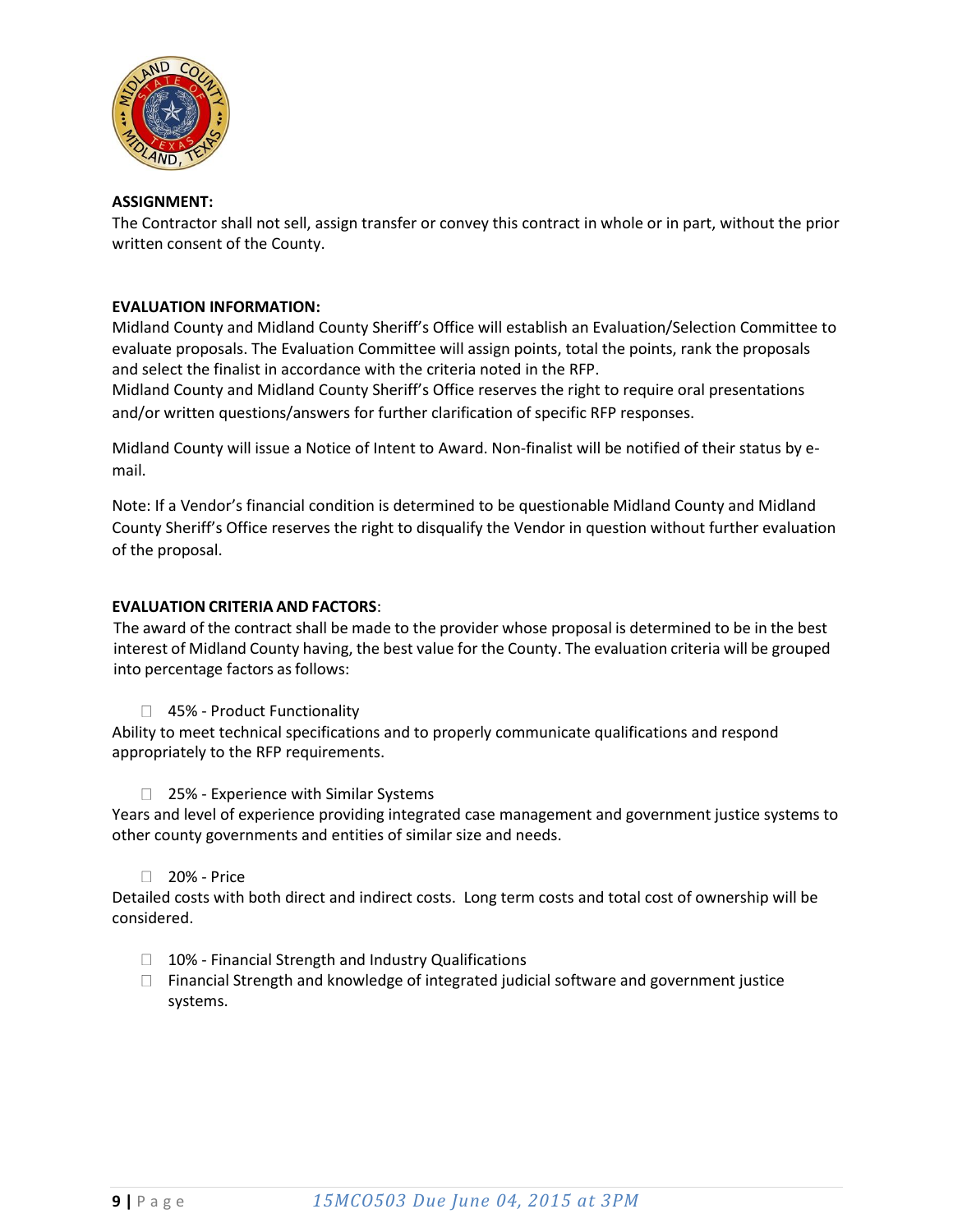

*SECTION 2*

### **GENERAL REQUIREMENTS**

#### **PROJECT PLAN:**

Vendor will be required to prepare a detailed project plan and schedule to define work to be performed at each phase of the project with anticipated completion dates. Project development, implementation, and performance criteria will be managed and reviewed weekly with Sheriff's Office and other related county offices.

#### **PROPOSED SOLUTION:**

Proposal to include specification that clearly describes the solution including: equipment layouts, network diagram, structural system, and essential features.

Submitted proposal will become a part of the final contract, and will cover all expenses related to implementation of a solution that meets Midland County Sheriff's Office requirements.

Proposed Solution will include all labor, equipment, materials, and supervision to install, program, calibrate, adjust, document, and test the total system as required herein.

Proposed solution will include multiple interfaces. Vendors will assume any and all costs for interfaces.

#### **MANDATORY VENDOR REQUIREMENTS:**

These requirements are for submitting a proposal to the County. The County reserves the right to add terms and conditions to the Contract as necessary. This section contains Requirements that the successful Vendor(s) are required to provide or agree to at NO extra charge. Vendors who cannot, or will not, meet all of these requirements may be disqualified on the grounds of noncompliance.

#### **VENDOR QUALIFICATIONS:**

For any vendor to qualify to submit a proposal in response to this RFP, the company must be able to demonstrate that it has been in existence, in its current form and with the same name (if not, then provide acquisition information with details such as date, prior organization name, etc.), for a period of two consecutive years.

The vendor or manufacturing partner(s) must have quality systems and standards in place that meet the quality systems standards of ISO 9001:2000.

#### **CORPORATE STABILITY AND FINANCIAL STRENGTH/DEPTH:**

Midland County and Midland County Sheriff's Office will evaluate proposals on the basis of the vendor's financial stability and the vendor's capacity to undertake and sufficiently support the project.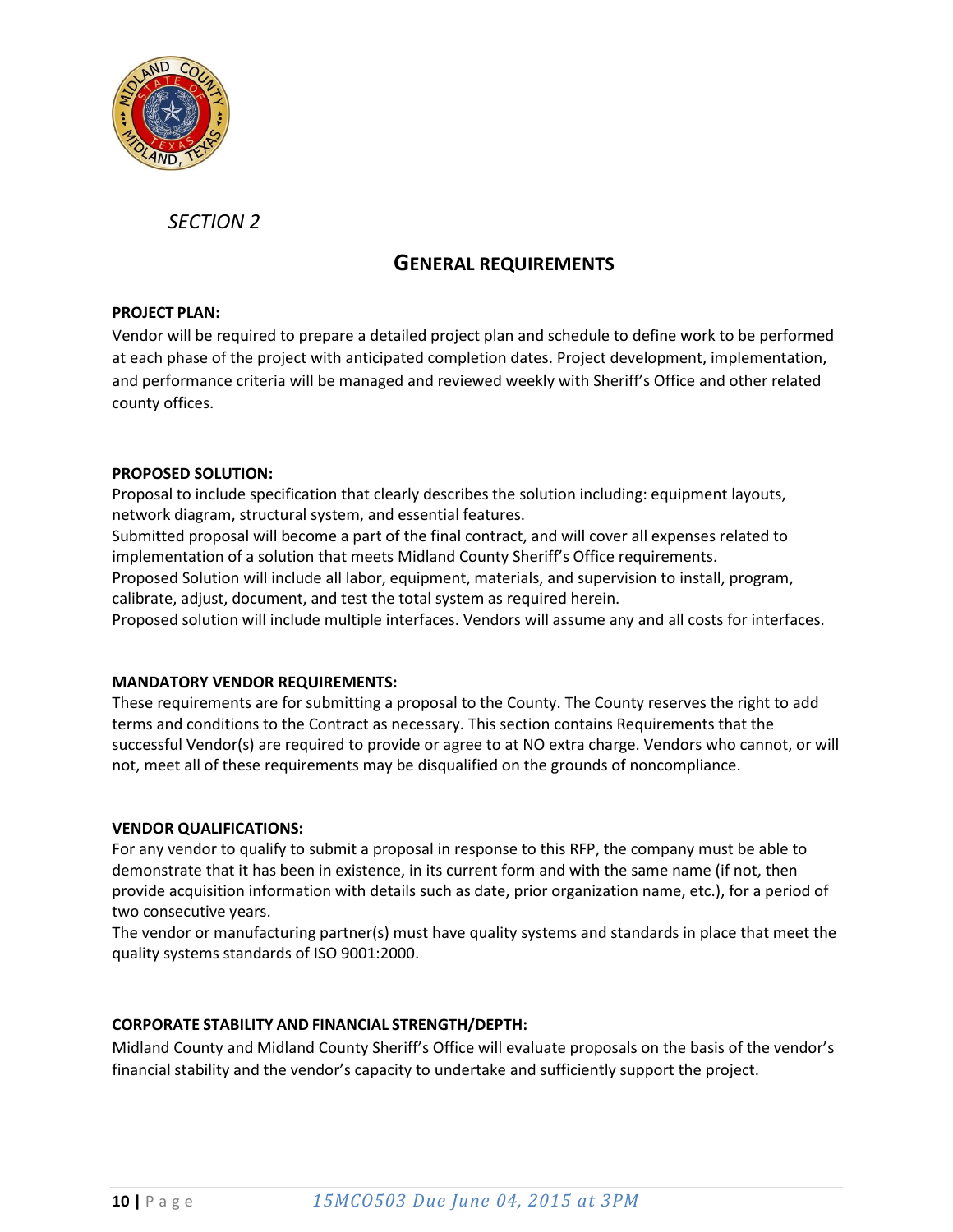

Each proposal must include a copy of the most recent independent financial audit and accompanying financial statements of the vendor to establish sound financial condition and sufficient backing for depth of support to a contract of this size and complexity. If financial issues exist for the corporation, whether publicly traded or privately held, they must be clearly identified and a plan of corrective action submitted as well to demonstrate appropriate initiatives to address the financial concerns.

An unsatisfactory ranking with regard to financial issues may be grounds for Midland County Sheriff's Office and Midland County to reject the proposal and eliminate it from further consideration.

#### **EXPERIENCE, CLIENT LIST AND REFERENCES**:

• Geographic Scope:

The Vendor must identify the geographic scope of the firm, whether local, regional, national, or international. If the company is not local, it must identify the location of the closest office designated to provide project support, supervision, and oversight. Vendor must provide details regarding off-site resources dedicated to this contract and indicate percentage of time committed exclusively to this project.

• Client List:

Each responder must submit a detailed list of clients for the last five years. The client list must include both current and former contracts, the status of the contract (either current, active or expired) and include appropriate contact person names and title, agency (city, county, state, federal, etc.), type of facility, location with address and telephone number and e-mail address. Locations must be included where services were provided even if no executed agreement was ever reached.

Experience:

Vendor must have at least two (2) years of experience in the industry, and have experience of at least three installations similar in size to the proposed solution.

• References:

Each submission must include a list of three (3) client references from jail or correctional facilities where the vendor provides visitation equipment/services, identified by the facility name, contact person name and title, agency (city, county, state, federal, etc.), type of facility, location with address and telephone number and e-mail address. Indicate the size of the facility in terms of number of beds, inmates, and average daily population. All references must have a current e-mail address. In addition, all references must be submitted using the provided form. See Attachment (B).

#### **INSURANCE REQUIREMENTS:**

The awarded Vendor will maintain such insurance as will protect the Vendor and the County from claims under the Workers' Compensation Acts, and any amendments thereof, and from any other claims for damages from personal injury, including death, which may arise from operations under this agreement, whether such operations be by themselves or by any sub-Contractor, or anyone directly or indirectly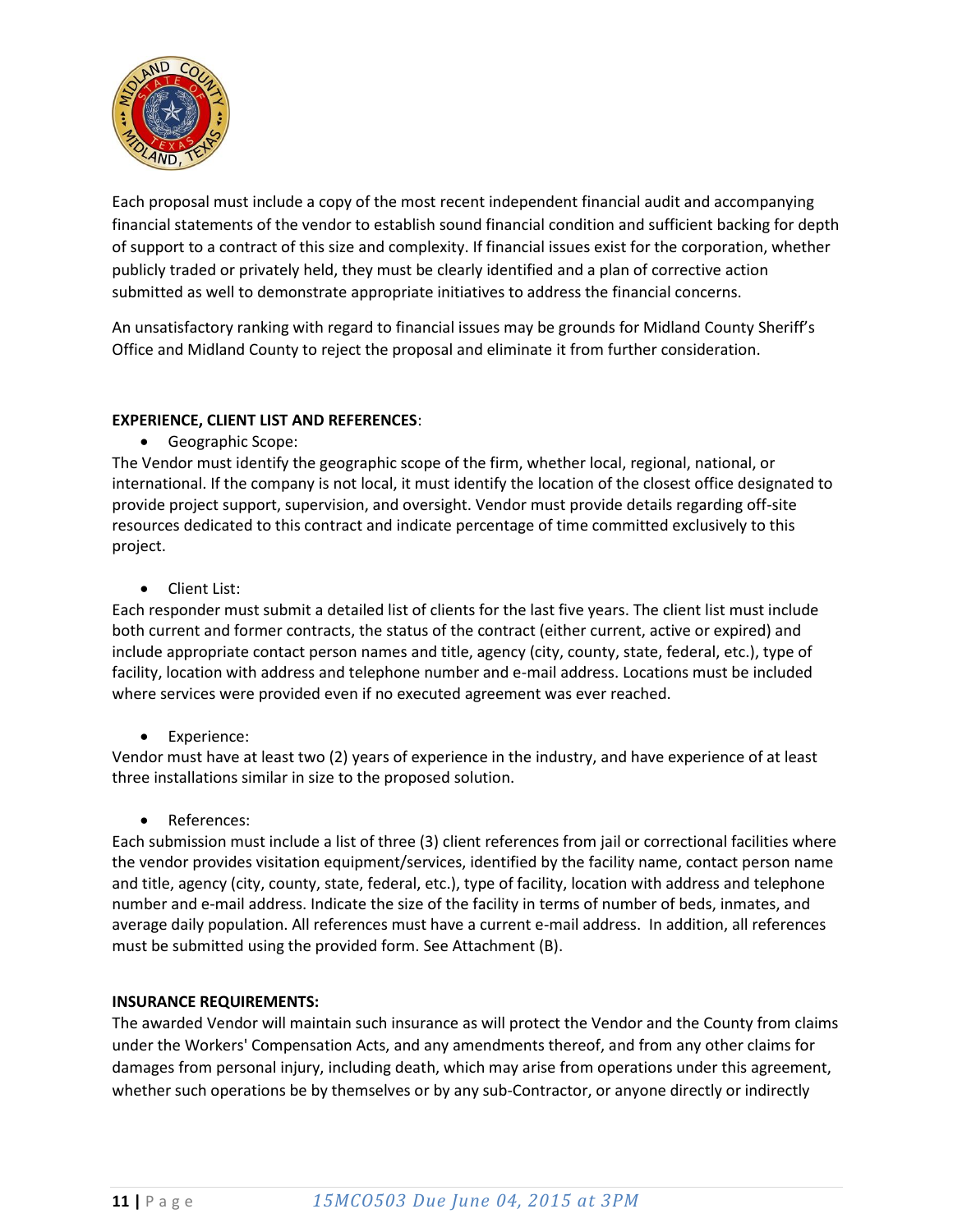

employed by either of them. Current Certificate of such insurance shall be furnished to Midland County and shall show all applicable coverage(s).

#### **Other insurance requirements are:**

- General Liability with a \$1,000,000 per occurrence limit and \$2,000,000 general aggregate.
- Commercial Automobile Liability with a limit of no less than \$1,000,000. The coverage will also extend liability to hired and non-owned autos.
- Workers' Compensation with limit of \$1,000,000 for Employers Liability.
- We also require a minimum umbrella (or follow form excess policy covering over general liability, auto liability and workers compensation) of no less than \$2,000,000.

Midland County will require the selected Vendor to name Midland County as an additional for both the general liability and auto liability. A waiver of subrogation in favor of the County is required for the workers compensation. If the additional insured status or waiver of subrogation is not blanket, please send a copy of the actual endorsements prior to commencement of any work.

Midland County will require the selected Vendor to name Midland County as an additional named insured and provide a waiver of subrogation prior to making a contract.

- **Insurance Rating**
- **Certificate of Insurance Review**
- **•** Subcontractor Liability Coverage

#### **LITIGATION AND CLAIMS HISTORY AND EXPERIENCE:**

Each company must submit a complete listing of all legal claims closed and pending relating to problems or disputes over the firm's performance on contracts or projects held during the last two (2) years, specifying the jurisdiction of the case, i.e. state tort, error and omissions, civil rights – individual versus class action, etc.

Cases should be separated by type of litigation, i.e. state tort malpractice, federal civil rights violation cases (identified as individual or class action), or related to contract terms, termination, breech or failure to perform. Firms must provide information on any legal settlements within this period as well with the dollar amount listed and terms of the agreement described. The same must be provided for all other firms included as subcontractors to the prime vendor.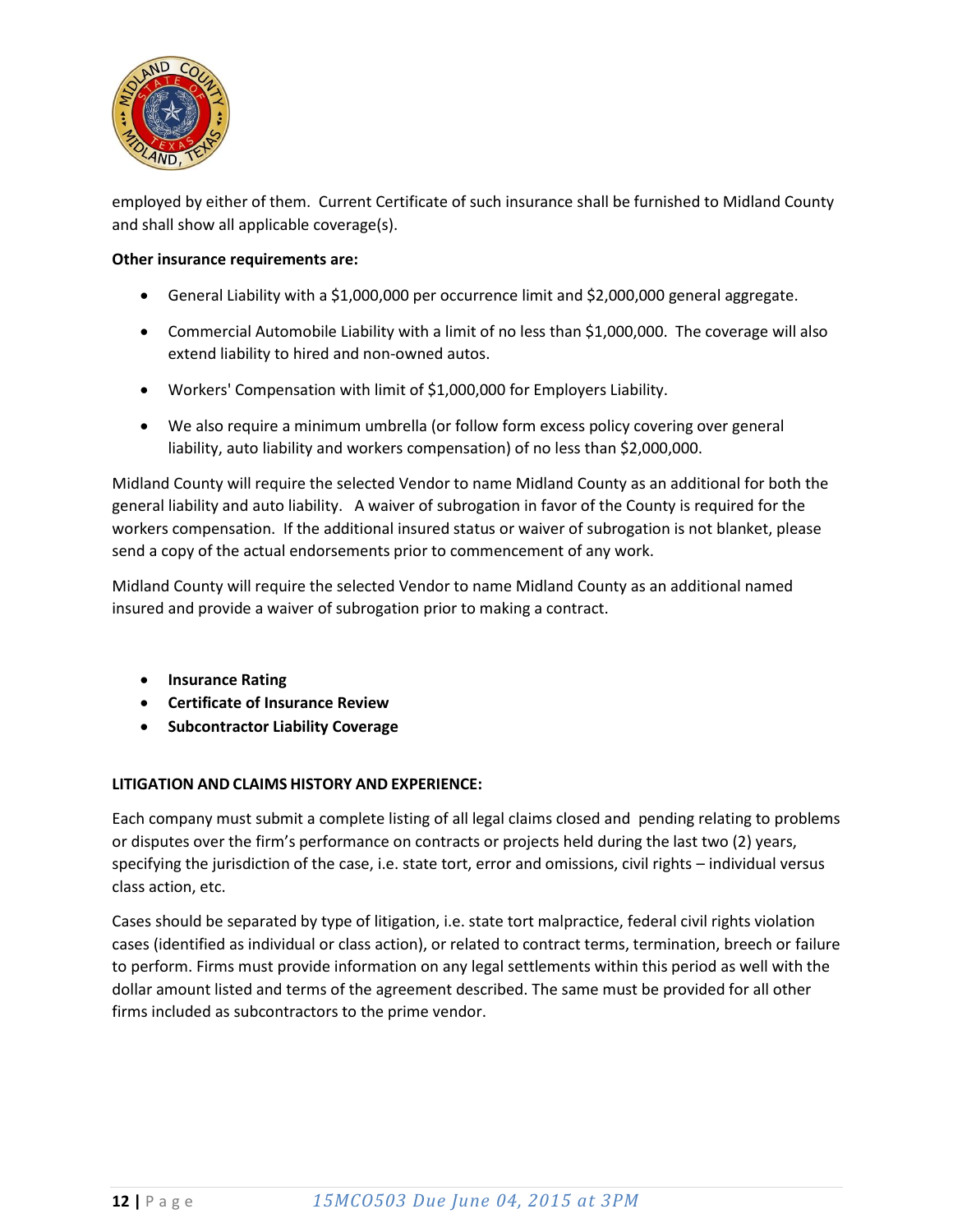

#### **EQUIPMENT:**

All equipment must be certified and registered with FCC where applicable. All equipment must be hypoallergenic, water-proof shock proof and tamper resistant. Computer equipment, LCD screens, and cameras must be non-proprietary.

#### **OWNERSHIP INFORMATION:**

Midland County Sheriff's Office will retain ownership of all the data. The vendor shall provide a listing of all standard reports and a copy of those reports. All database tables or visiting information shall be accessible by Midland County and Midland County Sheriff's Office. All data shall be recorded with a historical transaction record and store/archived for retrieval/backup in a database when requested by Midland County Sheriff's Office. All historical data shall be centrally stored and accessible. This information must be available for reporting in a standard format using standard report writing tools.

#### **VERIFICATION AND SYSTEM ACCEPTANCE PERIOD:**

Midland County and Midland County Sheriff's Office requires a 180-calendar day verification and system acceptance period following installation. During this time the system shall operate in conformance with manufacturer's published specifications, and shall maintain physical performance characteristics applicable to system components.

180-calendar day verification and system acceptance period shall be reinstated should any of the following occur:

- 1. One major malfunction consisting of system shut down, partial or complete.
- 2. Failure of an attendant workstation.
- 3. Five (5) minor malfunctions not affecting service.

Should acceptable system effectiveness level not be achieved by the end of the 180-calendar day verification and system acceptance period, Midland County and Midland County Sheriff's Office has the option of imposing penalties, terminating the contract or reinstating the period.

Midland County Sheriff's Office may require replacement of the entire system or specific components at vendor's expense.

Midland County Sheriff's Office may reject the system by delivering written notice to vendor within (5) business days following the 180-calendar day verification and system acceptance period. The vendor shall be responsible for all expenses incurred.

Final acceptance of system shall occur following the 108-calendar day verification and system acceptance period. Midland County Sheriff's Office shall verify the system is 100% operational including:

- 1. All hardware components have power and are operating correctly.
- 2. All operating system software is operating correctly.
- 3. All applications and functions are executing correctly.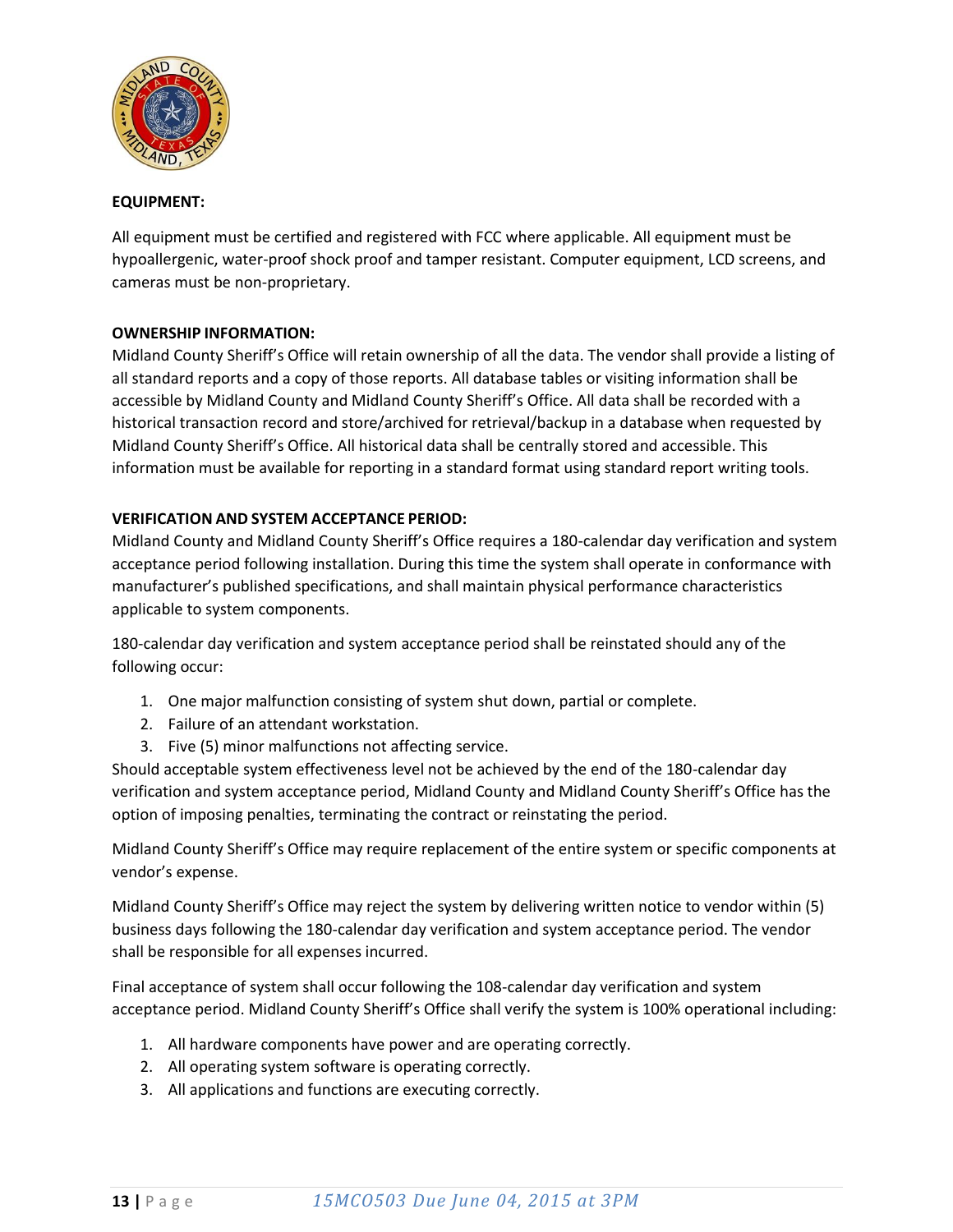

4. All systems users are able to access and execute all applications and functions for which they are authorized.

#### **REQUIRED TRAINING:**

Staff will be completely trained within thirty (30) days of system install completion. Vendor trainer(s) shall be present at the go-live and remain on-site to assist users for as long as Midland County Sheriff's Office deems necessary.

#### **LICENSE/TITLE:**

Vendor grants license to Midland County Sheriff's Office which authorizes Midland County Sheriff's Office:

- Use the licensed software on the machine(s) designated by the County for use of such licensed software and, in conjunction therewith, to store the licensed software in, transmit it through or display it on units of equipment associated with such designated machine(s).
- Utilize the licensed software in printed form in support of the use of the licensed software.

Licensed software provided by the Vendor in printed form may not be copied. License software must be issued under a site or enterprise license for use on any and all county utilized computer equipment.

#### **VENDOR CONTACT – PROPOSAL AND CONTRACT:**

Each company must designate one central contact person for the duration of the proposal process and term of the contract. It is expected that the central contact person will remain intact throughout the proposal and evaluation process including contract negotiation and then overlap with the contact identified for implementation and operation of the contract. Vendor shall appoint a project manager as a single point of contact from pre-installation through system acceptance. Project manager shall have vendor decision authority, under the terms and conditions of the Midland County Sheriff's Office contracts and be highly knowledgeable of the product (hardware, software, functionality, programming options, etc.).

Midland County Sheriff's Office must approve any substitution of the individual during the duration of this contract. The replacement must have credentials similar to the person s/he is replacing. The contact person identified by the company must be available via cellular phone during regular business hours with the exception of benefit time during which a designee will be named responsible. At the initiation of the contract, the contract person must be available around the clock by cell phone on an ongoing basis.

#### **SAFETY REQUIREMENTS:**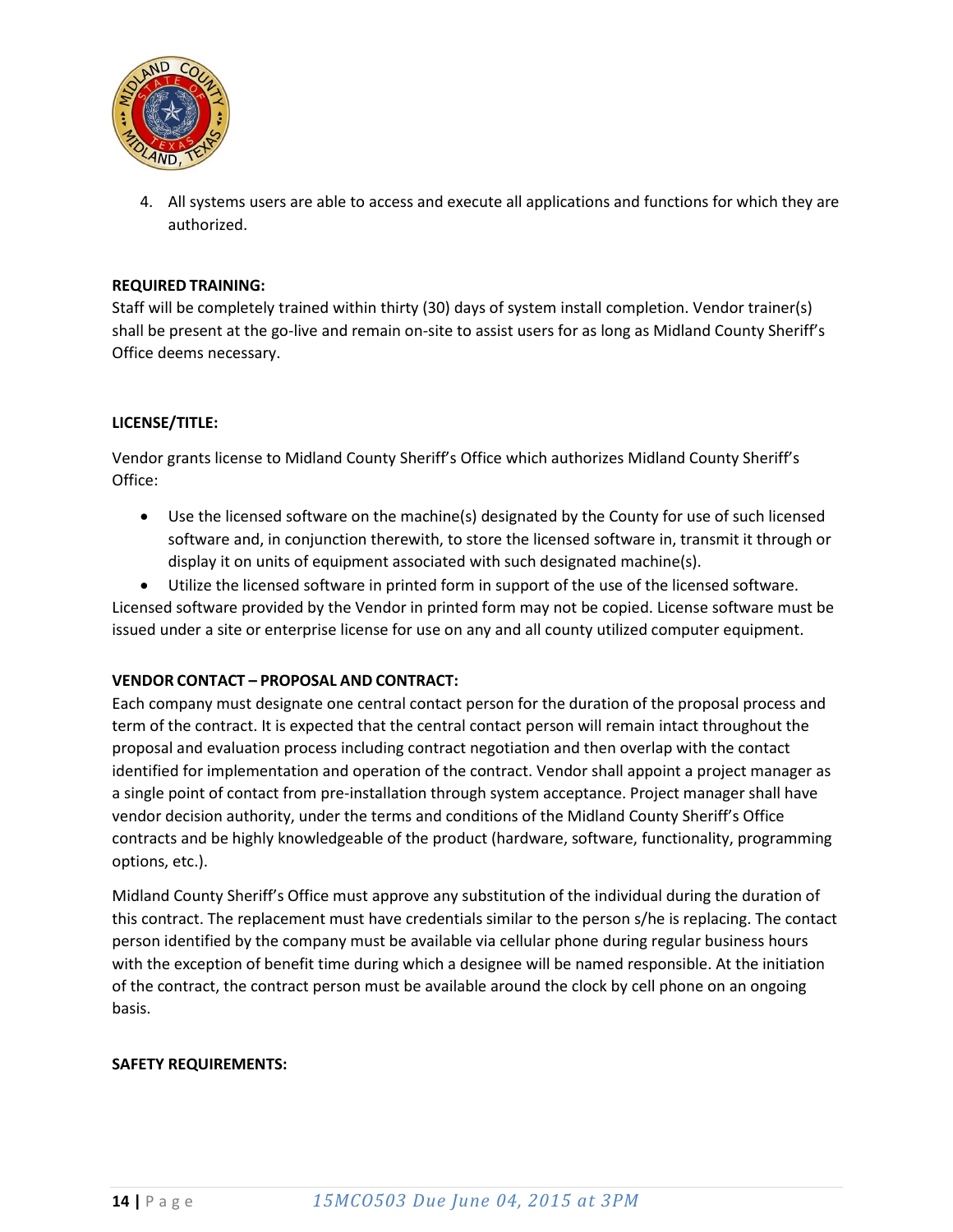

All materials, equipment, and supplies provided to the Midland County Sheriff's Office shall fully comply with all safety requirements as set forth by Midland County, State of Texas Administrative Code and all applicable OSHA Standards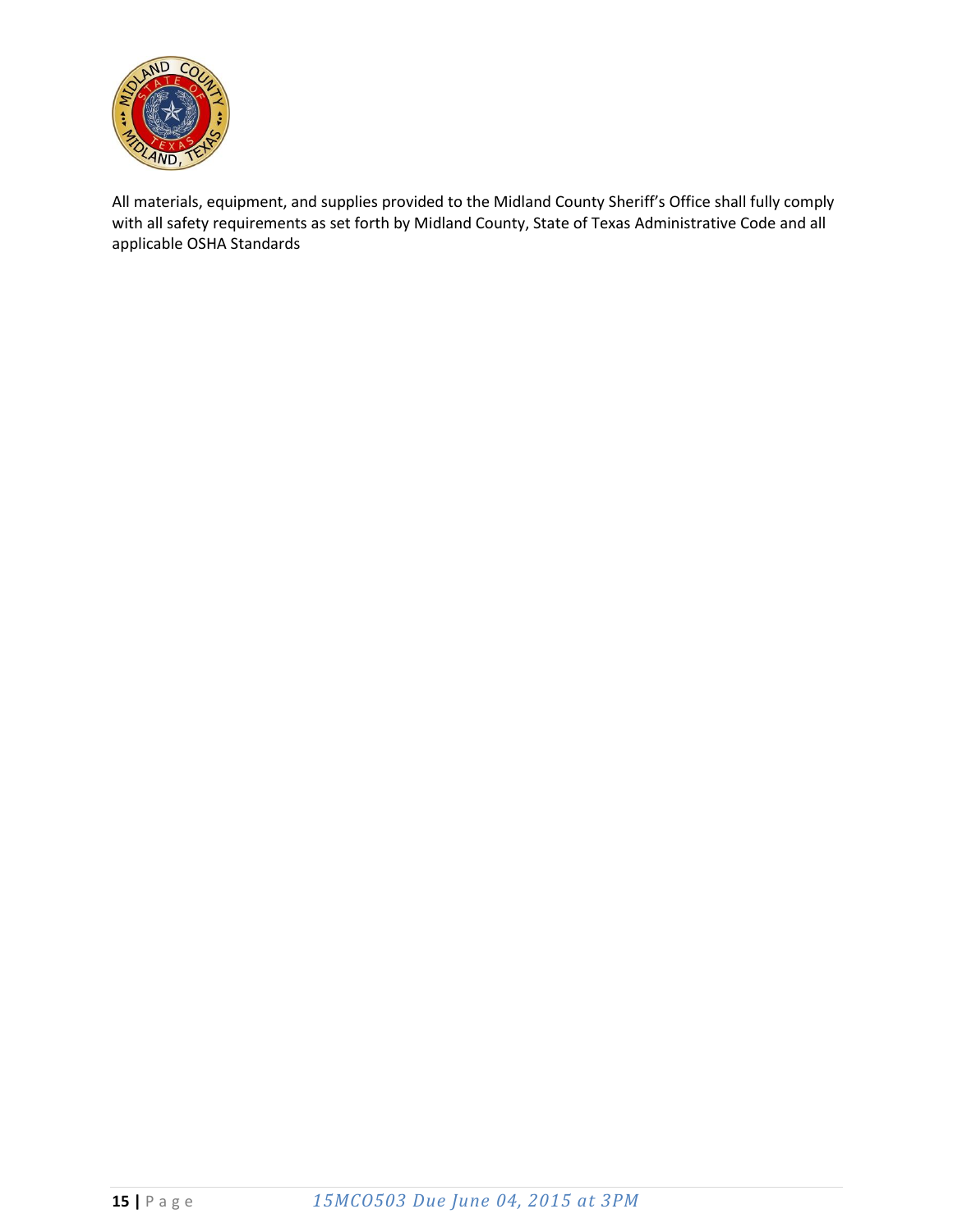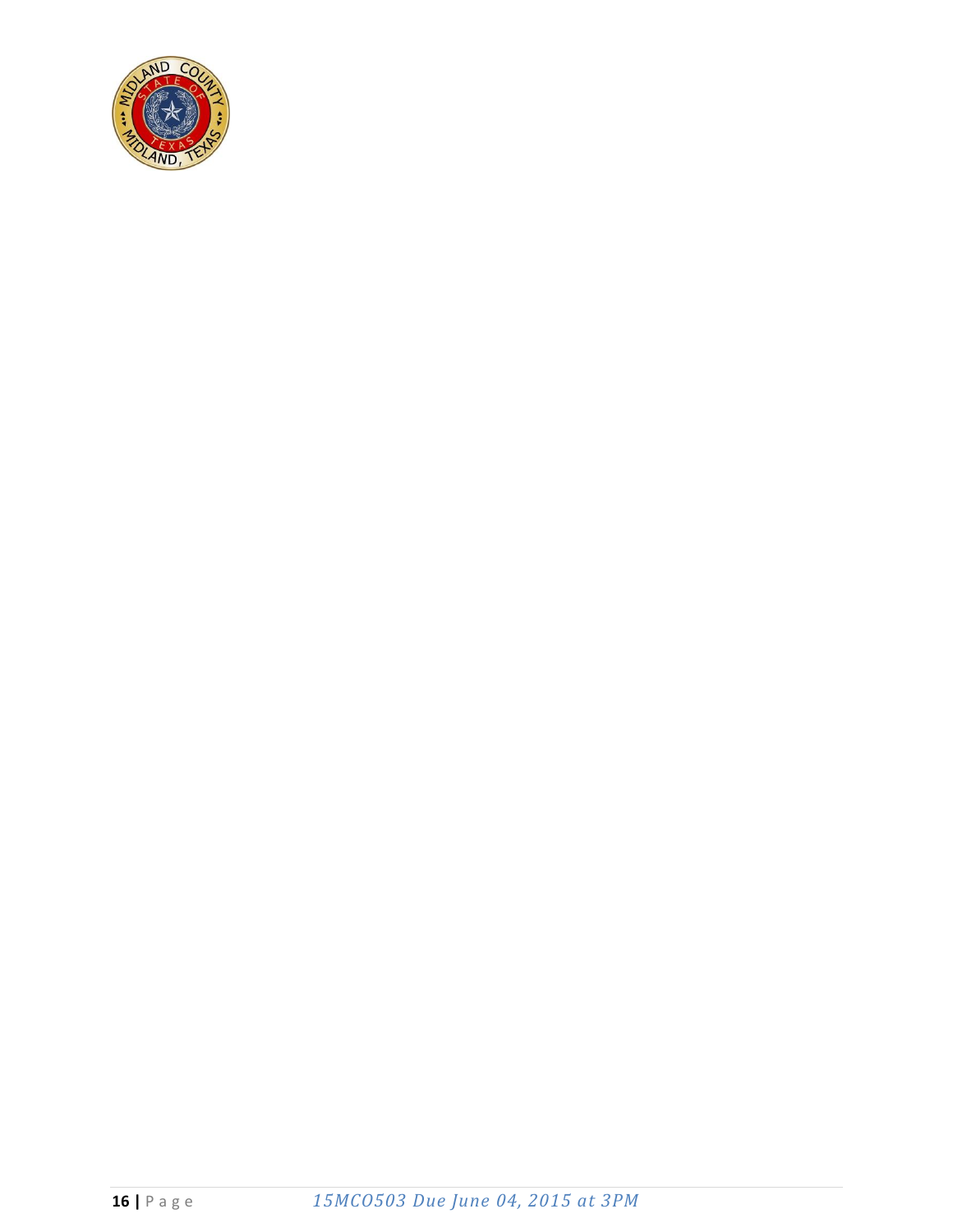

*SECTION 3*

### **TERMS AND CONDITIONS**

All applicable laws and regulations of the federal government, the State of Texas, and ordinances, codes and regulations of the Midland County Sheriff's Office, Texas, and any other lawful entity having proper jurisdiction, will apply to any resulting agreement and the work and services performed.

#### **DRUG-FREE WORKPLACE:**

The vendor must describe corporate policy regarding pre-employment drug testing and regarding maintaining a drug-free work environment. All vendor employees and independent vendors, as well as subcontractors, must participate in a pre-employment drug screening program provided by the Vendor. This drug screening must include the most common drugs of abuse. Positive results that are not sufficiently explained by legitimate prescription medications will result in the individual not being allowed within the facility.

#### **INDEMNITY BY VENDOR:**

To the fullest extent permitted by law, the successful respondent agrees to indemnify, defend and hold harmless Midland County and Midland County Sheriff's Office its agents, officers, and employees, from and against all loss or expense, including related costs and reasonable attorney's fees by reason of liability for damages including suits at law or in equity, caused by direct or indirect, wrongful, intentional, willful misconduct or negligent acts or omissions of the service provider or its agents, which may arise out of or are connected with the activities covered by this contract.

In accordance with applicable laws, the County shall be responsible for defending and paying judgments on behalf of its officers, employees and agents for any claims that may arise out of the County's negligence for acts, policies, or directives that affect the activities covered by this agreement.

#### **RESTRICTION AGAINST NON-COMPETE PROVISIONS:**

The Vendor may not, by utilization of non-compete agreements or any other methods whatsoever designed to prevent continued employment/service delivery at the sites for vendor staff and to prevent or restrict in any manner the ability of personnel to enter into any contractual or employment relationship with any person or organization, including Midland County or Midland County Sheriff's Office, which may provide services of the nature described in the contract to Midland County or Midland County Sheriff's Office at any time following the termination of the contract or any part thereof. This prohibition of non-compete agreements by the vendor is applicable as well to the on-site management team in its entirety.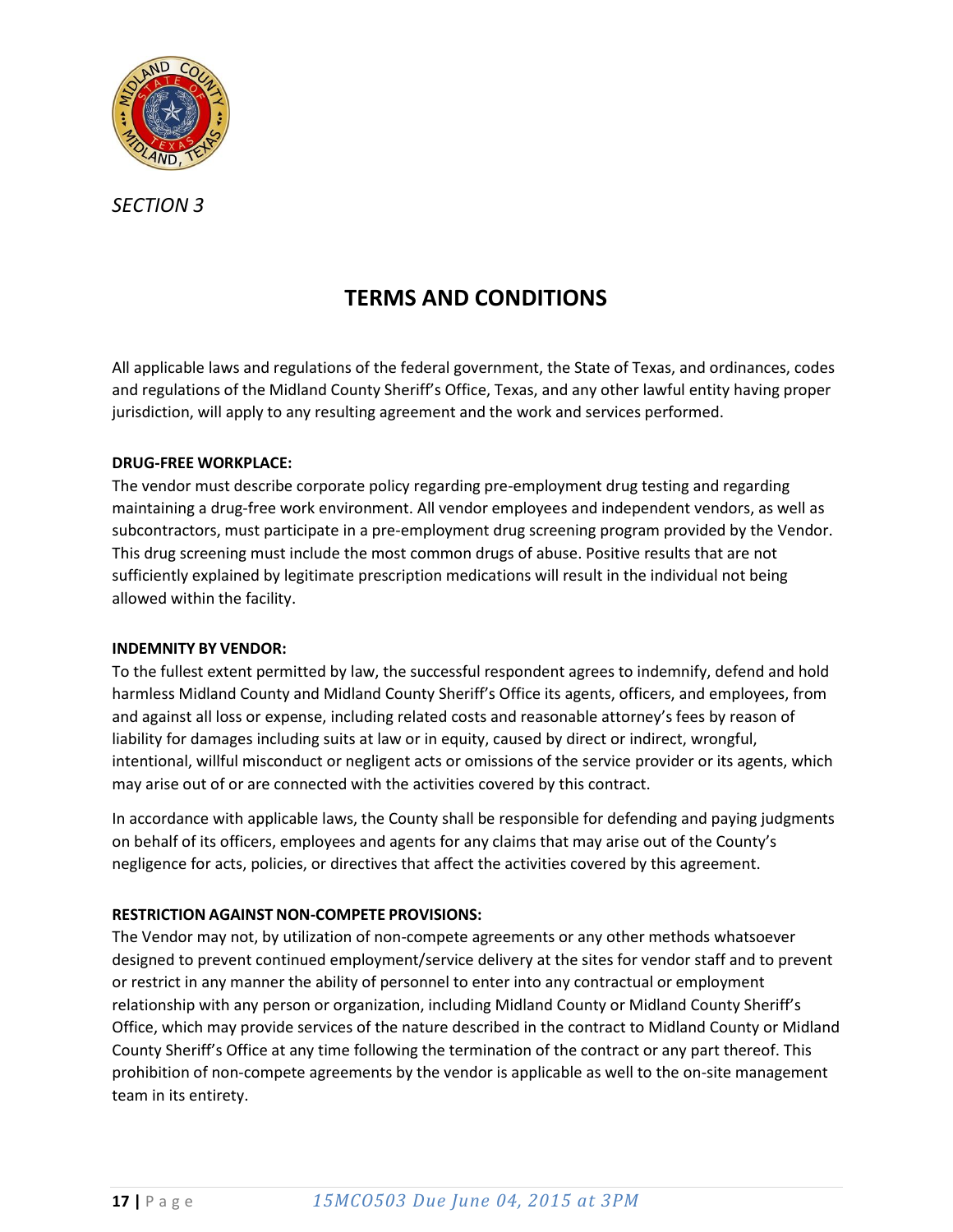

#### **HUMAN RESOURCE PROVISIONS:**

Midland County and Midland County Sheriff's Office reserves the right to approve or reject, for any reason, any and all vendor or subcontractor or staff assigned to this contract. Additionally, Midland County and Midland County Sheriff's Office may deny access or admission to Midland County and Midland County Sheriff's Office facilities at any time for such staff. Such access will not reasonably be withheld. Midland County and Midland County Sheriff's Office will be responsible for the timely completion for all proposed vendor staff criminal background checks prior to any such staff's initiation of recurring on-site services.

The vendor agrees that is has adopted and will maintain and enforce a policy of non-discrimination based on race, color, religion, sex, age, national origin, or disability. The vendor agrees that on written request, it will permit access during normal business hours to its records of employment, employment advertisements, application forms, and other pertinent data and records by Midland County for the purposes of investigation to ascertain compliance with the nondiscrimination provision of this contract.

The vendor agrees that it will inform Midland County of any alleged violation(s) of employment practices which its employees working in conjunction with this contract file with the Equal Employment Opportunity Coordinator (EEOC), Labor Department or any other federal or state compliance agency; also the Vendor will inform Midland County of the disposition of such cases.

#### **MEDIA RELAEASES AND CONTACT:**

The vendor's staff, independent vendors and subcontractors shall be restricted from releasing any information about the contract or events occurring within Midland County or Midland County Sheriff's Office facility to a public forum or to the media without the authorization of Midland County or Midland County Sheriff's Office and coordinate through the parties' public information representatives.

#### **TERMINATION BY VENDOR**:

Then contract may be terminated by the vendor with ninety (90) days written notice, return receipt required, specifying the reason for termination.

#### **TERMINTATION BY COUNTY FOR VIOLATIONS BY VENDOR (FOR CAUSE):**

If the vendor fails to fulfill its obligation under the contract resulting from this RFP, in a timely and proper manner, or violates any of its provisions, Midland County may thereupon have the right to terminate the agreement by giving ninety (90) days written notice of termination, return receipt required, specifying the alleged violations and effective date of termination.

The contract may not be terminated if, upon receipt of the notice, the vendor promptly cures the alleged violation prior to the end of the notice period. In the event of termination, Midland County will only be liable for services rendered and expenses incurred through the date of termination and nor for the uncompleted portion and for any materials and services purchased or paid for by the vendor for use in completing the contract.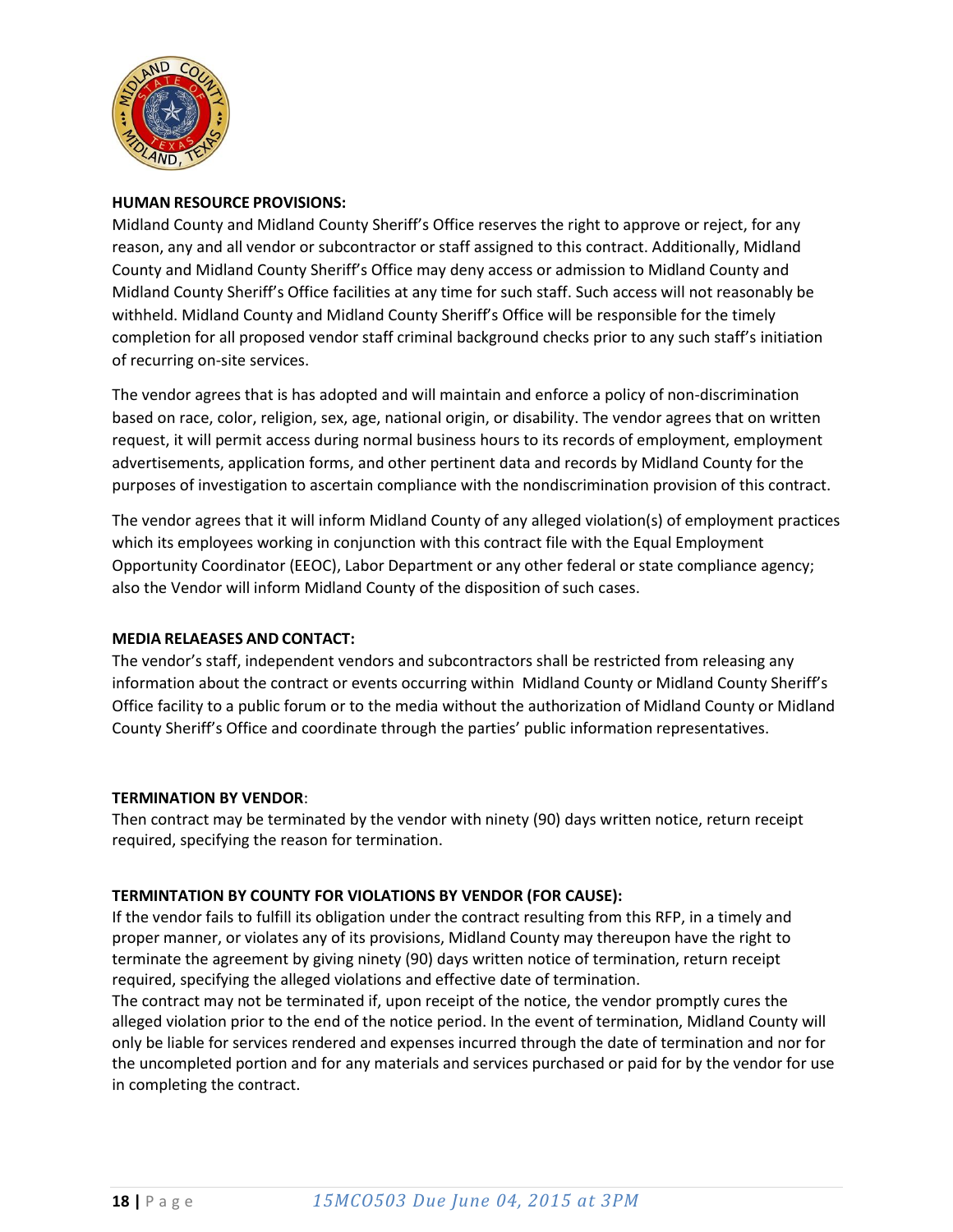

Midland County may cancel this contract for breach, as determined by Midland County, which shall consider such items as, buy may not be limited to: failure to provide satisfactory service as determined by Midland County or Midland County Sheriff's Office, failure to operate during agreed service hours, insufficient insurance coverage, and failure to enforce the quality of sanitation or any other contract Noncompliance. In the event that Midland County elects to cancel this contract for breach of contract, they must give the vendor a minimum of 90 days written notice, via certified mail.

#### **UNRESTRICTED RIGHT OF TERMINATION MY COUNTY (WITHOUT CAUSE):**

Midland County further reserves the right to terminate this contract at any time for any reason by giving vendor ninety (90) days written notice by return receipt mail of such termination. In the event of said termination, vendor shall not reduce its activities hereunder unless agreed in advance by Midland County. The vendor shall be paid according to the contract for services rendered through the date of termination.

#### **ASSIGNMENT:**

- Assignment by Subcontract Assignment by any portion of the work by subcontract must have the prior written approval of Midland County.
- Limitation The final executed contract shall be binding upon and inure to the benefit of the parties and their successors and assigns; provided, however, that neither party shall assign its obligations hereunder without the prior written consent of the other.
- Survivorship of Benefits The contract will be binding upon and inure to the benefit of the respective parties and their executors, administrators, heirs, personal representatives, successors and assigns.

#### **CODE OF ETHICS:**

Vendor must attest that is familiar with Midland County Sheriff's Office Code of Ethics which states, in part, "An employee may not accept any gift or free service that might tend to influence his or her official actions or impair his or her independence or judgment in performance of duties for the county. Neither an officer nor an employee of Midland County will have financial interests in the profits of any contract, service, or other work performed for the county, nor derive personal profit directly or indirectly from any contract, purchase, sale, or service between the county and any person or company." To document that no conflict of interest exists between the vendor and any Midland County employee, agent, or representative or an immediate family member, the vendor must submit a Conflict of Interest Stipulation form with the proposal. This form attests to the fact that no such person is also an owner, corporate officer, employee, agent or representative of the company submitting the bid. If such a relationship exists in any form, the vendor must fully disclose the situation and explain the details.

#### **VENDOR CONDUCT:**

During the time that this RFP is in process, i.e. from the date issued from Midland County to the date a vendor is selected and a contract is executed, if applicable, no gratuities of any kind will be accepted by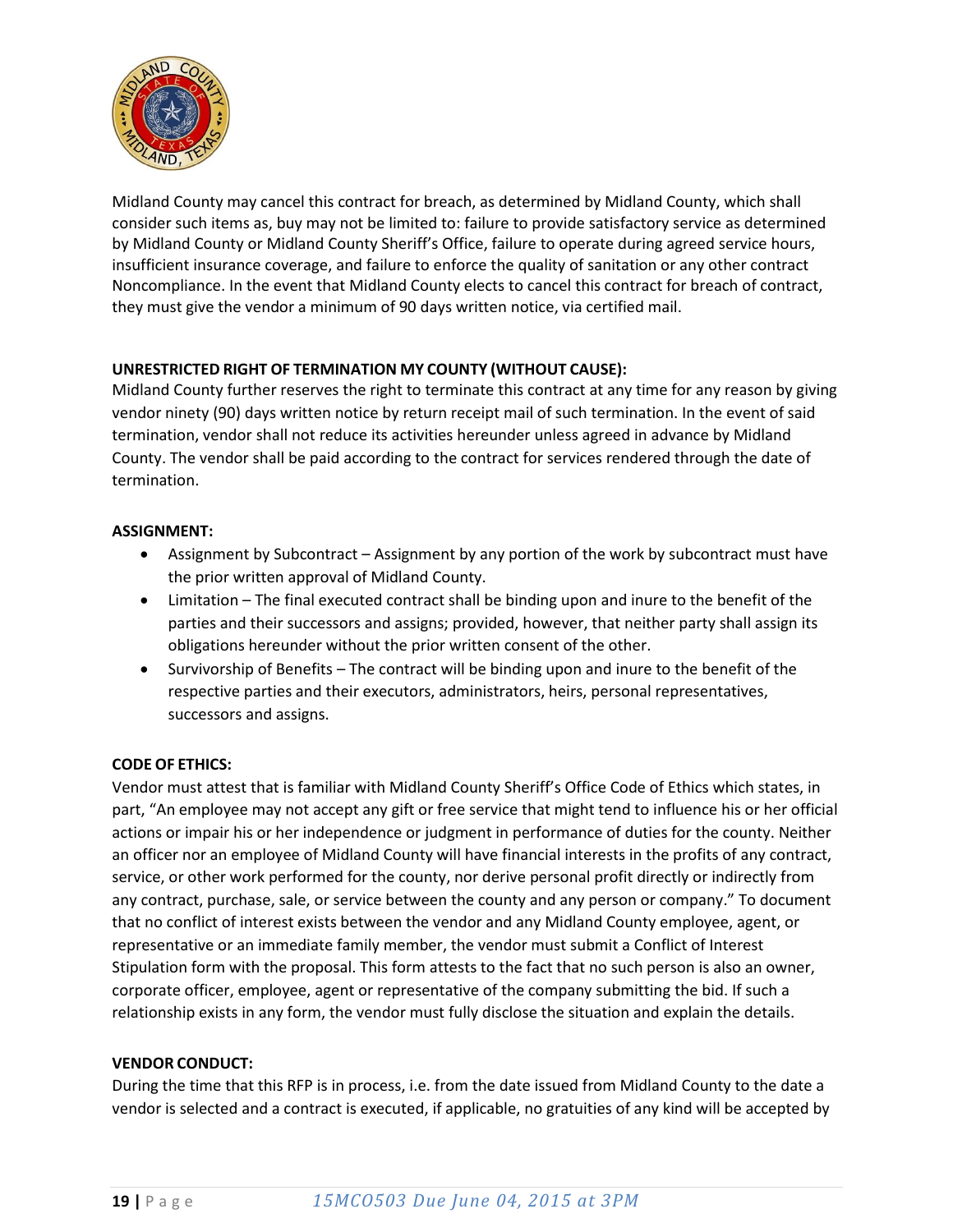

Midland County staff from company employees, agents or representatives including meals, gifts or trips, except as provided for as reference site visitations and/or during oral presentations and finalist evaluations. Violations of these conditions will constitute immediate disqualification.

#### **PERMITS, TAXES, LICENSES:**

The vendor is responsible for all necessary permits, license, fees and taxes required to carry out the provisions of the RFP. The financial burden for such expenses rests entirely with the company providing the service under the contract.

#### **NOTICES:**

Notices of Midland County provide for in this RFP and eventual contract shall be sufficient if sent by certified or registered mail, postage prepaid, addressed to:

## **Kristy Engeldahl Midland County Purchasing Agent Midland County Courthouse 500 N Loraine St, Suite 1101 Midland, TX 79701**

The reverse will also hold true regarding notice to the vendor as the parties may designate.

#### **BINDING EFFECT:**

This resulting agreement shall be interpreted and enforced under the laws and jurisdiction of the State of Texas. Midland County's RFP for Video Visitation Equipment and Services and the vendor's proposal in response to the Request for Proposal and any additional negotiated conditions reduced to writing will constitute the contract between the successful vendor and Midland County. This agreement then constitutes the entire understanding between the parties and is not subject to amendment unless agreed upon in writing by both parties hereto. By mutual agreement, the parties may, from time to time, promulgate scope of service document to define the scope of service for such areas including but not limited to special housing, and medical units. Such scope of service documents will be incorporated into the contract agreement. Vendor acknowledges and agrees that it will perform its obligations hereunder in compliance with all applicable state, local, and federal law, rules, regulations, and orders.

#### **ESCROW OF SOFTWARE:**

Vendor agrees to escrow the software's source code into an account held by a third party escrow agent to ensure maintenance of the software. The software source code shall be released to Midland County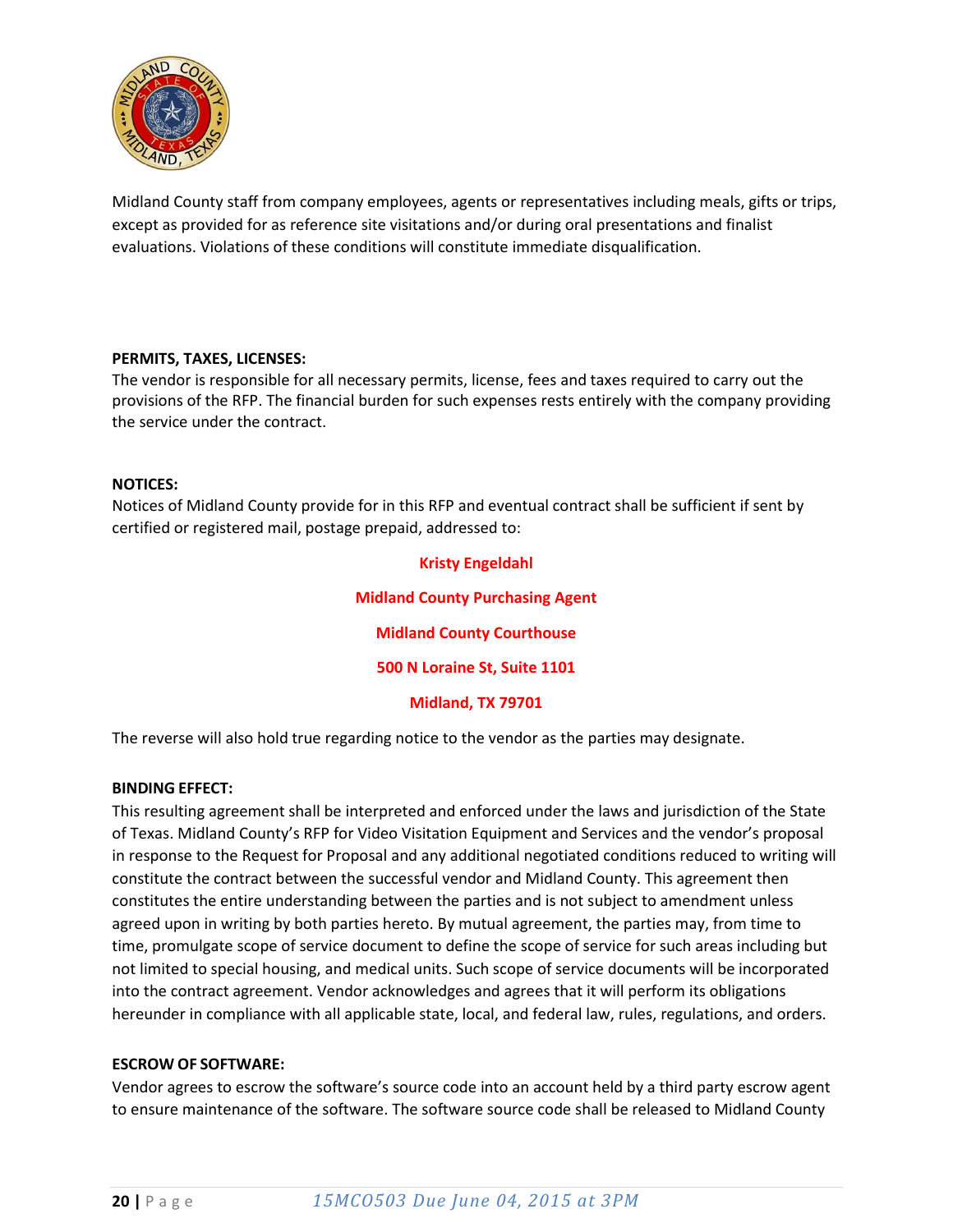

in the event the licensor files for bankruptcy or otherwise fails to maintain and update the software as required in the software license agreement. This shall include all historic and current software releases and documentation for the duration of the ownership of the vendor-supplied product. Midland County must reserve unmitigated access to the source code for Department-only usage.

#### **OWNERSHIP:**

Midland County Sheriff owns and controls all data captured and recorded through the scope of this agreement.

#### **RECORDS AND AUDITS:**

The vendor shall allow Midland County and the Midland County Sheriff's Office, or any other party that Midland County may name, when and as they demand, to audit, examine and make copies of records in any form and format, meaning any medium on which written, drawn, printed, spoken, visual or electromagnetic information is recorded or preserved, regardless of physical form or characteristics, which has been created or is being kept by vendor, including not limited to, handwritten, typed or printed pages, maps, charts, photographs, films, recording, tapes (including computer tapes, computer files, computer printouts and optical disks, and excerpts or transcripts from any such records or other information directly relating to matters under this agreement, all at no cost to Midland County. Any subcontracting by the vendor in performing the duties described under the contract shall subject the subcontractor and/or associates to the same audit terms and conditions as the vendor. Vendor (or any subcontractor) shall maintain and make available to Midland County the aforementioned audit information for no less than five years after the conclusion of each contract term.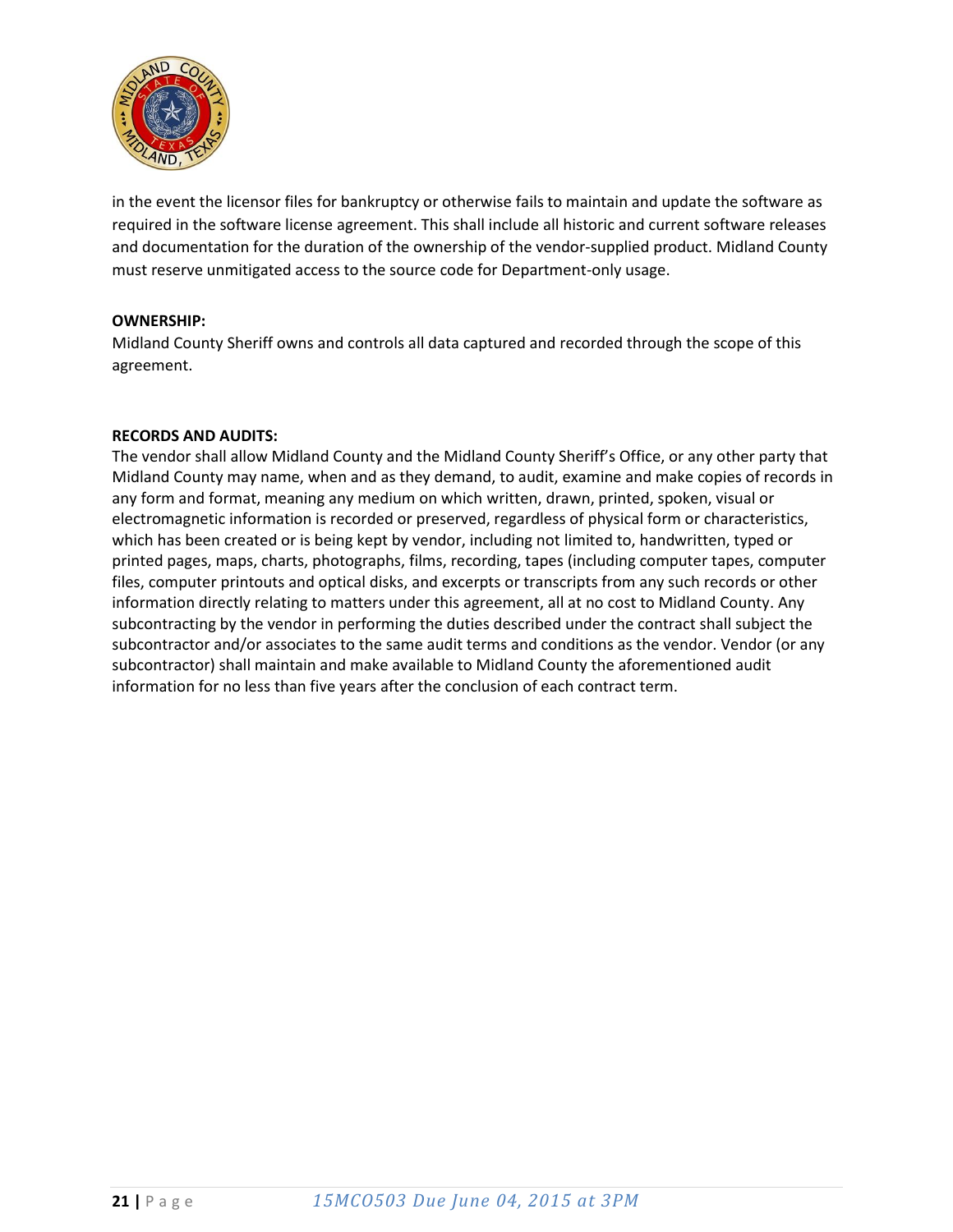

*SECTION 4*

## **SYSTEM SECTION SPECIFICATION**

### **Functional Specifications**

#### **Functional Specifications Legend:**

For the purpose of helping vendors understand the needs of the Midland County Sheriff's Office, a priority has been assigned to each functional line item. The items marked "high" reflect areas of high importance or mandatory in nature. The following definitions have been provided by the Midland County Sheriff's Office to assist vendors in their responses.

**Priority:** High – Mandatory, must have

Medium – Nice to have, but not essential

Low – Not important

**Response codes:** Advises County of your current ability to provide the desired application

| Code                        | <b>Definition</b>                                                                                                                                                                                                                                                                                                                                                                                                                                            |
|-----------------------------|--------------------------------------------------------------------------------------------------------------------------------------------------------------------------------------------------------------------------------------------------------------------------------------------------------------------------------------------------------------------------------------------------------------------------------------------------------------|
| 5 Existing                  | The requirement will be met by proposed existing software<br>that is installed and operation at other sites and can be<br>demonstrated to the Midland County Sheriff's Office. A "5"<br>response to any requirement signifies that the proposed<br>system provides the actual capability to meet the<br>requirement without extensive user intervention or<br>development. Indirect or implied solutions to meet the<br>requirement should not be coded "5". |
| 4 Under Development         | Requirement will be met by software that is currently under<br>development, in Beta test, or not yet released.                                                                                                                                                                                                                                                                                                                                               |
| <b>3 Minor Modification</b> | Requirement will be met with minor modification to existing<br>software or use of software tools, such as application report<br>writer, query, etc. All work shall be performed by the<br>vendor - any additional cost must be noted.                                                                                                                                                                                                                        |
| 2 Additional Tool(s)        | Requirement could be met by the use of proposed software<br>or third party solution, such as a report writer, query<br>language, or spreadsheet - any additional costs must be                                                                                                                                                                                                                                                                               |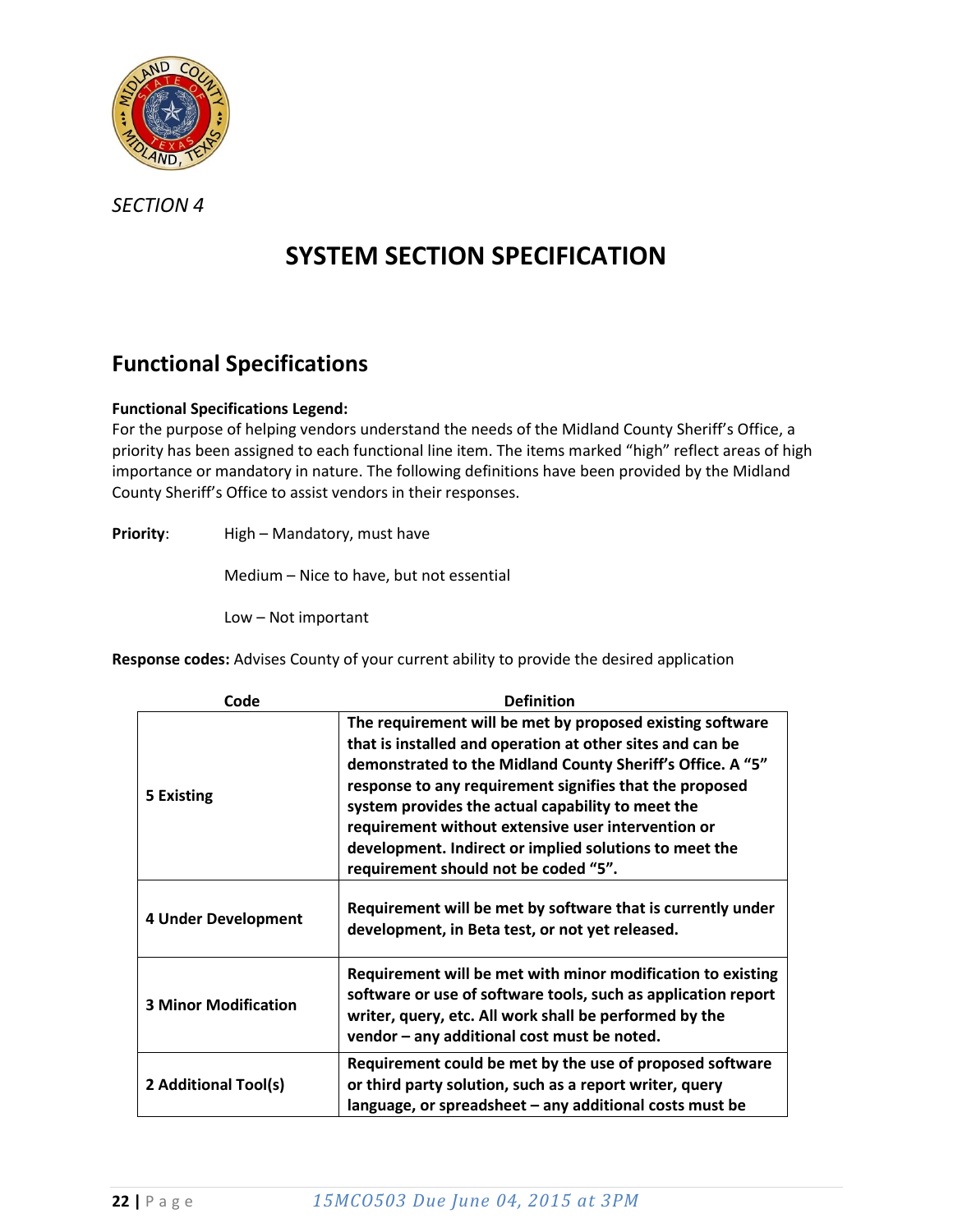

|                              | noted.                                                                                                                                                                                                 |
|------------------------------|--------------------------------------------------------------------------------------------------------------------------------------------------------------------------------------------------------|
| <b>1 Major Customization</b> | Requirement will be met by major modifications to existing<br>software or by new custom software programming. All work<br>shall be performed by the vendor, and any additional costs<br>must be noted. |
| 0 Not Available              | Requirement cannot be provided.<br><b>Not Available</b>                                                                                                                                                |

#### **Additional Instructions:**

- 1. An omitted response will be scored as a "0" response.
- 2. Any deviation from the response codes will be interpreted at the discretion of Midland County.
- 3. Costs associated with 3, 2, or 1 responses should be clearly shown in the Response Code column.
- 4. All costs associated with 3, 2, or 1 responses must also be included in the Pricing Form.
- 5. Proposers are permitted to respond or add comments in the "Comments" field to clarify their offering, explain how their solution responds to the requirement, or offer an alternative perspective as to how this function may be met by the Proposer.

### 4.1 STSTEM OVERVIEW

#### **TERMS AND TECHNICAL SPECIFICATIONS (REQUIRED)**

| <b>System Description</b> |                                                                                                                                                             | Priority | Response | Response Code | Comments |
|---------------------------|-------------------------------------------------------------------------------------------------------------------------------------------------------------|----------|----------|---------------|----------|
|                           | Is the Video Visitation System<br>provided to Midland County and<br>Midland County Sheriff's Office<br>facilities at various<br>purchasing/leasing include: | high     | Code     | Cost          |          |
|                           | system installation, training,                                                                                                                              |          |          |               |          |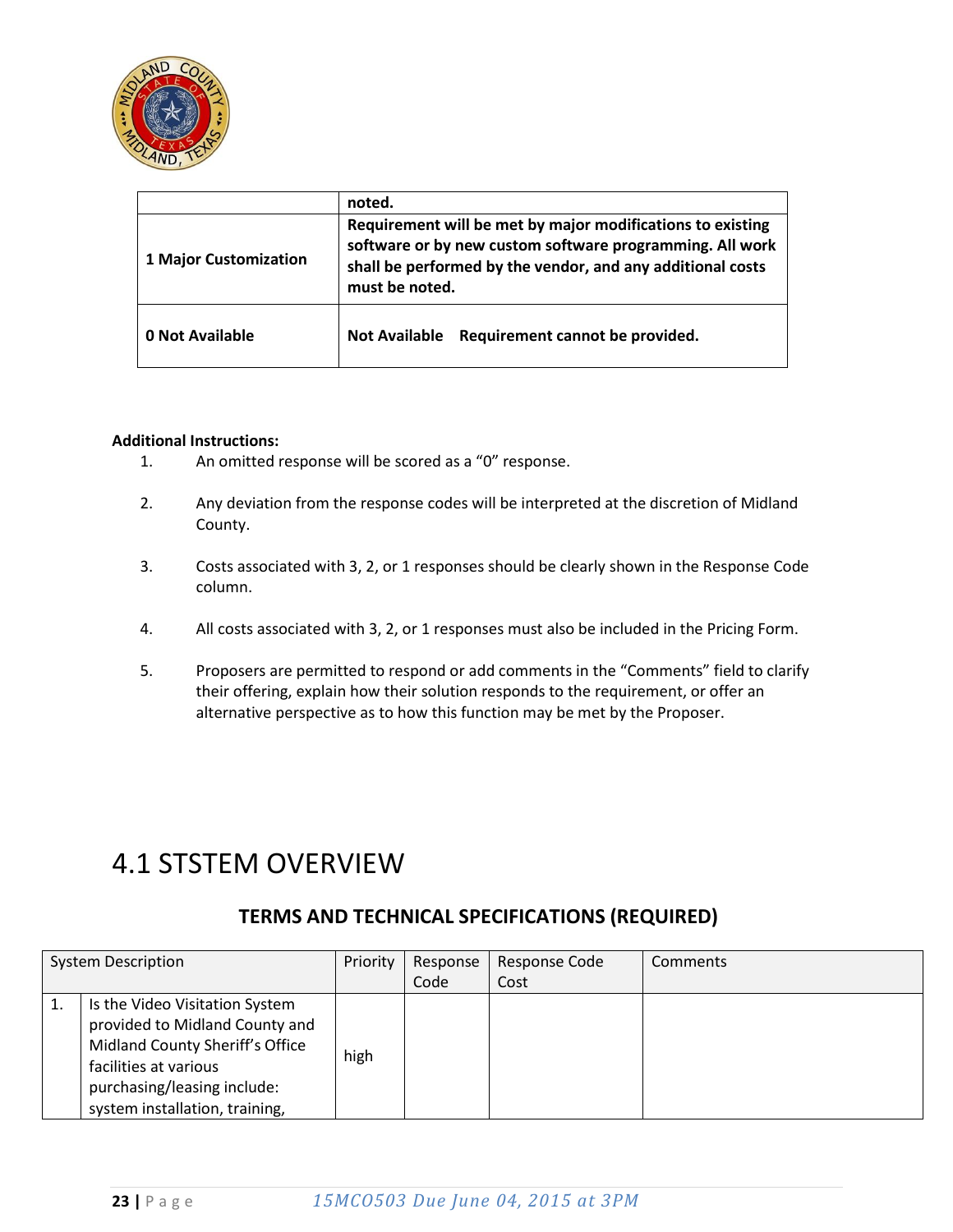

|    | operation and maintenance of          |      |  |  |
|----|---------------------------------------|------|--|--|
|    | the system and its components?        |      |  |  |
|    | And provided free of cost to the      |      |  |  |
|    | public at the Midland County          |      |  |  |
|    | <b>Video Visitation Center?</b>       |      |  |  |
| 2. | Does the Video Visitation System      |      |  |  |
|    | provide and install tamper-           |      |  |  |
|    | resistant and durable units           | high |  |  |
|    | suitable for a correctional           |      |  |  |
|    | environment?                          |      |  |  |
| 3. | Does the Video Visitation System      | high |  |  |
|    | ensure the units do not include       |      |  |  |
|    | any removable parts?                  |      |  |  |
| 4. | Does the Video Visitation System      |      |  |  |
|    | consist of hardware and software      |      |  |  |
|    | designed to enable the Midland        |      |  |  |
|    | County Sheriff's Office to initiate,  |      |  |  |
|    | control, record, retrieve, and        | high |  |  |
|    | monitor video visitation sessions     |      |  |  |
|    | with the exception of                 |      |  |  |
|    | attorney/privileged visits,           |      |  |  |
|    | consistent with Midland County        |      |  |  |
|    | Sheriff's Office policies?            |      |  |  |
| 5. | Does the system provide a secure      |      |  |  |
|    | method for identifying an             | high |  |  |
|    | inmate's identity without using a     |      |  |  |
|    | card-swipe method?                    |      |  |  |
| 6. | Does the lobby Video Visitation       |      |  |  |
|    | System scheduling unit(s) allow       |      |  |  |
|    | for visitor's identification cards to |      |  |  |
|    | be swiped to automatically            | high |  |  |
|    | populate the visitor's information    |      |  |  |
|    | section when scheduling visits?       |      |  |  |
| 7. | Is the Video Visitation System        |      |  |  |
|    | capable of integrating with the       |      |  |  |
|    | Midland County Sheriff's Office       |      |  |  |
|    | Jail Management systems, and          |      |  |  |
|    | future Midland County Sheriff's       |      |  |  |
|    | Office and County systems, such       |      |  |  |
|    | as the Midland County Court           |      |  |  |
|    | System, and the Inmate                |      |  |  |
|    | Telephone System, and at no cost      | high |  |  |
|    | to the Midland County Sheriff's       |      |  |  |
|    | Office or Midland County? Bidder      |      |  |  |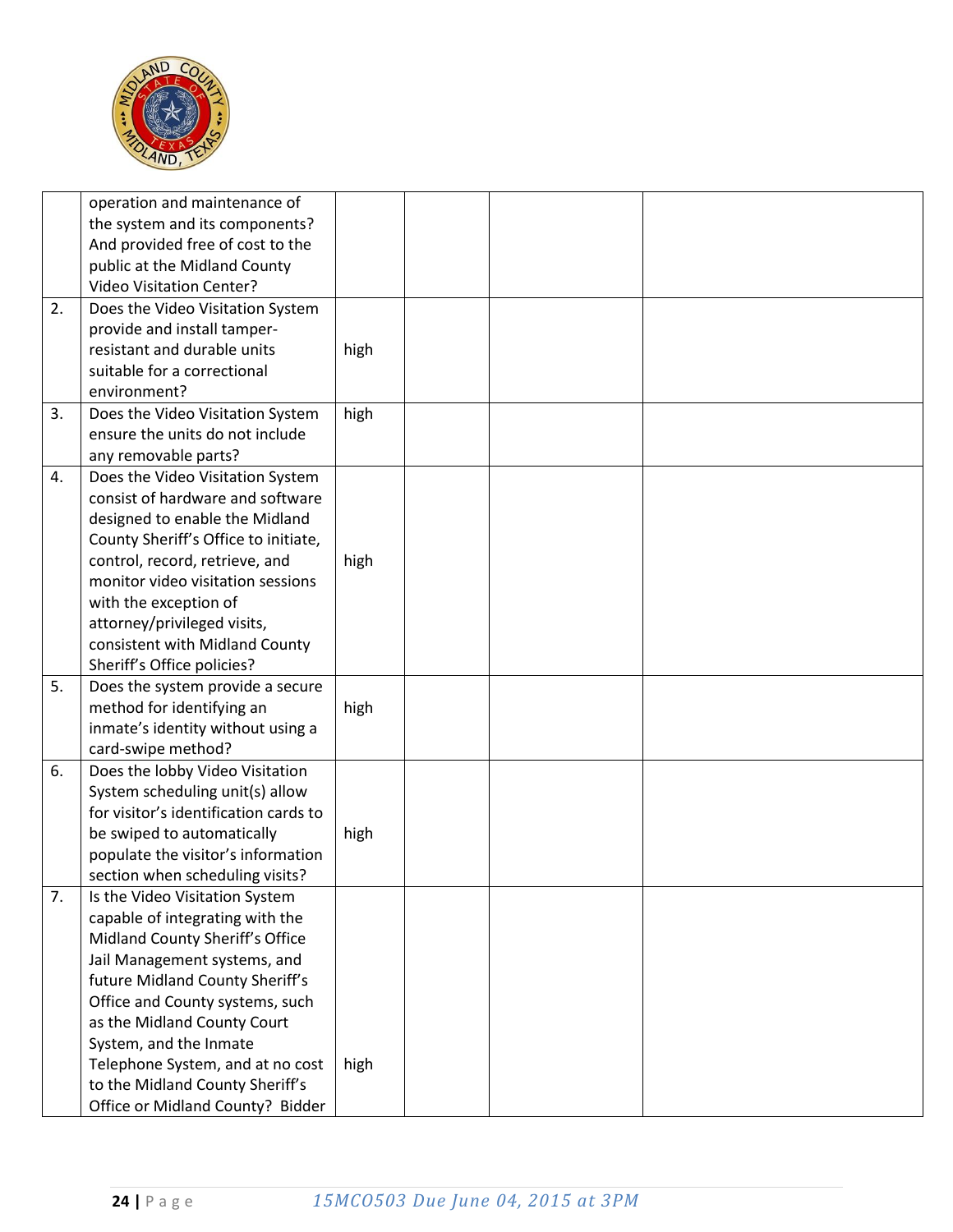

|     | shall provide detailed information  |      |  |  |
|-----|-------------------------------------|------|--|--|
|     | on the specifications required to   |      |  |  |
|     | complete each interface.            |      |  |  |
|     | Interfacing shall include, but not  |      |  |  |
|     | limited to, use and                 |      |  |  |
|     | communication of information        |      |  |  |
|     | such as inmate movements and        |      |  |  |
|     | scheduling conflicts. For example,  |      |  |  |
|     | a scheduling conflict arising from  |      |  |  |
|     | a court appearance would be         |      |  |  |
|     | communicated back to the visitor    |      |  |  |
|     | through an email or a voicemail     |      |  |  |
|     | notifying the visitor of the        |      |  |  |
|     | cancellation and the need to        |      |  |  |
|     | reschedule. Exhibit C               |      |  |  |
| 8.  | Does the Video Visitation System    |      |  |  |
|     | have the capability to retain 100   |      |  |  |
|     | days of video visitation sessions   |      |  |  |
|     | and the ability to archive CD/DVD   |      |  |  |
|     | storage for one (1) year of         |      |  |  |
|     | recordings? A copy of the video     |      |  |  |
|     | back-up shall be kept off-site in a |      |  |  |
|     | secure location. In the event that  | high |  |  |
|     | the recordings are evidence in      |      |  |  |
|     | any claim filed or any pending      |      |  |  |
|     | litigation, they shall be preserved |      |  |  |
|     | until pending litigation is         |      |  |  |
|     | resolved.                           |      |  |  |
| 9.  | Does the Video Visitation System    |      |  |  |
|     | provide mobile visiting units to    |      |  |  |
|     | support incapacitated inmates,      |      |  |  |
|     | inmates in violent cells and/or in  | high |  |  |
|     | medical housing with Wi-Fi          |      |  |  |
|     | capabilities or suitable            |      |  |  |
|     | alternative?                        |      |  |  |
| 10. | Are the products the most           |      |  |  |
|     | current and up-to-date quality      |      |  |  |
|     | and labor-saving versions           |      |  |  |
|     | available for the applications,     | high |  |  |
|     | unless otherwise specified by       |      |  |  |
|     | Midland County or the Midland       |      |  |  |
|     | County Sheriff's Office?            |      |  |  |
| 11. | Is the Video Visitation System      |      |  |  |
|     | able to process the Midland         |      |  |  |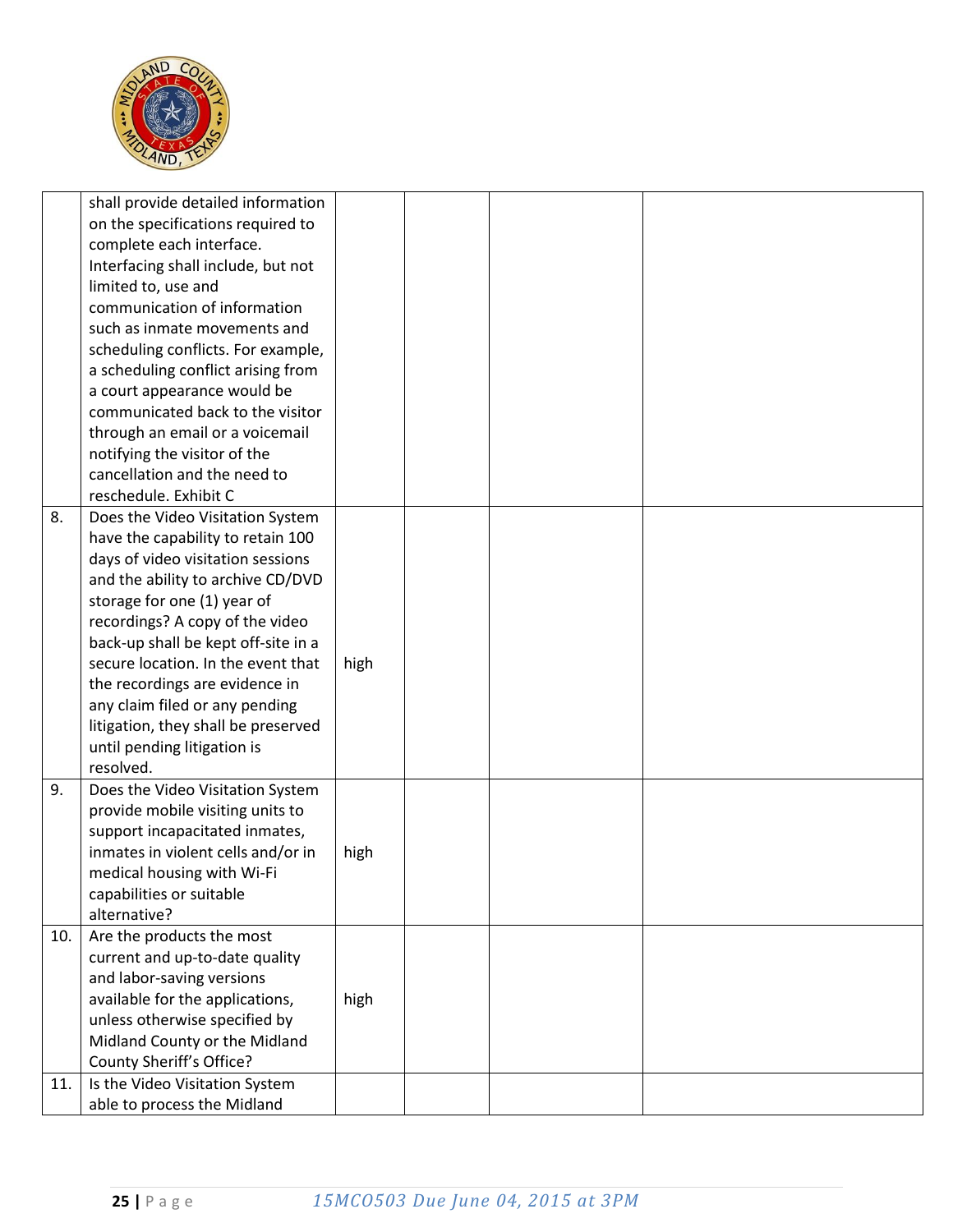

|     | County Sheriff's Office Jail        | high |  |  |
|-----|-------------------------------------|------|--|--|
|     | Management System keep              |      |  |  |
|     | separates and inmate                |      |  |  |
|     | restrictions?                       |      |  |  |
| 12. | Is the Video Visitation System      |      |  |  |
|     | capable of scheduling visits for a  | high |  |  |
|     | particular inmate, station, date,   |      |  |  |
|     | and time?                           |      |  |  |
| 13. | Is the Video Visitation System      |      |  |  |
|     | capable of scheduling seven days    |      |  |  |
|     | a week between the hours of 7:30    | high |  |  |
|     | a.m. and 8:30 p.m., unless an       |      |  |  |
|     | alternative time is approved by     |      |  |  |
|     | the Midland County Sheriff's        |      |  |  |
|     | Office administrator?               |      |  |  |
| 14. | Is the Video Visitation System      |      |  |  |
|     | capable of advanced scheduling      | high |  |  |
|     | for professional visitors?          |      |  |  |
| 15. | Is the Video Visitation System      |      |  |  |
|     | capable of extending the            | high |  |  |
|     | visitation period based on the      |      |  |  |
|     | operational needs of the facility?  |      |  |  |
| 16. | Is the Video Visitation System      |      |  |  |
|     | capable of scheduling over the      | high |  |  |
|     | phone, in person, from a kiosk, or  |      |  |  |
|     | over the internet?                  |      |  |  |
| 17. | Is the Video Visitation System      |      |  |  |
|     | capable of showing the user only    |      |  |  |
|     | the appointment (time slots)        |      |  |  |
|     | available based upon the facilities | high |  |  |
|     | established policies, quotas,       |      |  |  |
|     | restrictions, time blocks,          |      |  |  |
|     | recording resources, and station    |      |  |  |
|     | availability? Only visitation       |      |  |  |
|     | appointments that can take place    |      |  |  |
|     | will be shown.                      |      |  |  |
| 18. | Is the Video Visitation System      |      |  |  |
|     | capable of sending the general      |      |  |  |
|     | public an email notification        | high |  |  |
|     | confirming the scheduled or         |      |  |  |
|     | canceled visit from a vendor-       |      |  |  |
|     | hosted email address?               |      |  |  |
| 19. | Is the Video Visitation System      |      |  |  |
|     | capable of requiring the general    | high |  |  |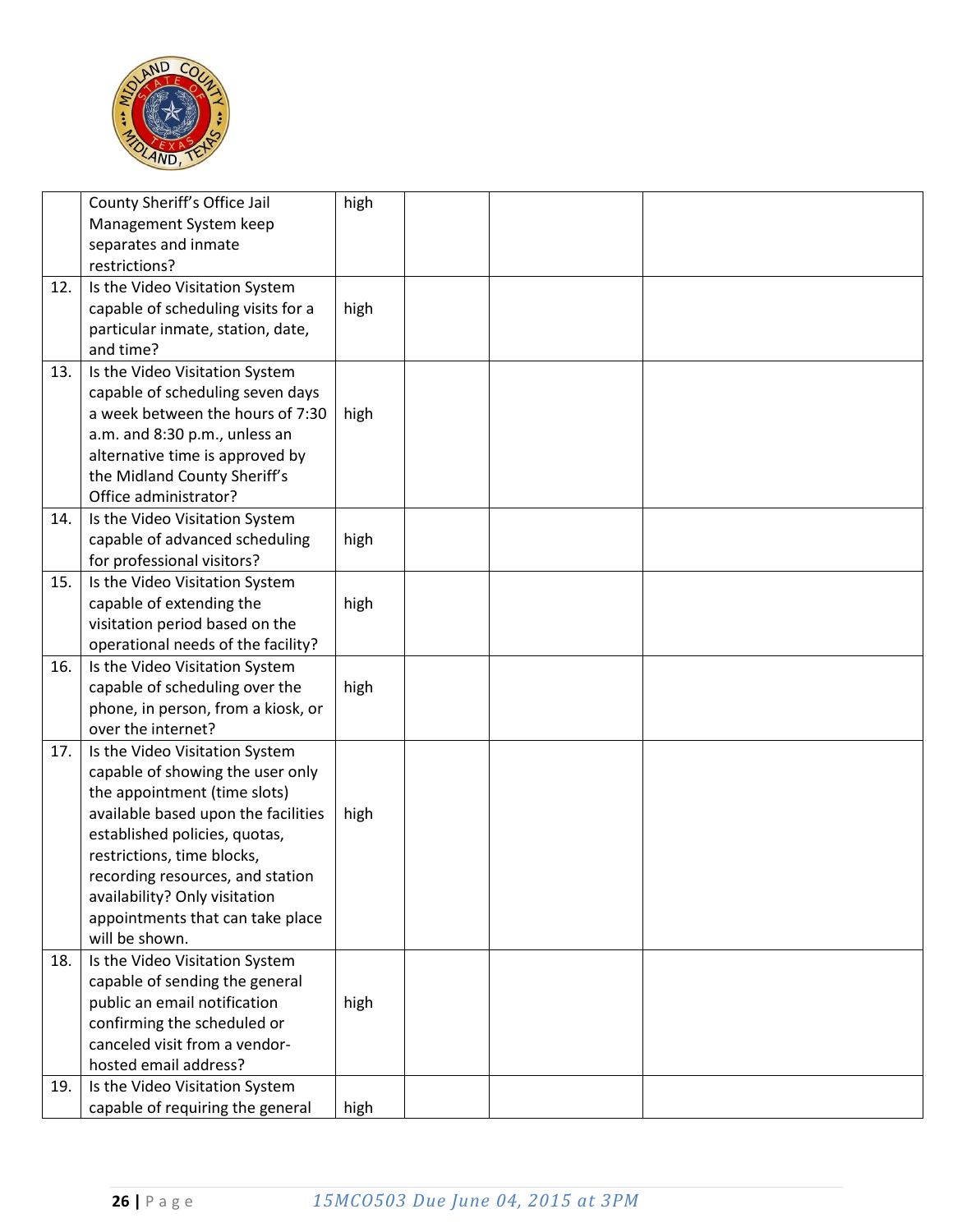

|     | public to acknowledge and agree     |     |      |  |  |
|-----|-------------------------------------|-----|------|--|--|
|     | to terms and conditions             |     |      |  |  |
|     | associated with the Midland         |     |      |  |  |
|     | County Sheriff's Office visitation  |     |      |  |  |
|     | policies?                           |     |      |  |  |
| 20. | Does the Video Visitation System    |     |      |  |  |
|     | allow the general public to access  |     | high |  |  |
|     | the system through a web-based      |     |      |  |  |
|     | software application?               |     |      |  |  |
| 21. | Does the Video Visitation System    |     |      |  |  |
|     | provide high-quality, stereo audio  |     |      |  |  |
|     | and broadcast-quality video while   |     | high |  |  |
|     | meeting the industry's quality      |     |      |  |  |
|     | standards?                          |     |      |  |  |
| 22. | Does the Video Visitation System,   |     |      |  |  |
|     | at a minimum, provide specific      |     |      |  |  |
|     | information for tracking inmate     |     |      |  |  |
|     | and visitor activities and patterns |     |      |  |  |
|     | by, the following criteria:         |     |      |  |  |
|     | Inmate ID number                    | Y/N |      |  |  |
|     | Inmate name                         | Y/N |      |  |  |
|     | Visitor name                        | Y/N |      |  |  |
|     | Visitor relationship to             | Y/N | high |  |  |
|     | inmate                              |     |      |  |  |
|     | Date and time to visit              | Y/N |      |  |  |
|     | Inmate video visitation             | Y/N |      |  |  |
|     | station                             |     |      |  |  |
|     | Daily, weekly, and                  | Y/N |      |  |  |
|     | monthly visit statistics            |     |      |  |  |
|     | <b>Housing Unit location</b>        | Y/N |      |  |  |
|     | Disciplinary violations             | Y/N |      |  |  |
|     | preventing visits from              |     |      |  |  |
|     | occurring                           |     |      |  |  |
| 23. | Does the Video Visitation System,   |     |      |  |  |
|     | at a minimum, capture, store, and   |     |      |  |  |
|     | query information regarding the     |     |      |  |  |
|     | visitor/general public to include   |     |      |  |  |
|     | with the exception of               |     |      |  |  |
|     | attorney/privileged visits          |     |      |  |  |
|     | consistent with Midland County      |     |      |  |  |
|     | Sheriff's Office policies, the      |     |      |  |  |
|     | following criteria:                 |     |      |  |  |
|     | Identification number               | Y/N | High |  |  |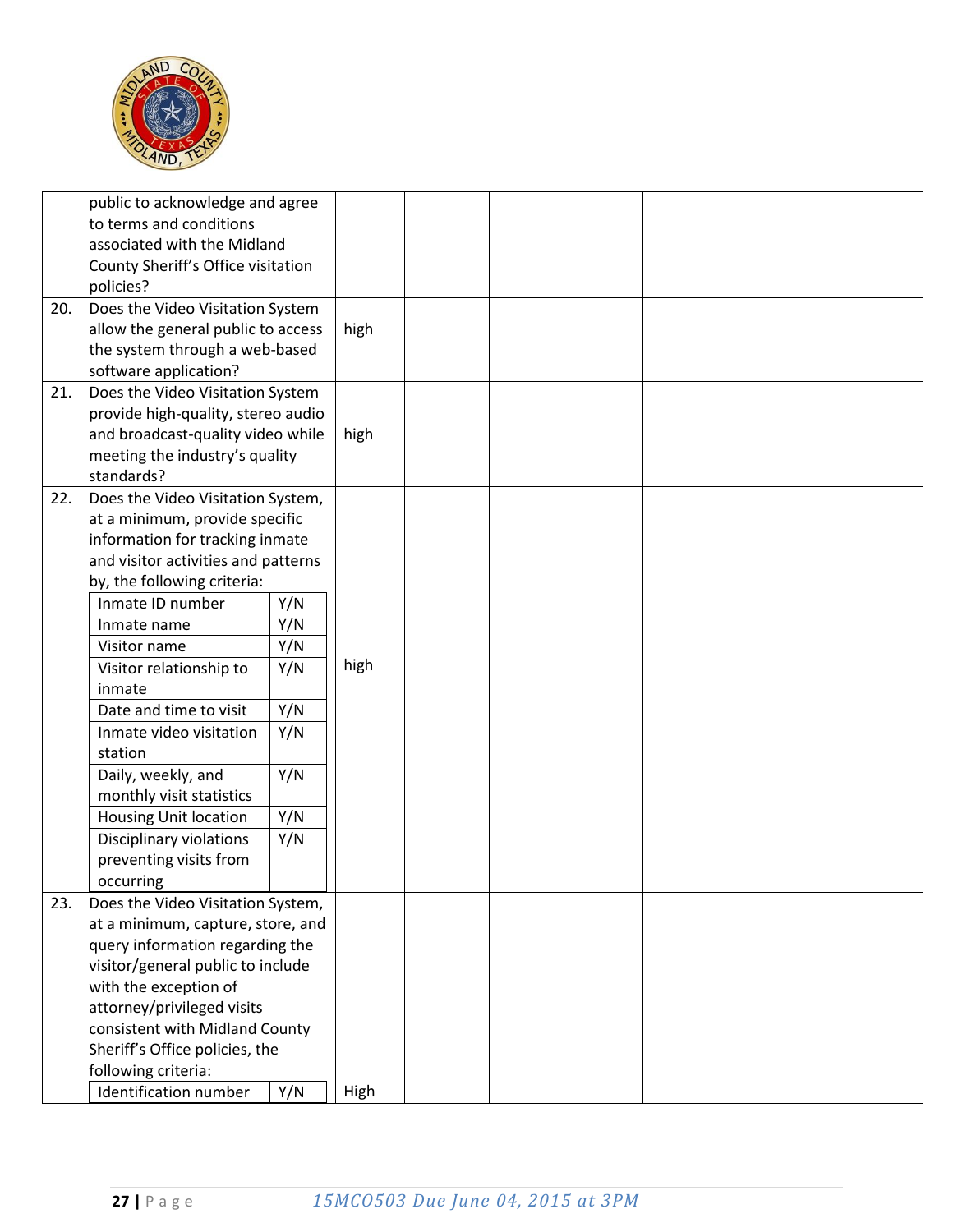

|     | First, middle, and last              | Y/N |      |  |  |
|-----|--------------------------------------|-----|------|--|--|
|     | name                                 |     |      |  |  |
|     | Date of birth                        | Y/N |      |  |  |
|     | Social security number               | Y/N |      |  |  |
|     | Gender                               | Y/N |      |  |  |
|     | Ethnicity                            | Y/N |      |  |  |
|     | Driver's License                     | Y/N |      |  |  |
|     | number                               |     |      |  |  |
|     | State Issued ID number               | Y/N |      |  |  |
|     | Prison Offender card                 | Y/N |      |  |  |
|     | Passport Number                      | Y/N |      |  |  |
|     | Inmate visited                       | Y/N |      |  |  |
|     | Relationship to inmate               | Y/N |      |  |  |
|     | Date of last visit                   | Y/N |      |  |  |
|     | Home address                         | Y/N |      |  |  |
|     | (physical address)                   |     |      |  |  |
|     | <b>Email address</b>                 | Y/N |      |  |  |
|     | Telephone number                     | Y/N |      |  |  |
| 24. | Does the Video Visitation System     |     | high |  |  |
|     | have the ability to shut down at     |     |      |  |  |
|     | several locations by select video    |     |      |  |  |
|     | visitation stations or by control    |     |      |  |  |
|     | points throughout the Midland        |     |      |  |  |
|     | County Detention and/or Remote       |     |      |  |  |
|     | Visitation Location(s)?              |     |      |  |  |
| 25. | Does the Video Visitation System     |     | high |  |  |
|     | have the ability to take an          |     |      |  |  |
|     | individual video visitation station  |     |      |  |  |
|     | out of service without affecting     |     |      |  |  |
|     | other video visitation stations?     |     |      |  |  |
| 26. | Does the Video Visitation System     |     | high |  |  |
|     | have the ability to limit the length |     |      |  |  |
|     | of a visit, provide service at       |     |      |  |  |
|     | certain time of the day/ week/       |     |      |  |  |
|     | month and allow a maximum            |     |      |  |  |
|     | number of visits, per inmate, per    |     |      |  |  |
|     | week or month? Inmates               |     |      |  |  |
|     | confined the Midland County          |     |      |  |  |
|     | Detention Center are currently       |     |      |  |  |
|     | allowed two (2), thirty (30)         |     |      |  |  |
|     | minute visits per week. The          |     |      |  |  |
|     | Midland County Sherriff's Office     |     |      |  |  |
|     | reserves the right to modify this    |     |      |  |  |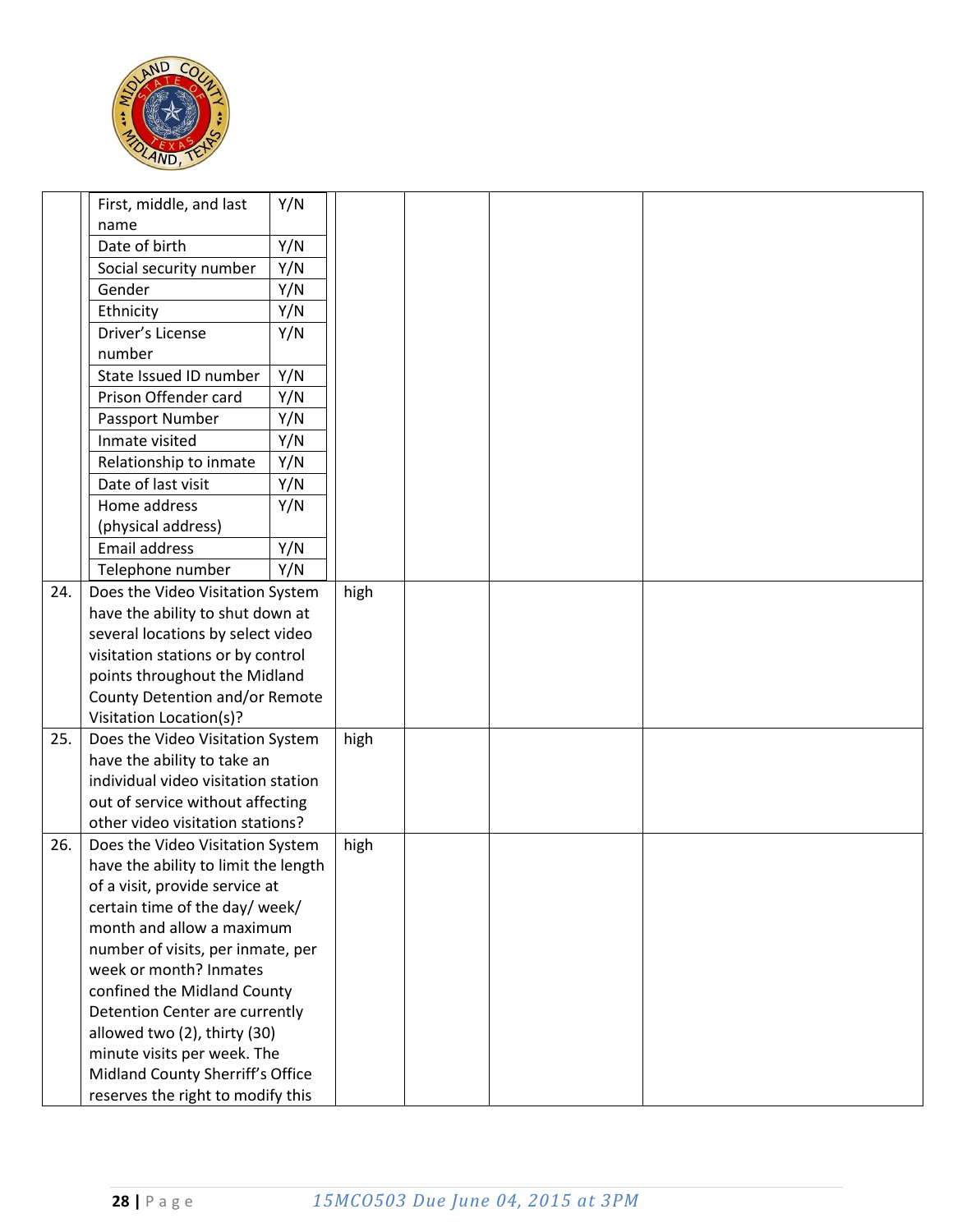

|     | frequency at any time. On-site       |      |  |  |
|-----|--------------------------------------|------|--|--|
|     | visitation stations shall be         |      |  |  |
|     | available for use outlined in the    |      |  |  |
|     | visitation schedule included in      |      |  |  |
|     | Exhibit A, excluding attorneys and   |      |  |  |
|     | professional visits.                 |      |  |  |
| 27. | Does the Video Visitation System     | high |  |  |
|     | have the ability to limit the        |      |  |  |
|     | inmate and visitor to a single       |      |  |  |
|     | session? The Video Visitation        |      |  |  |
|     | System shall always require the      |      |  |  |
|     | inmate and visitor to disconnect     |      |  |  |
|     | the session in progress before       |      |  |  |
|     | another session is initiated.        |      |  |  |
| 28. | Does the Video Visitation System     | high |  |  |
|     | have hosting software and            |      |  |  |
|     | hardware solutions for               |      |  |  |
|     | commissary, court dates, inmate      |      |  |  |
|     | trust account balance, grievance     |      |  |  |
|     | filing, medical visits, emergency    |      |  |  |
|     | visits, law library research, inmate |      |  |  |
|     | orientation information, court       |      |  |  |
|     | documentation, and sick call         |      |  |  |
|     | forms?                               |      |  |  |
| 29. | Does the Video Visitation System     | high |  |  |
|     | have hosting software for video      |      |  |  |
|     | arraignment, live monitoring         |      |  |  |
|     | inside the housing units, and        |      |  |  |
|     | sending and receiving inmate         |      |  |  |
|     | emails?                              |      |  |  |
| 30. | Does the Video Visitation System     | high |  |  |
|     | have a visual and sound warning      |      |  |  |
|     | message to inform the visitor that   |      |  |  |
|     | the visit will be ending in five (5) |      |  |  |
|     | minutes?                             |      |  |  |
| 31. | Does the Video Visitation System     | high |  |  |
|     | have the ability to display          |      |  |  |
|     | scheduled visits to staff so they    |      |  |  |
|     | know where or when an inmate         |      |  |  |
|     | needs to be available for a          |      |  |  |
|     | pending visit?                       |      |  |  |
| 32. | Does the Video Visitation System     | high |  |  |
|     | include an alert system that will    |      |  |  |
|     | detect visits made by a particular   |      |  |  |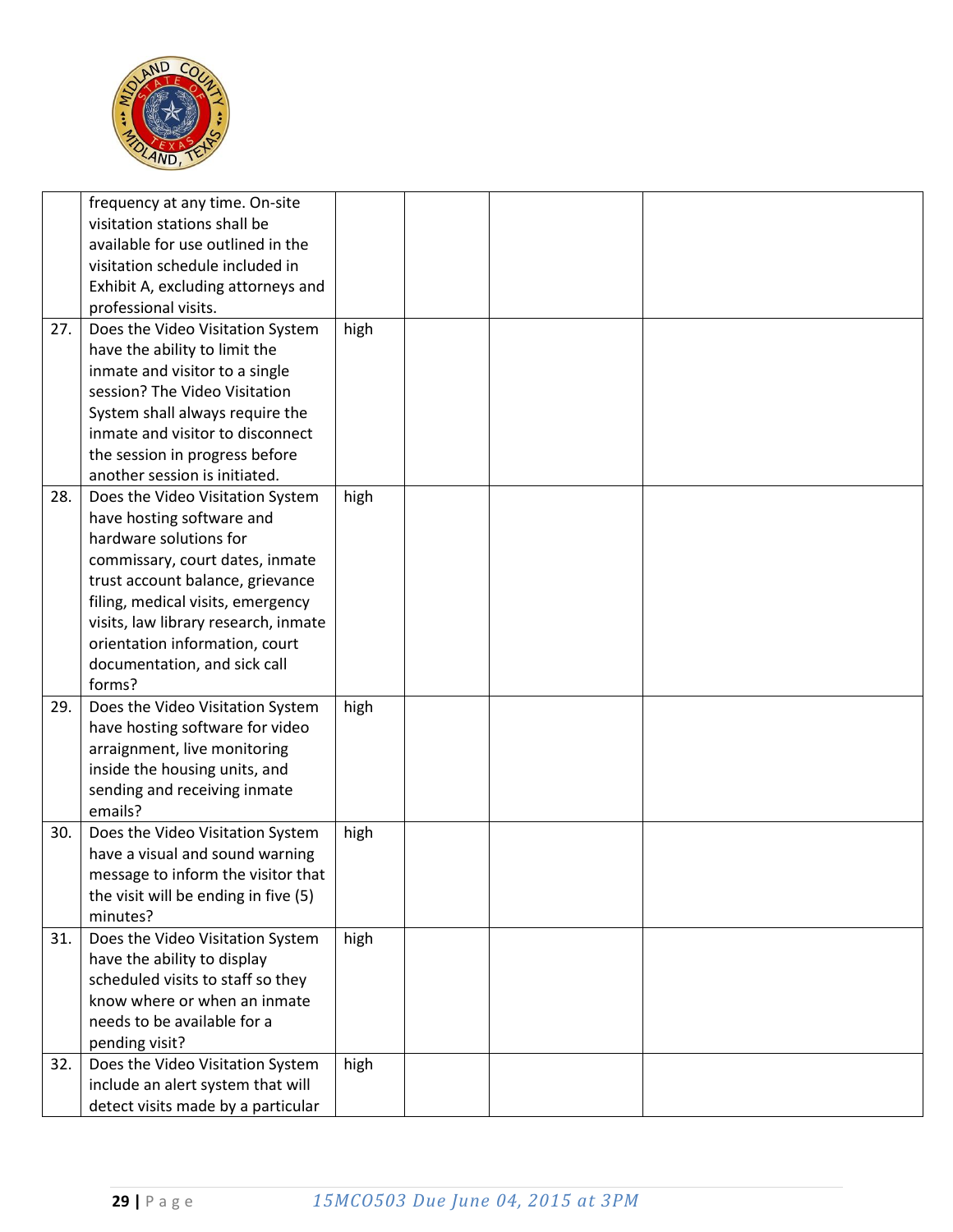

|     | inmate or visitor?                                                       |      |  |  |
|-----|--------------------------------------------------------------------------|------|--|--|
| 33. | Does the Video Visitation System<br>have the ability to start all visits | high |  |  |
|     | once the user has confirmed the<br>visit and must not require any        |      |  |  |
|     | human involvement to connect or                                          |      |  |  |
|     | recommend video visitation                                               |      |  |  |
|     | stations?                                                                |      |  |  |
| 34. | Does the Video Visitation System                                         | high |  |  |
|     | have the ability to track all inmate                                     |      |  |  |
|     | location movements to validate                                           |      |  |  |
|     | scheduled visit integrity?                                               |      |  |  |
| 35. | Does the Video Visitation System                                         | high |  |  |
|     | have the ability to automatically<br>reschedule any and all visits       |      |  |  |
|     | associated with the inmate if the                                        |      |  |  |
|     | inmate has changed housing                                               |      |  |  |
|     | locations?                                                               |      |  |  |
| 36. | Does the Video Visitation System                                         | high |  |  |
|     | have the ability to automatically                                        |      |  |  |
|     | cancel all visits associated with an                                     |      |  |  |
|     | inmate if they have been                                                 |      |  |  |
|     | released?                                                                |      |  |  |
| 37. | Does the Video Visitation System                                         | high |  |  |
|     | have the ability, for any visit that                                     |      |  |  |
|     | cannot take place; the system<br>must notify the visitor                 |      |  |  |
|     | automatically via email and/or                                           |      |  |  |
|     | voice dialer?                                                            |      |  |  |
| 38. | Does the Video Visitation System                                         | high |  |  |
|     | have the ability to provide an                                           |      |  |  |
|     | audit trail of all activity for a                                        |      |  |  |
|     | specific visit, modification, or                                         |      |  |  |
|     | cancellation?                                                            |      |  |  |
| 39. | Does the Video Visitation System                                         | high |  |  |
|     | have the ability to provide reports                                      |      |  |  |
|     | for correctional personnel of                                            |      |  |  |
|     | scheduled inmate visitation?                                             |      |  |  |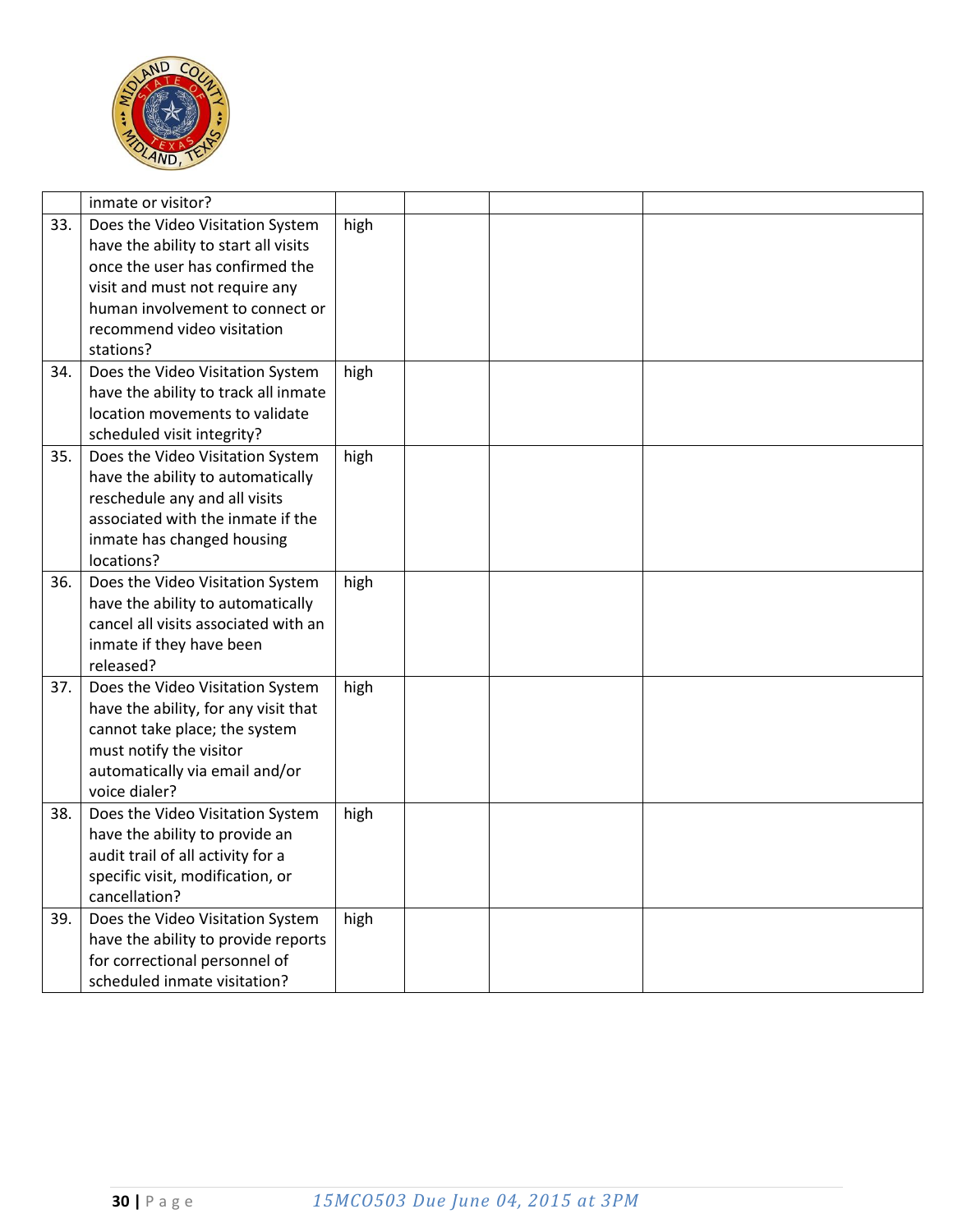

# 4.2 PUBLIC AND PROFESSIONAL WEB REGISTRATION AND SCHEDULING APPLICATION

### **TERMS AND TECHNICAL SPECIFICATIONS (REQUIRED)**

|    | <b>System Description</b>                                                                                                                                                                                                                    | <b>Priority</b> | Response<br>Code | <b>Response Code</b><br>Cost | <b>Comments</b> |
|----|----------------------------------------------------------------------------------------------------------------------------------------------------------------------------------------------------------------------------------------------|-----------------|------------------|------------------------------|-----------------|
| 1. | The system must be a single<br>web-based scheduling<br>application allowing public and<br>professional visitors to register<br>and schedule visits using a<br>standard internet browser and<br>an internet connection.                       | high            |                  |                              |                 |
| 2. | <b>Professional visitors will have</b><br>the additional option of selecting<br>station characteristics. Station<br>characteristics include:<br><b>Dual handset</b><br>Y/N<br>Digital signature pad<br>Y/N<br>Y/N<br><b>Document sharing</b> | high            |                  |                              |                 |
| 3. | Professional visitors based upon<br>their relationship to the inmate<br>and their identification type will<br>determine whether the visit is<br>recorded.                                                                                    | high            |                  |                              |                 |
| 4. | The system must allow non-<br>professional visitors to be able to<br>view all information, register,<br>and schedule visits in English and<br>in Spanish.                                                                                    | high            |                  |                              |                 |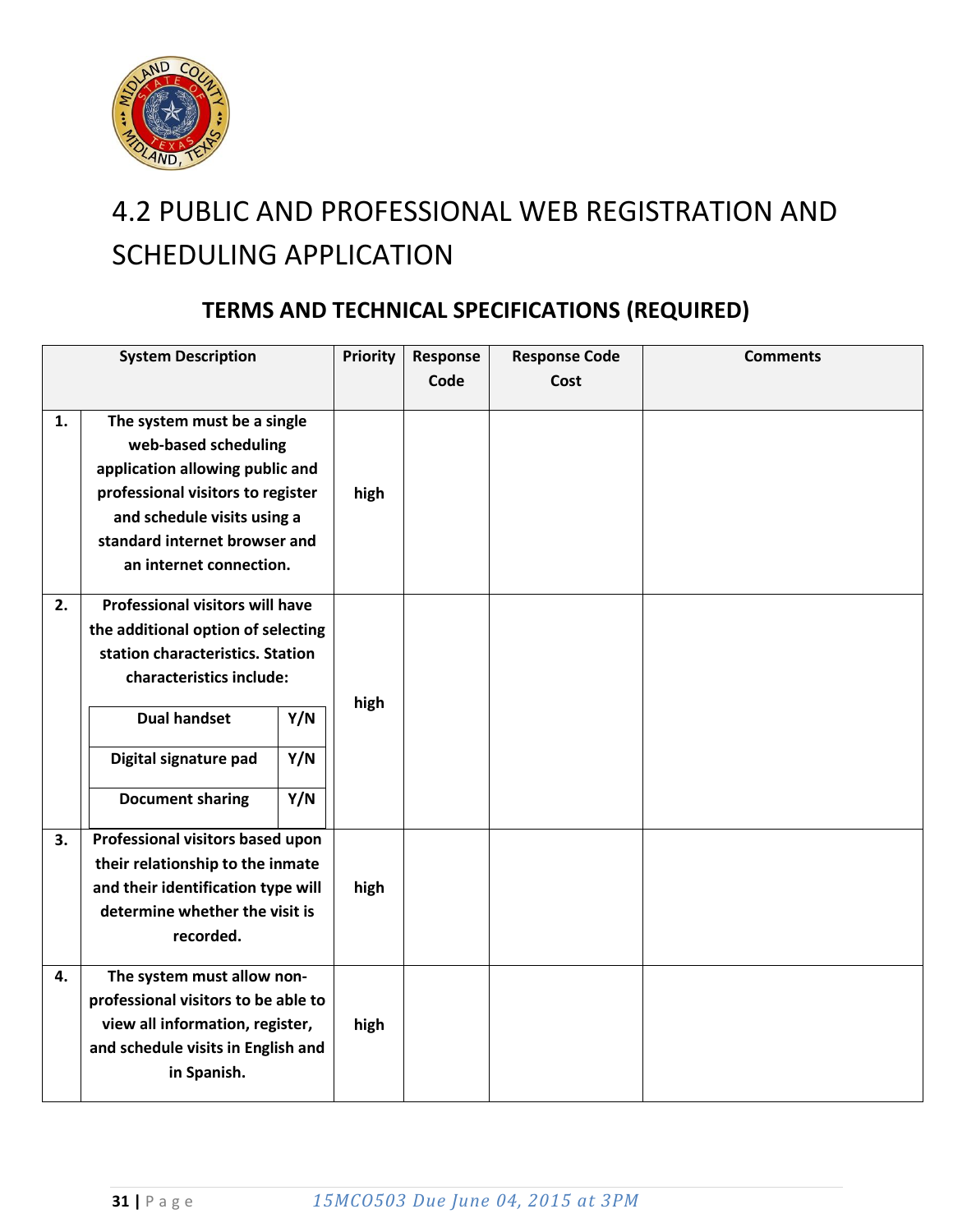

| 5. | Visitors must be able to register<br>easily.                                                                                                                                                                                                                                                                                                                                     | high |  |  |
|----|----------------------------------------------------------------------------------------------------------------------------------------------------------------------------------------------------------------------------------------------------------------------------------------------------------------------------------------------------------------------------------|------|--|--|
| 6. | <b>The Midland County Detention</b><br>Center can enable and require,<br>at their choosing, the following<br>information for visitor<br>registration:<br><b>First name</b><br>Middle name<br>Last name<br>Date of birth<br><b>Address</b><br>City, State, Zip, County<br><b>Email Address</b><br><b>Phone number</b><br><b>Identification type and</b><br>number<br>Relationship | high |  |  |
| 7. | Visitors must receive a<br>verification email once they have<br>registered their temporary<br>password allowing them access<br>to schedule a visit with an<br>inmate.                                                                                                                                                                                                            | high |  |  |
| 8. | Visitors must be able to login<br>using their unique visitor and or<br>their email address.                                                                                                                                                                                                                                                                                      | high |  |  |
| 9. | If no visitation times are<br>available, an explanation will be                                                                                                                                                                                                                                                                                                                  | high |  |  |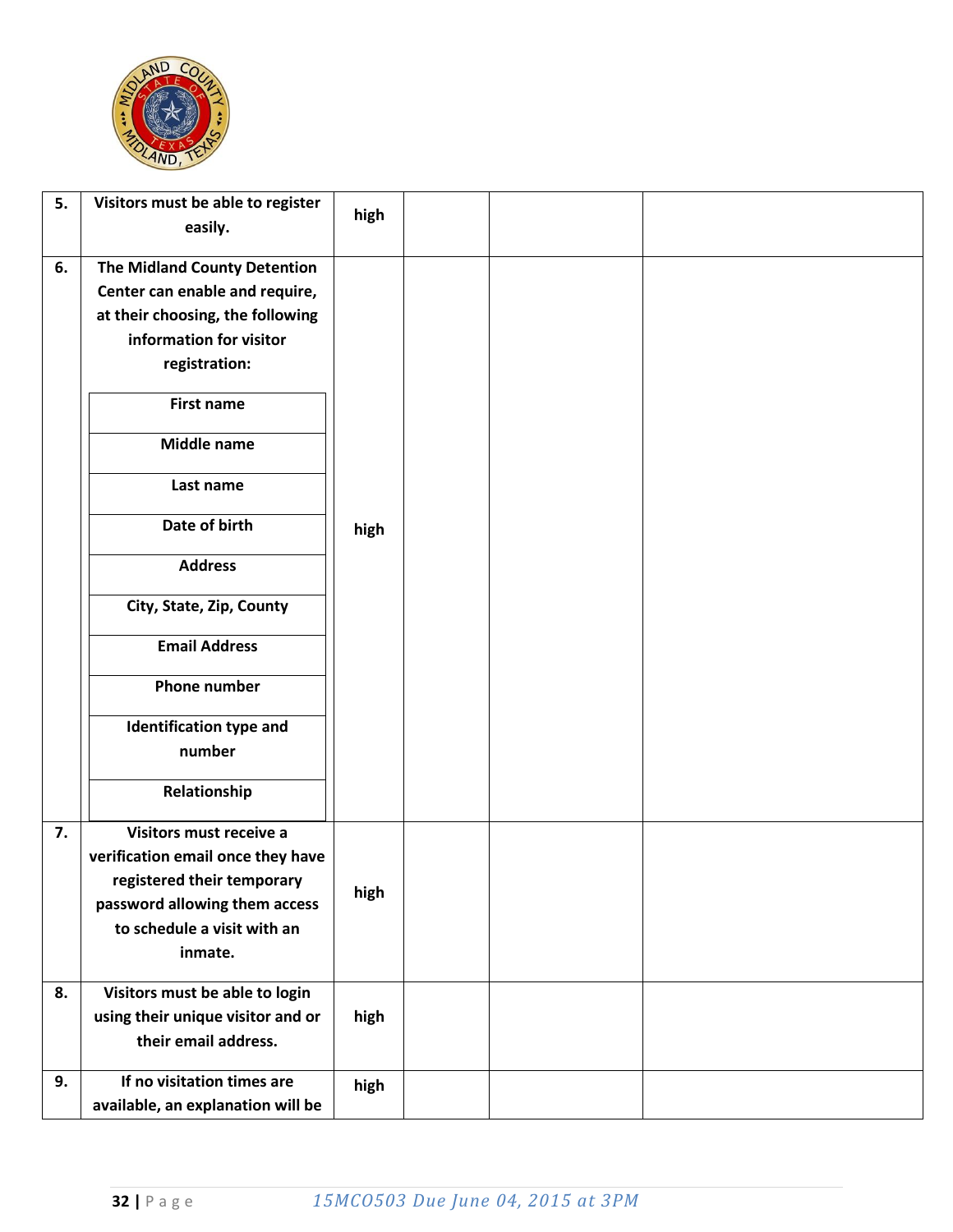

|     | provided to the visitor and they<br>will be able to adjust their<br>selections.                                                                                                                                                              |      |  |  |
|-----|----------------------------------------------------------------------------------------------------------------------------------------------------------------------------------------------------------------------------------------------|------|--|--|
| 10. | <b>Prior confirmation of the</b><br>visitation appointment, the web<br>scheduling application must<br>provide the visitor with an<br>acknowledgment that they agree<br>to the terms and conditions of<br>the facility's visitation policies. | high |  |  |

## 4.3 SYSTEM COMPONENTS

### **4.3a COMMISSARY SERVICES**

|    | <b>System Description</b>                                                                                                                                                                                                                                                                                                                              | <b>Priority</b> | Response | <b>Response Code</b> | <b>Comments</b> |
|----|--------------------------------------------------------------------------------------------------------------------------------------------------------------------------------------------------------------------------------------------------------------------------------------------------------------------------------------------------------|-----------------|----------|----------------------|-----------------|
|    |                                                                                                                                                                                                                                                                                                                                                        |                 | Code     | Cost                 |                 |
| 1. | The Video Visitation system must<br>have seamless integration with<br>the Midland County Sheriff's<br><b>Department Jail Management</b><br>Software allowing the unit to<br>operate as a commissary kiosk in<br>the inmate housing unit. The<br>inmate will have access to<br>his/her account balance and<br>order commissary products or<br>services. | high            |          |                      |                 |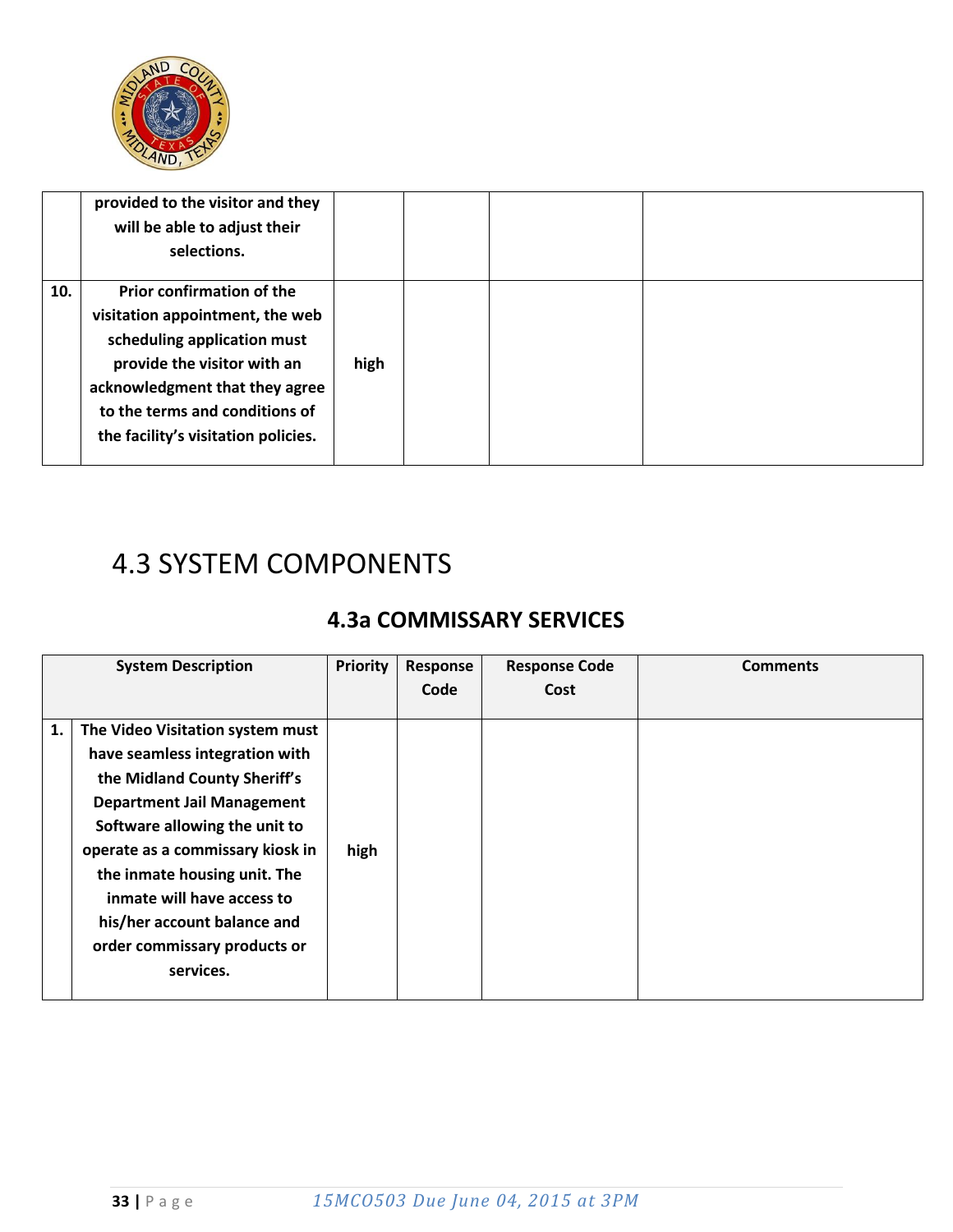

### **4.3b LAW LIBRARY RESEARCH SERVICES**

| <b>System Description</b>                                                                                                                                 | <b>Priority</b> | Response<br>Code | <b>Response Code</b><br>Cost | <b>Comments</b> |
|-----------------------------------------------------------------------------------------------------------------------------------------------------------|-----------------|------------------|------------------------------|-----------------|
| The Video Visitation system must<br>allow an inmate to access a<br>digital law library database or<br>integration with a law library<br>service provider. | high            |                  |                              |                 |

### **4.3c GRIEVANCE FILING/DOCUMENT MANAGEMENT**

| <b>System Description</b> |                                                                                                                                                                                              | <b>Priority</b> | Response | <b>Response Code</b> | <b>Comments</b> |
|---------------------------|----------------------------------------------------------------------------------------------------------------------------------------------------------------------------------------------|-----------------|----------|----------------------|-----------------|
|                           |                                                                                                                                                                                              |                 | Code     | Cost                 |                 |
| 1.                        | The Video Visitation system must<br>allow inmates to file a grievance,<br>request, or complaint with an<br>administrator or officer<br>designated to handle such filings.                    | high            |          |                      |                 |
| 2.                        | The Video Visitation system must<br>allow inmates to file internal<br><b>Midland County Detention</b><br>documents with an administrator<br>or officer designated to handle<br>such filings. | high            |          |                      |                 |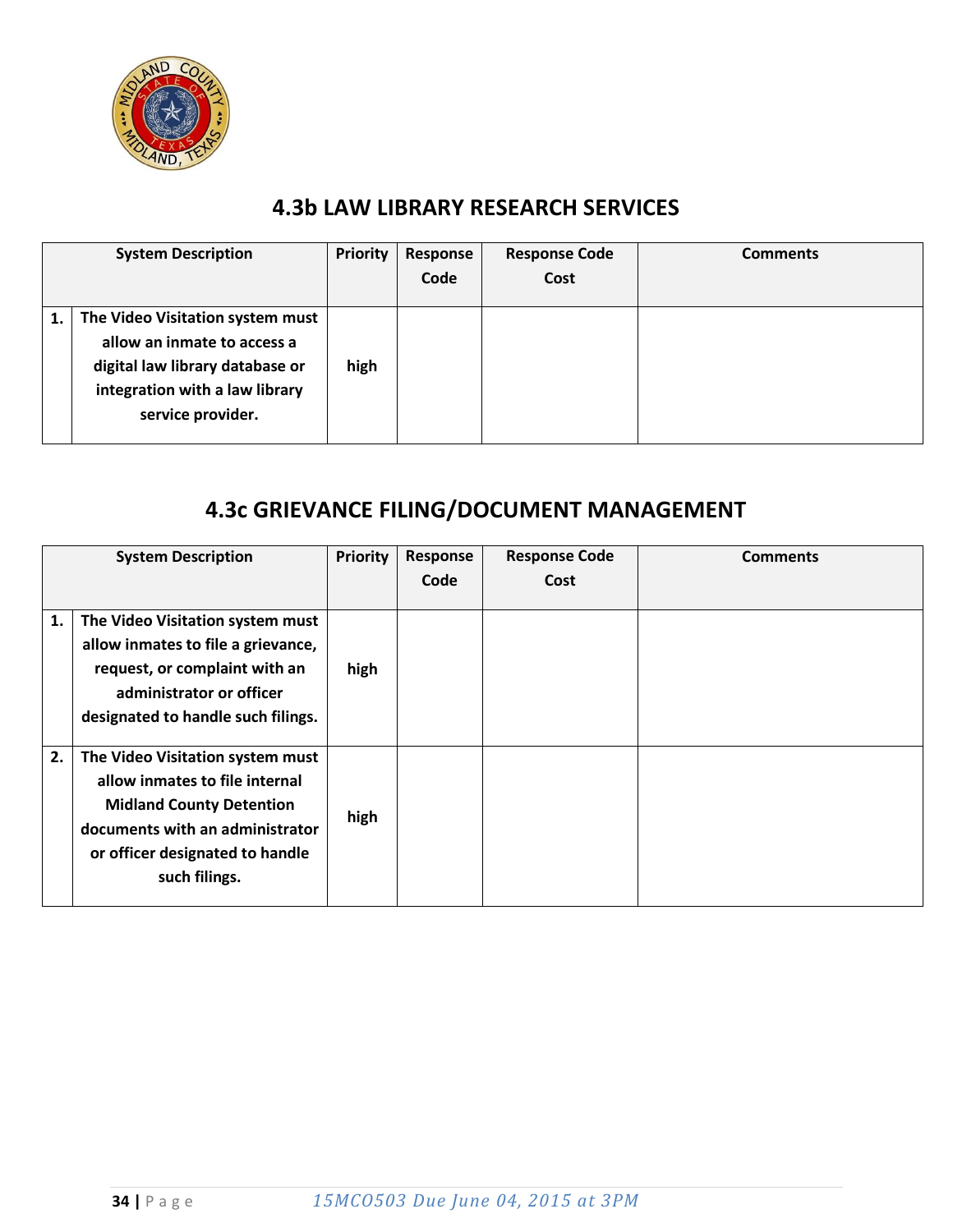

### **4.3d INMATE BROADCAST**

| <b>System Description</b> |                                                                                                                               | <b>Priority</b> | Response<br>Code | <b>Response Code</b><br>Cost | <b>Comments</b> |
|---------------------------|-------------------------------------------------------------------------------------------------------------------------------|-----------------|------------------|------------------------------|-----------------|
| 1.                        | The Video Visitation system must<br>allow IP based communication<br>from a digital encoder on the<br>video network.           | high            |                  |                              |                 |
| 2.                        | The Video Visitation system must<br>allow daily broadcasts of inmate<br>orientations, inmate rules,<br>visitation rules, etc. | high            |                  |                              |                 |

### **4.3e VIDEO ARRAIGNMENT**

| <b>System Description</b>                                                                                                                                       | <b>Priority</b> | Response | <b>Response Code</b> | <b>Comments</b> |
|-----------------------------------------------------------------------------------------------------------------------------------------------------------------|-----------------|----------|----------------------|-----------------|
|                                                                                                                                                                 |                 | Code     | Cost                 |                 |
| The Video Visitation system must<br>allow a real time, two way video<br>connection between the<br>courtroom and the video device<br>in the inmate housing area. | high            |          |                      |                 |

### **4.3f OPERATOR CONTROL STATION/RECEPTION**

| <b>System Description</b>                                                                                                                                                 | <b>Priority</b> | Response<br>Code | <b>Response Code</b><br>Cost | <b>Comments</b> |
|---------------------------------------------------------------------------------------------------------------------------------------------------------------------------|-----------------|------------------|------------------------------|-----------------|
| <b>Operator Control Station to be a</b><br>graphical user interface station<br>which allow the operator to<br>convene a video visitation<br>between any inmate and public | high            |                  |                              |                 |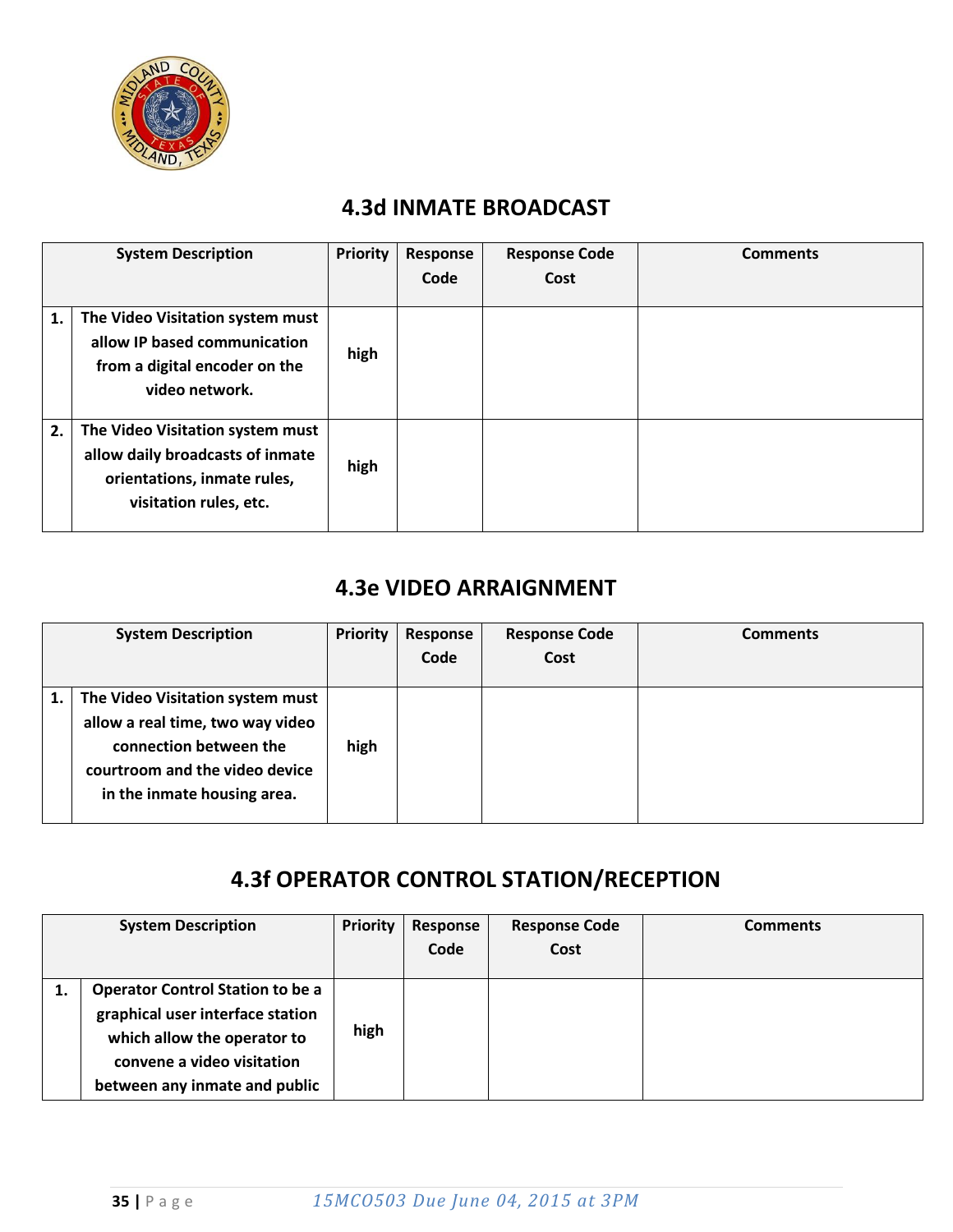

|    | visitor station.                                                                                                                                                                                         |      |  |  |
|----|----------------------------------------------------------------------------------------------------------------------------------------------------------------------------------------------------------|------|--|--|
| 2. | <b>Operator Control Station must</b><br>have the ability to convene a<br>video visitation conference<br>between any inmate station and<br>public visitor station without<br>regard to physical location. | high |  |  |
| 3. | <b>Operator Control Station must</b><br>have the ability to terminate any<br>or all video visitation conference<br>at will.                                                                              | high |  |  |
| 4. | <b>Operator Control Station must</b><br>have the ability to monitor any<br>videoconference while in<br>progress and communicate with<br>either or both participants.                                     | high |  |  |
| 5. | <b>Operator Control Station must</b><br>have the ability to provide a<br>graphical and color<br>representation for the different<br>status of all video visitation<br>stations.                          | high |  |  |
| 6. | <b>Operator Control Station must</b><br>have the ability to control<br>remote connectivity.                                                                                                              | high |  |  |
| 7. | <b>Operator Control Station must</b><br>have the ability to terminate all<br>video visitation events<br>simultaneously by system<br>request.                                                             | high |  |  |
| 8. | <b>Operator Control Station must</b><br>have the ability to control<br>volume for hard of hearing in the                                                                                                 | high |  |  |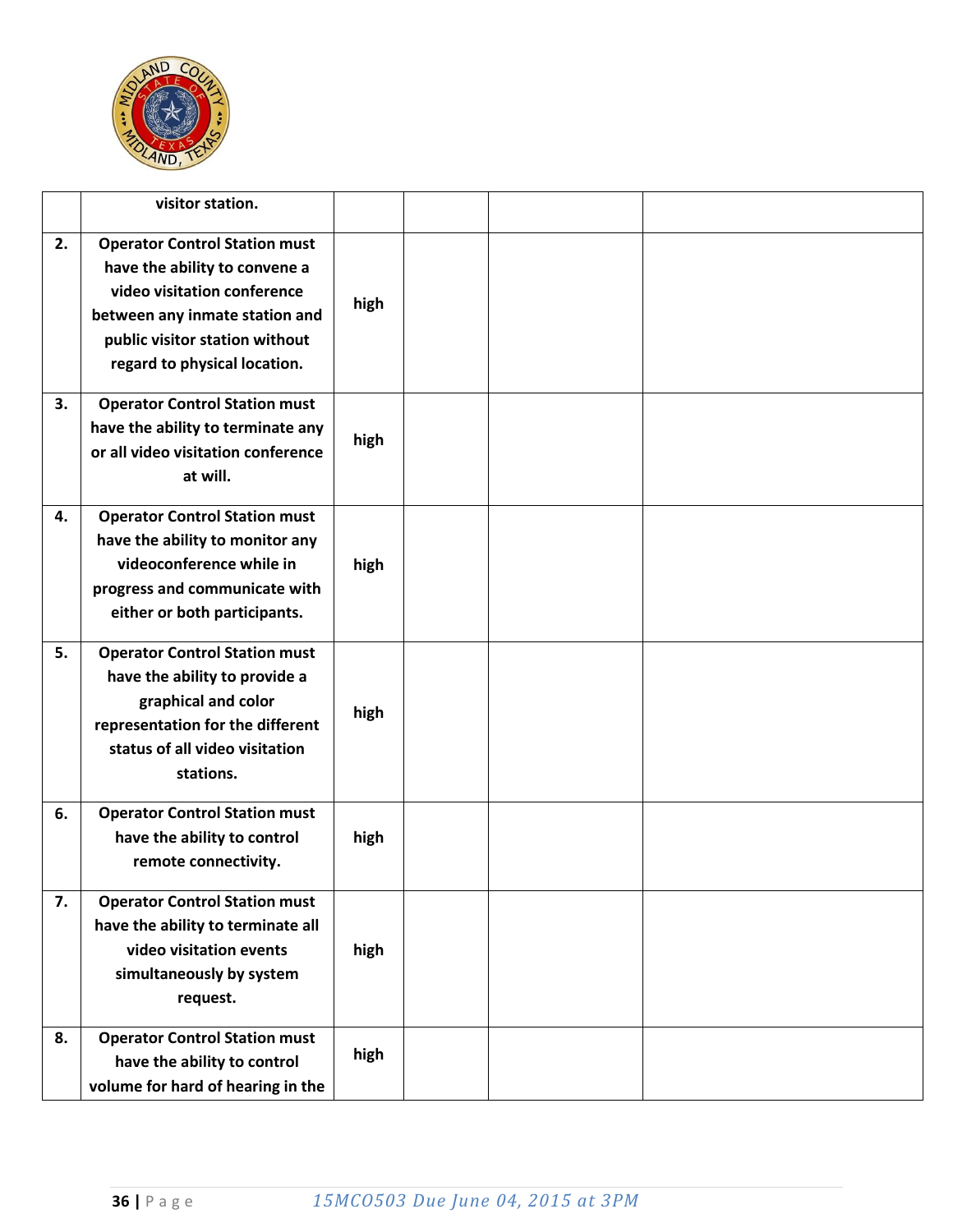

|     | public visitor stations.                                                                                                                                                                                                               |      |  |  |
|-----|----------------------------------------------------------------------------------------------------------------------------------------------------------------------------------------------------------------------------------------|------|--|--|
| 9.  | <b>Operator Control Station must</b><br>have software scheduling with<br>link to Midland County Sheriff's<br><b>Office Jail Management</b><br>Software.                                                                                | high |  |  |
| 10. | Video stations shall be able to<br>notify the participants that the<br>sessions is ready to begin, by<br>means of on-screen instructions.<br><b>Only the Operator Control</b><br>station shall make station-to-<br>station connection. | high |  |  |
| 11. | <b>Operator Control Station must</b><br>have the ability to manually start<br>any or all video visitation<br>conference at will for broken<br>terminals or other maintenance<br>issues, or facility emergencies.                       | high |  |  |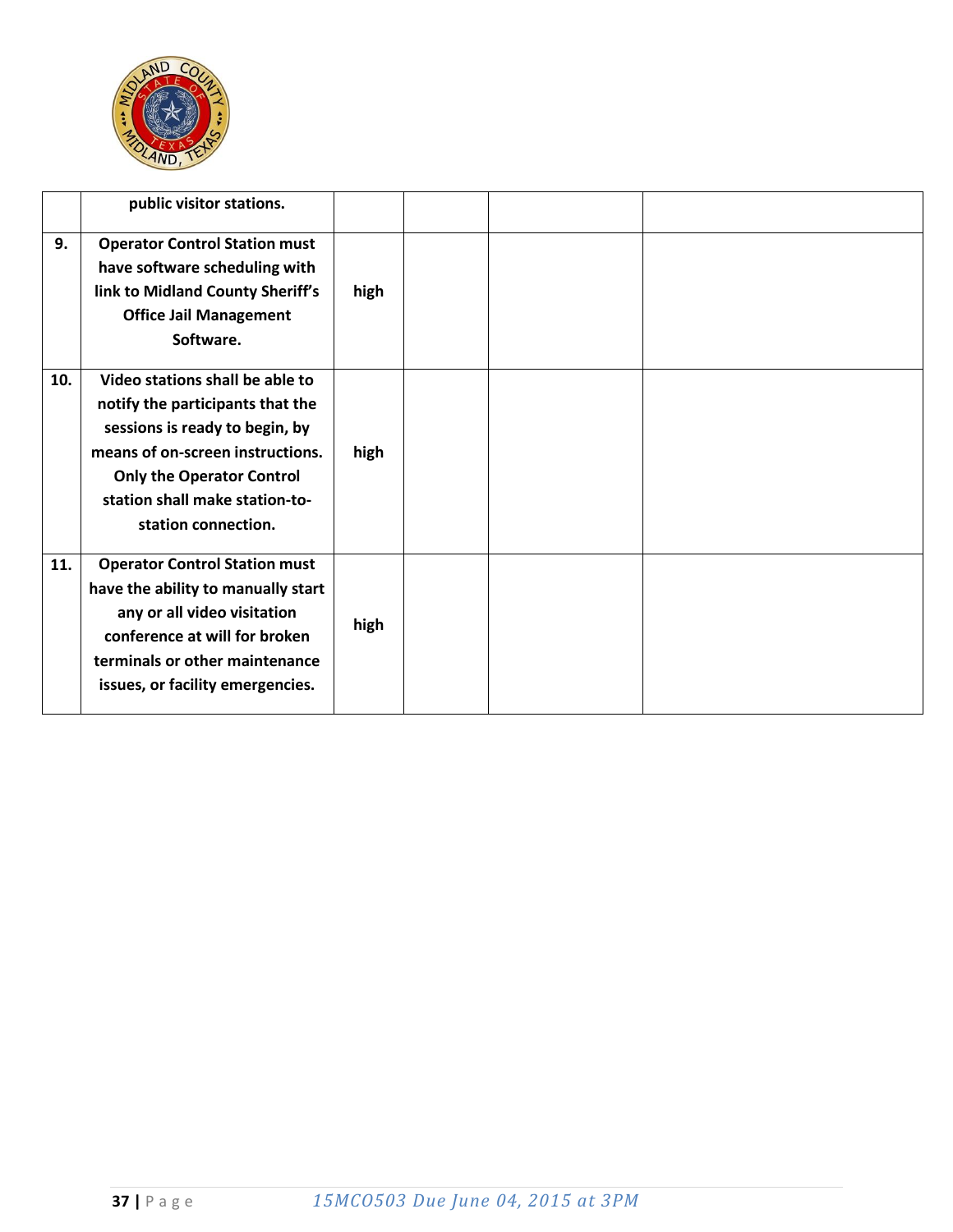

*SECTION 5*

## SYSTEM SECTION SPECIFICATIONS

### **System Electronics**

ALL VISITATION SYSTEM ELECTRONICS, BOTH VISITOR AND INMATE WITH CORRESPONDING SWITCH CONTROLS, SHOULD BE INDUSTRY AVAILABLE EQUIPMENT. TO PROTECT THE LONG-TERM INVESTMENT OF THE SHERIFF, PROPRIETARY ELECTRONIC EQUIPMENT IS NOT ACCEPTABLE. FOR EACH ELECTRONIC COMPONENT CONTAINED IN THE VIDEO VISITATION SYSTEM, THERE MUST EXIST AN ALTERNATE MANUFACTURER THAT SUPPLIES CONFIGURATION SHOULD, AT MINIMUM, INCLUDE THE FOLLOWING EQUIPMENT.

## 5.1 VIDEO VISITATION UNIT HARDWARE (VVU)

|    | <b>System Description</b>            | <b>Priority</b> | Response | <b>Response Code</b> | <b>Comments</b> |
|----|--------------------------------------|-----------------|----------|----------------------|-----------------|
|    |                                      |                 | Code     | Cost                 |                 |
| 1. | <b>VVU hardware shall include</b>    |                 |          |                      |                 |
|    | shatterproof touch screen            |                 |          |                      |                 |
|    | monitors with a minimum size of      | high            |          |                      |                 |
|    | 17", and resolutions of 1440 x       |                 |          |                      |                 |
|    | 900 resolution at 16:9.              |                 |          |                      |                 |
| 2. | <b>VVU hardware shall include</b>    |                 |          |                      |                 |
|    | detention-grade integrated           |                 |          |                      |                 |
|    | handsets with the option of          |                 |          |                      |                 |
|    | additional handset provided or,      |                 |          |                      |                 |
|    | where needed, with built-in          |                 |          |                      |                 |
|    | hardware support. Handset cord       |                 |          |                      |                 |
|    | length for inmates shall be no       |                 |          |                      |                 |
|    | longer than 12"; handsets for the    |                 |          |                      |                 |
|    | public shall be no longer than       | high            |          |                      |                 |
|    | 18". Handsets should be armored      |                 |          |                      |                 |
|    | cord with settle lanyard 1,000       |                 |          |                      |                 |
|    | Ibs. psi pulling power. Inmate       |                 |          |                      |                 |
|    | <b>Video Visitation systems will</b> |                 |          |                      |                 |
|    | have one handset and visitor         |                 |          |                      |                 |
|    | <b>Video Visitation Systems will</b> |                 |          |                      |                 |
|    | have two handsets.                   |                 |          |                      |                 |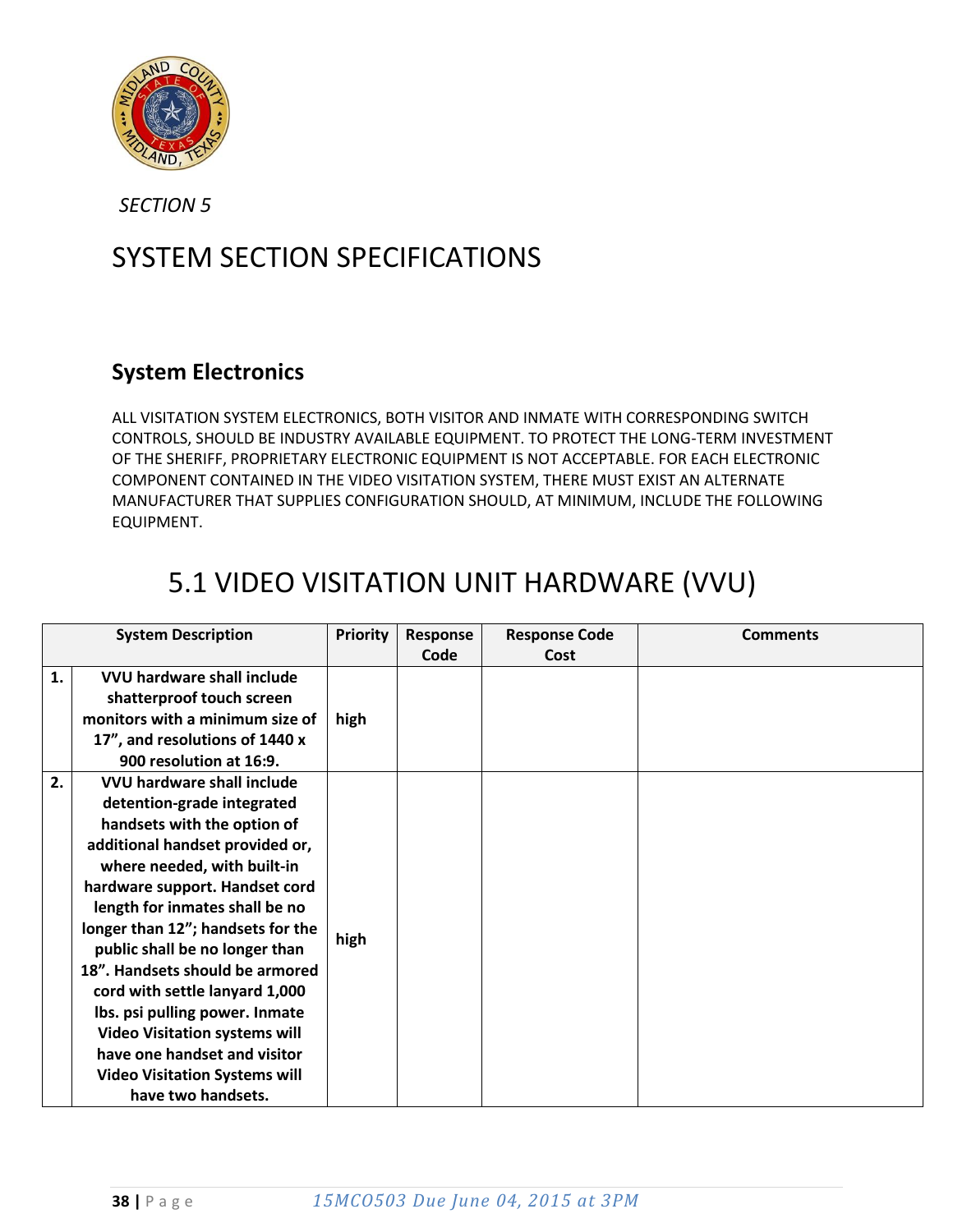

| З.  | VVU hardware shall have<br>external dimensions<br>proportionate with the size of<br>the installed monitor.                     | high |  |  |
|-----|--------------------------------------------------------------------------------------------------------------------------------|------|--|--|
| -4. | VVU hardware shall have high-<br>definition cameras integrated<br>into the video units and provide<br>wireless remote control. | high |  |  |

## 5.2 SERVER HARDWARE

| <b>System Description</b> |                                   | <b>Priority</b> | <b>Response</b> | <b>Response Code</b> | <b>Comments</b> |
|---------------------------|-----------------------------------|-----------------|-----------------|----------------------|-----------------|
|                           |                                   |                 | Code            | Cost                 |                 |
| 1.                        | <b>Server Hardware shall have</b> |                 |                 |                      |                 |
|                           | server/storage with dual NIC      |                 |                 |                      |                 |
|                           | cards capable of supporting       | high            |                 |                      |                 |
|                           | 10/100/1000 Mbps.                 |                 |                 |                      |                 |
| 2.                        | <b>Server Hardware shall have</b> |                 |                 |                      |                 |
|                           | server/storage hardware capable   | high            |                 |                      |                 |
|                           | of being rack mounted.            |                 |                 |                      |                 |
| 3.                        | Server Hardware shall have a      |                 |                 |                      |                 |
|                           | hardware solution that supports   |                 |                 |                      |                 |
|                           | the capability of an authorized   |                 |                 |                      |                 |
|                           | user to listen to live sessions   |                 |                 |                      |                 |
|                           | through web-based internet        | high            |                 |                      |                 |
|                           | connections to any visiting       |                 |                 |                      |                 |
|                           | session in progress with the      |                 |                 |                      |                 |
|                           | exception of attorney/privileged  |                 |                 |                      |                 |
|                           | visits.                           |                 |                 |                      |                 |
| 4.                        | Server Hardware shall have built- |                 |                 |                      |                 |
|                           | in LED lighting and sound that    |                 |                 |                      |                 |
|                           | automatically activates during    |                 |                 |                      |                 |
|                           | video visitation sessions and     | high            |                 |                      |                 |
|                           | automatically ends when the       |                 |                 |                      |                 |
|                           | video visitation session          |                 |                 |                      |                 |
|                           | completes.                        |                 |                 |                      |                 |
| 5.                        | Server hardware shall have        |                 |                 |                      |                 |
|                           | processor capabilities with a     | high            |                 |                      |                 |
|                           | minimum of Quad Core CPU.         |                 |                 |                      |                 |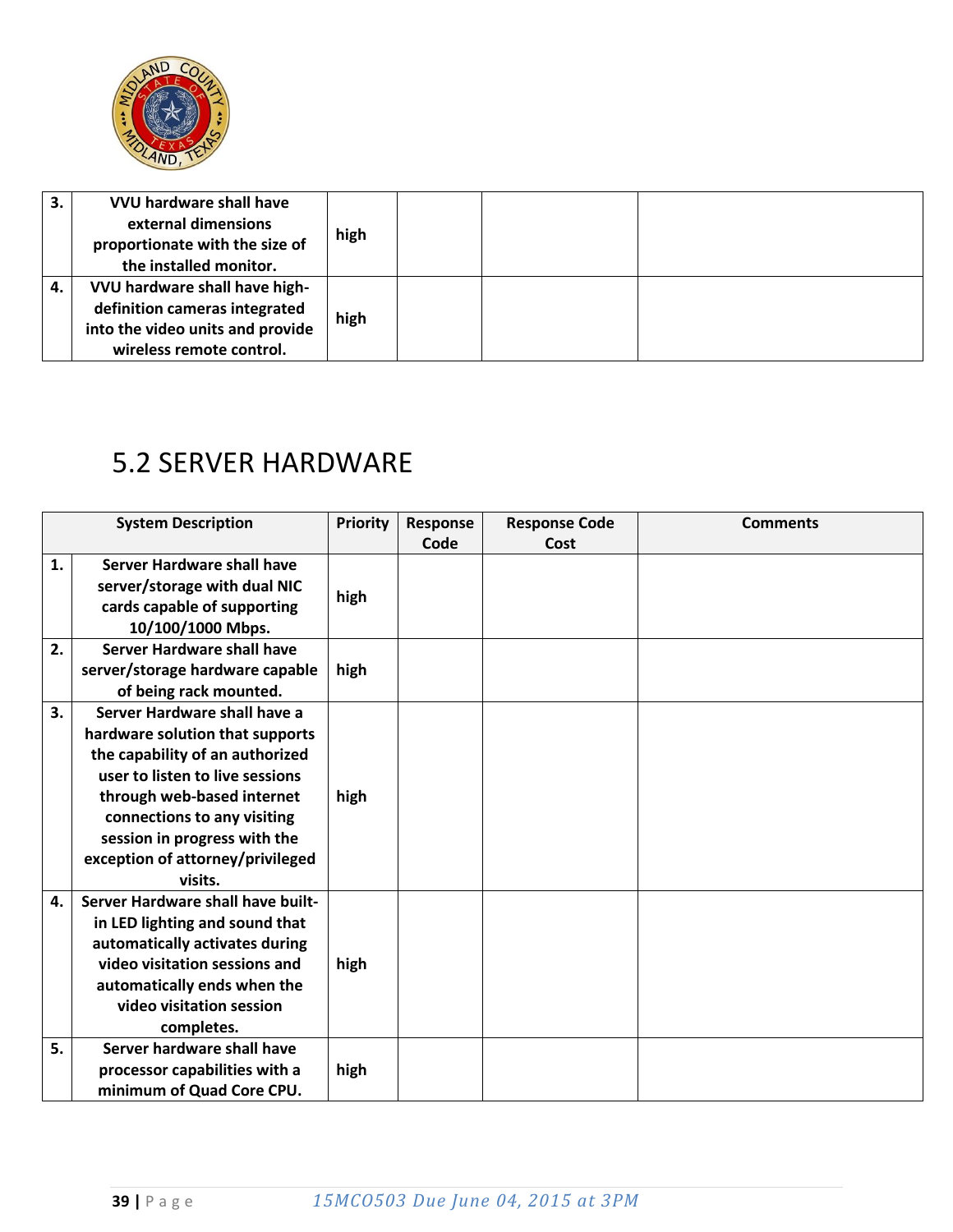

| 6. | Server hardware shall have a<br>drive configuration based on a<br>RAID 5 array configuration with<br>at least one hot spare and a<br>redundant power supply. | high |  |  |
|----|--------------------------------------------------------------------------------------------------------------------------------------------------------------|------|--|--|
| 7. | Server hardware shall have disk<br>drives with a minimum of 7200<br>RPM HDDs and 750 GB.                                                                     | high |  |  |
| 8. | Server hardware shall be<br>powered by 110 volt alternating<br>current.                                                                                      | high |  |  |

## 5.3 HARDWARE TO SECURE THE EQUIPMENT

|    | <b>System Description</b>         | <b>Priority</b> | <b>Response</b> | <b>Response Code</b> | <b>Comments</b> |
|----|-----------------------------------|-----------------|-----------------|----------------------|-----------------|
|    |                                   |                 | Code            | Cost                 |                 |
| 1. | The equipment shall have          |                 |                 |                      |                 |
|    | enclosures that are detention-    |                 |                 |                      |                 |
|    | grade metal with the ability to   |                 |                 |                      |                 |
|    | access the camera and other       |                 |                 |                      |                 |
|    | equipment. They must be 16-       |                 |                 |                      |                 |
|    | guage or thicker steel with no    | high            |                 |                      |                 |
|    | sharp corners. Doors and panels   |                 |                 |                      |                 |
|    | must be locked and secured.       |                 |                 |                      |                 |
|    | There must be no exposed cables   |                 |                 |                      |                 |
|    | or other hardware that can be     |                 |                 |                      |                 |
|    | used as weapon, such as           |                 |                 |                      |                 |
|    | exposed hinges.                   |                 |                 |                      |                 |
| 2. | The equipment shall have          |                 |                 |                      |                 |
|    | openings sealed with material     |                 |                 |                      |                 |
|    | for a secure unit. The materials  |                 |                 |                      |                 |
|    | shall be scratch-resistant Lexan  | high            |                 |                      |                 |
|    | or equivalent. The material shall |                 |                 |                      |                 |
|    | be 1/8" thickness or greater and  |                 |                 |                      |                 |
|    | break resistant.                  |                 |                 |                      |                 |
| 3. | The equipment shall have access   |                 |                 |                      |                 |
|    | areas equipped with gaskets       | high            |                 |                      |                 |
|    | with closed-cell foam to prevent  |                 |                 |                      |                 |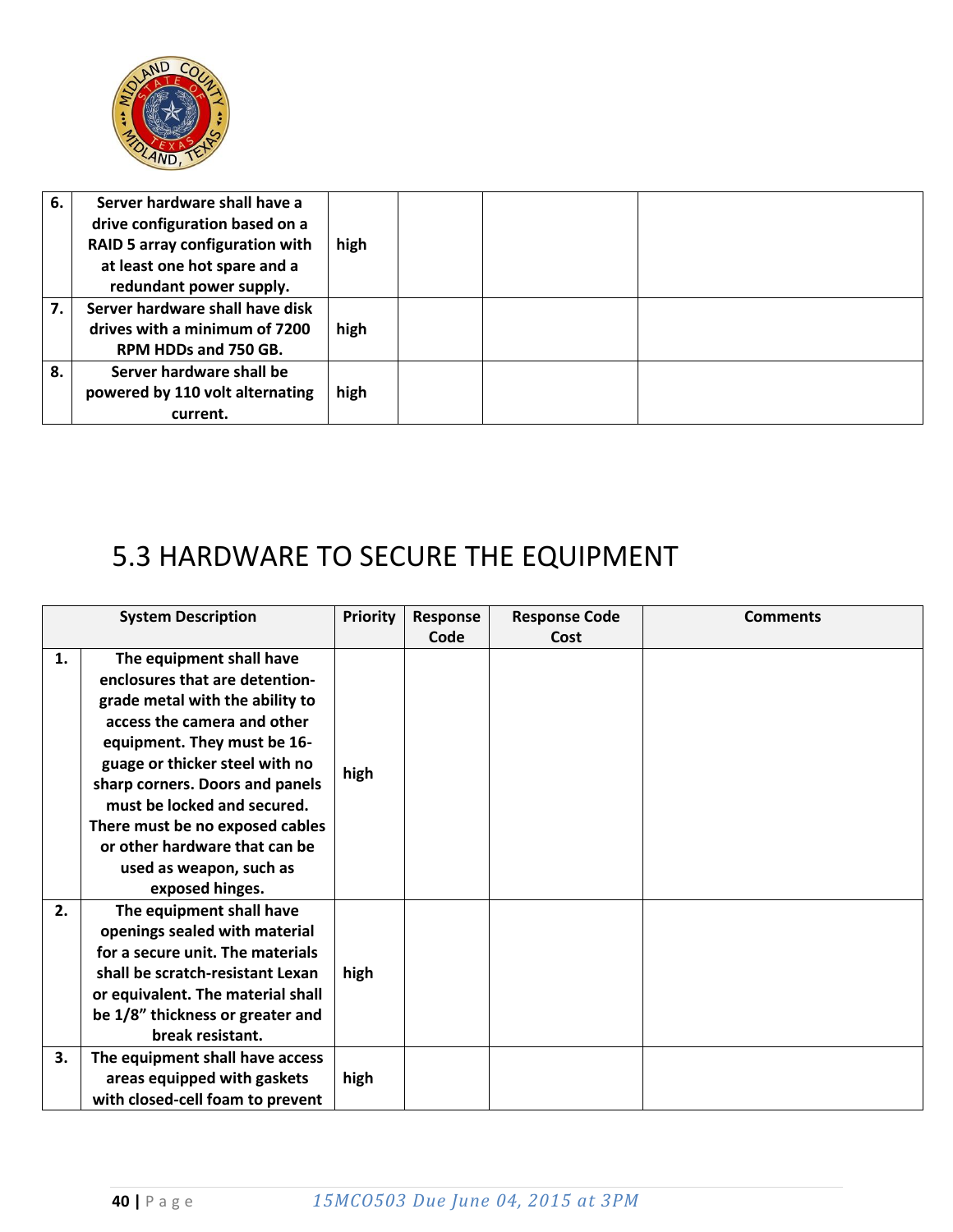

|     | liquid spills from entering the<br>enclosures. |      |  |  |
|-----|------------------------------------------------|------|--|--|
|     | The equipment shall have a front               |      |  |  |
| 4.  |                                                |      |  |  |
|     | face designed around the                       |      |  |  |
|     | viewable area of the LCD                       | high |  |  |
|     | monitor to eliminate the viewing               |      |  |  |
|     | of equipment contained in the                  |      |  |  |
|     | enclosure.                                     |      |  |  |
| 5.  | The equipment shall be desk-                   |      |  |  |
|     | mounted, wall-mounted, or                      |      |  |  |
|     | mounted on a mobile cart with a                | high |  |  |
|     | minimum of four (4) lag bolt                   |      |  |  |
|     | locations.                                     |      |  |  |
| 6.  | The equipment shall allow for                  |      |  |  |
|     | replacement in the field without               |      |  |  |
|     | the need to remove the unit and                | high |  |  |
|     | return it to the                               |      |  |  |
|     | manufacture/vendor for repair.                 |      |  |  |
| 7.  | The equipment shall not have                   |      |  |  |
|     | openings in the enclosure that                 |      |  |  |
|     | would allow access to wiring and               | high |  |  |
|     | ventilation holes by an inmate or              |      |  |  |
|     | visitor.                                       |      |  |  |
| 8.  | The equipment shall have                       |      |  |  |
|     | enclosures that fit a minimum                  |      |  |  |
|     | 17" monitor visitation                         | high |  |  |
|     | configuration.                                 |      |  |  |
| 9.  | The equipment shall have                       | high |  |  |
|     | volume control.                                |      |  |  |
| 10. | The equipment shall have heat-                 |      |  |  |
|     | syncs and heat-vents located in                |      |  |  |
|     | the back of the Video Visitation               | high |  |  |
|     | System in order to allow for                   |      |  |  |
|     | proper cooling.                                |      |  |  |
| 11. | The equipment shall have a                     |      |  |  |
|     | minimum two (2) internal                       |      |  |  |
|     | magnetic levitation ventilation                | high |  |  |
|     | fans and internal tachometer                   |      |  |  |
|     | output to monitor operations.                  |      |  |  |
| 12. | The equipment shall not have a                 |      |  |  |
|     | physical on- and off-switch;                   |      |  |  |
|     | instead the Video Visitation                   | high |  |  |
|     | System must be powered by a                    |      |  |  |
|     | magnet.                                        |      |  |  |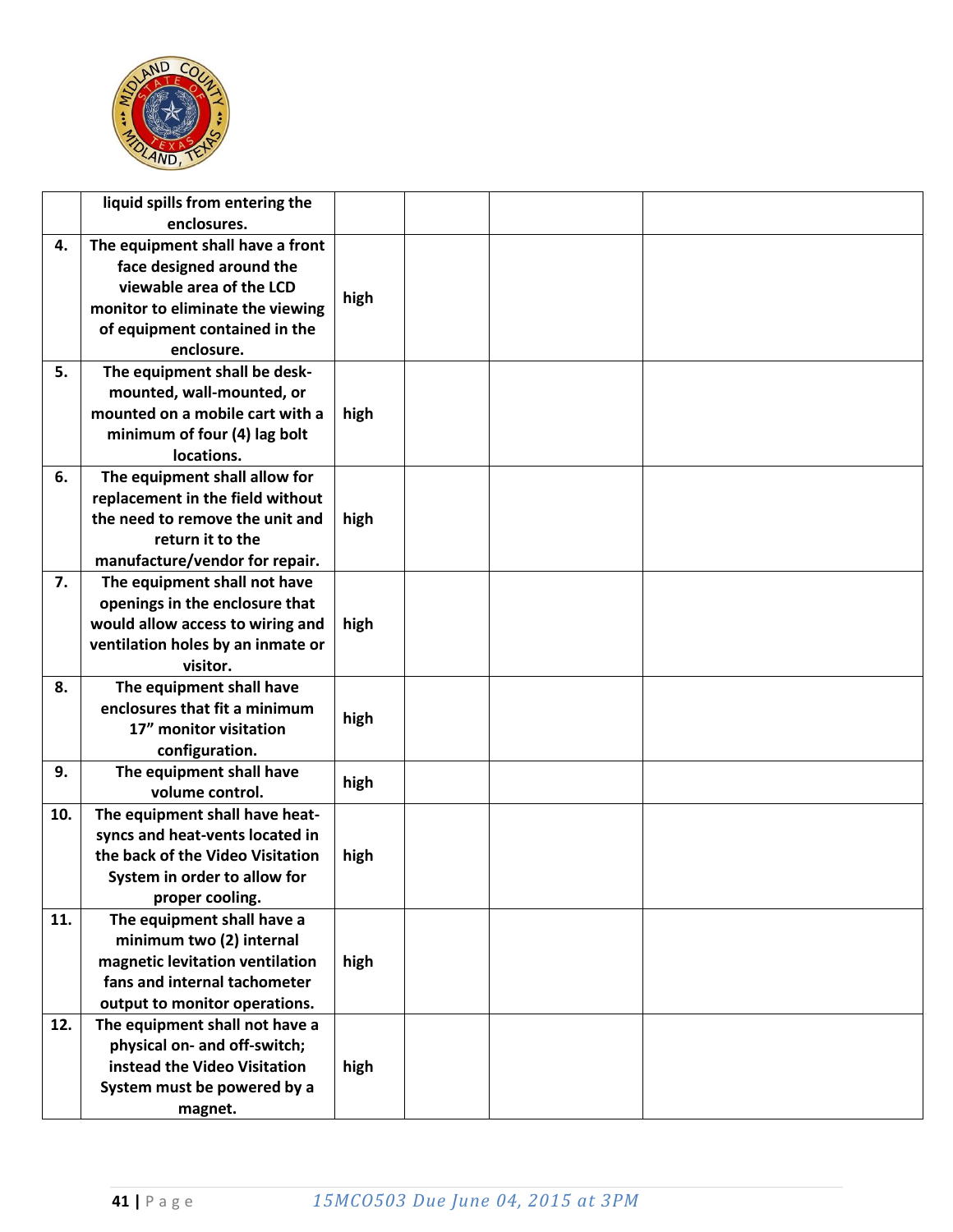

## 5.4 AUDIO SOFTWARE FOR VIDEO VISITATION UNITS

|    | <b>System Description</b>    | <b>Priority</b> | Response | <b>Response Code</b> | <b>Comments</b> |
|----|------------------------------|-----------------|----------|----------------------|-----------------|
|    |                              |                 | Code     | Cost                 |                 |
|    | The software shall have echo | high            |          |                      |                 |
|    | cancellation.                |                 |          |                      |                 |
| 2. | The software shall have      |                 |          |                      |                 |
|    | automatic noise reduction.   | high            |          |                      |                 |
| 3. | The software shall have      |                 |          |                      |                 |
|    | automatic gain control and   | high            |          |                      |                 |
|    | image enhancement.           |                 |          |                      |                 |

## 5.5 RECORDING SOFTWARE

| <b>System Description</b> |                                                                                                                                                                                                                                 | <b>Priority</b> | Response | <b>Response Code</b> | <b>Comments</b> |
|---------------------------|---------------------------------------------------------------------------------------------------------------------------------------------------------------------------------------------------------------------------------|-----------------|----------|----------------------|-----------------|
|                           |                                                                                                                                                                                                                                 |                 | Code     | Cost                 |                 |
| 1.                        | The recording software shall<br>have the capability of<br>automatically recording audio<br>and video simultaneously.<br><b>Recordings can be manually</b><br>started after the visit has already<br>begun with the exception of | high            |          |                      |                 |
|                           | attorney/privileged visits.                                                                                                                                                                                                     |                 |          |                      |                 |
| 2.                        | The recording software shall                                                                                                                                                                                                    |                 |          |                      |                 |
|                           | have a recording system that is                                                                                                                                                                                                 |                 |          |                      |                 |
|                           | capable of concurrently                                                                                                                                                                                                         | high            |          |                      |                 |
|                           | recording the maximum number                                                                                                                                                                                                    |                 |          |                      |                 |
|                           | of video visitation sessions.                                                                                                                                                                                                   |                 |          |                      |                 |

## 5.6 SERVER SOFTWARE

| <b>System Description</b> |                                                                                                                                           | <b>Priority</b> | Response<br>Code | <b>Response Code</b><br>Cost | <b>Comments</b> |
|---------------------------|-------------------------------------------------------------------------------------------------------------------------------------------|-----------------|------------------|------------------------------|-----------------|
|                           | The server software shall allow<br>authorized users to search for<br>and select any specific visitation<br>sessions which will be indexed | high            |                  |                              |                 |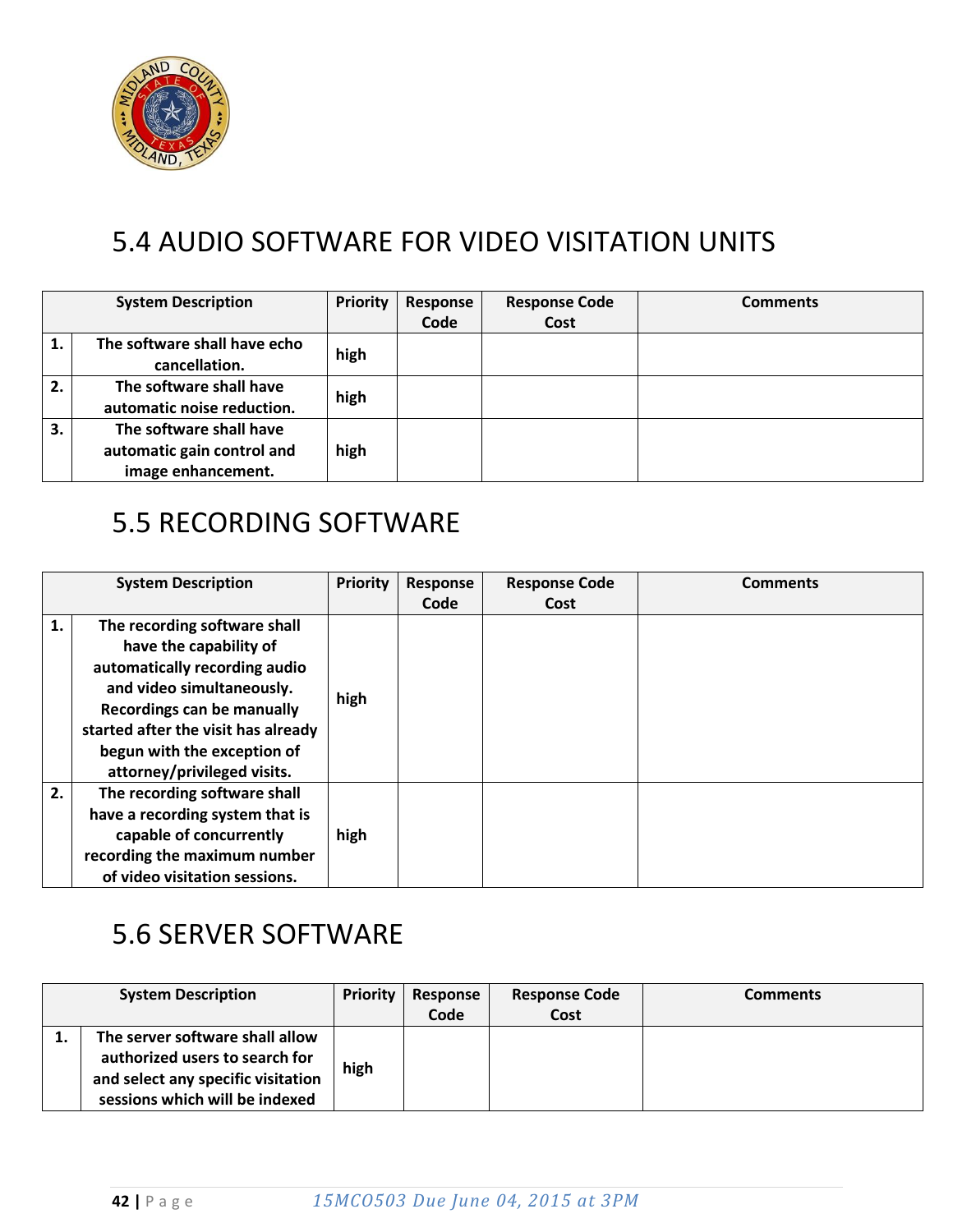

|    | by inmate, visitor and time with    |      |  |  |
|----|-------------------------------------|------|--|--|
|    | the exception of                    |      |  |  |
|    | attorney/privileged visits          |      |  |  |
|    | consistent with Midland County      |      |  |  |
|    | Sheriff's Office policies.          |      |  |  |
| 2. | The server software shall allow     |      |  |  |
|    | authorized users to stream video    |      |  |  |
|    | visitation sessions of their choice |      |  |  |
|    | to their desktop for viewing,       |      |  |  |
|    | burn a DVD, and/or create a         |      |  |  |
|    | standards-based .mp4 file of the    | high |  |  |
|    | recorded visitation session with    |      |  |  |
|    | the exception of                    |      |  |  |
|    | attorney/privileged visits          |      |  |  |
|    | consistent with Midland County      |      |  |  |
|    | Sheriff's Office policies.          |      |  |  |
| 3. | The server software shall allow     |      |  |  |
|    | the authorized user to export the   |      |  |  |
|    | recorded visitation in .MP4         |      |  |  |
|    | Standard media format in the        |      |  |  |
|    | following manner.                   |      |  |  |
|    | 1. With both video streams          |      |  |  |
|    | visible as one file and             |      |  |  |
|    | must include the                    |      |  |  |
|    | recorded audio                      |      |  |  |
|    | session(s) in sync with             |      |  |  |
|    | the video streams                   |      |  |  |
|    | recorded.                           |      |  |  |
|    | 2. Allow the user to select a       |      |  |  |
|    | specific video stream               | high |  |  |
|    | with the audio streams              |      |  |  |
|    | in sync.                            |      |  |  |
|    | 3. Allow the user to have           |      |  |  |
|    | meta-data displayed on              |      |  |  |
|    | the recorded streams.               |      |  |  |
|    | (Example: Time, Date,               |      |  |  |
|    | Station ID, etc,                    |      |  |  |
|    | 4. Allow the user to print a        |      |  |  |
|    | report with captured                |      |  |  |
|    | registration data of                |      |  |  |
|    | visitor and inmate                  |      |  |  |
|    | associated with the                 |      |  |  |
|    | recorded session.                   |      |  |  |
| 4. | The server software shall           | high |  |  |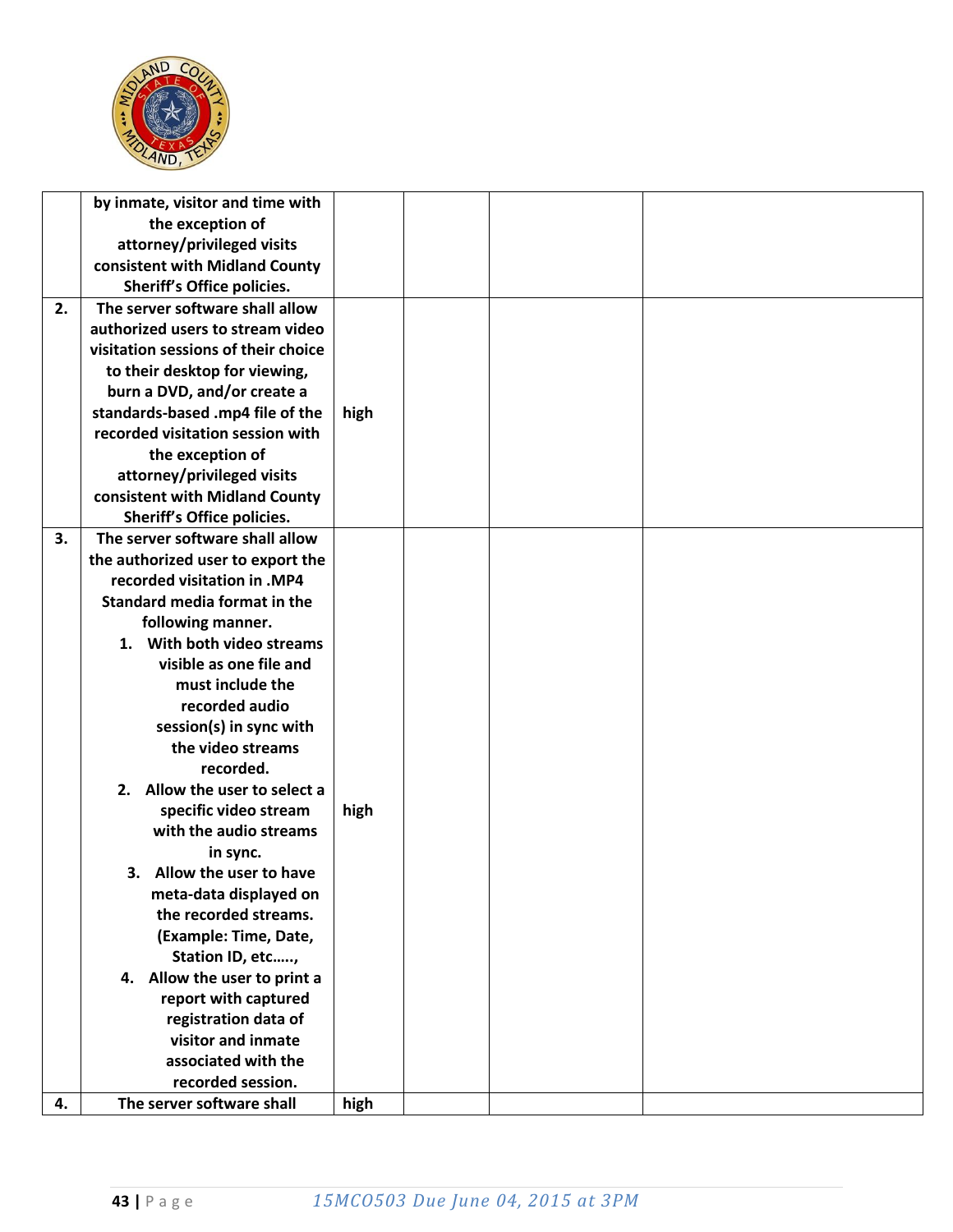

|    | maintain an audit trail to track       |      |  |  |
|----|----------------------------------------|------|--|--|
|    | the identity of personnel that         |      |  |  |
|    | have viewed and/or                     |      |  |  |
|    | burned/exported a copy of a            |      |  |  |
|    | visit. Audit trails shall minimally    |      |  |  |
|    | include a user ID, date/time           |      |  |  |
|    | stamp, video session ID, and           |      |  |  |
|    | booking number.                        |      |  |  |
|    | Attorney/privileged visits             |      |  |  |
|    | consistent with Midland County         |      |  |  |
|    | Sheriff's Office policies are not to   |      |  |  |
|    | be recorded and thus not               |      |  |  |
|    | viewable or able to be copied.         |      |  |  |
| 5. | The server software shall have a       |      |  |  |
|    | multi-lingual interface (English       |      |  |  |
|    | and Spanish at minimum);               |      |  |  |
|    | <b>Midland County Sheriff's Office</b> | high |  |  |
|    | has the need for Burmese               |      |  |  |
|    | dialects.                              |      |  |  |
| 6. | The server software shall allow        |      |  |  |
|    | for the Video Visitation System        |      |  |  |
|    | visitor terminals to access the        |      |  |  |
|    | <b>Video Visitation System via LAN</b> |      |  |  |
|    | or Broadband Internet                  | high |  |  |
|    | connection, DSL cable, etc. using      |      |  |  |
|    | a computer or laptop that is           |      |  |  |
|    | web-camera and head-set                |      |  |  |
|    | enabled.                               |      |  |  |
| 7. | The server software shall              |      |  |  |
|    | provide the Video Visitation           | high |  |  |
|    | System with high-quality video         |      |  |  |
|    | using low bandwidth.                   |      |  |  |
| 8. | The server software shall              |      |  |  |
|    | provide the Video Visitation           | high |  |  |
|    | System with video transmission         |      |  |  |
|    | speeds of 64Kbps-2Mbps.                |      |  |  |
| 9. | The server software shall              |      |  |  |
|    | provide the Video Visitation           |      |  |  |
|    | System with a wide range of            |      |  |  |
|    | independently selectable video         | high |  |  |
|    | resolutions ranging from 640 x         |      |  |  |
|    | 480 - 1920 x 1080. Vendor is           |      |  |  |
|    | required to present their              |      |  |  |
|    | systems resolution capabilities.       |      |  |  |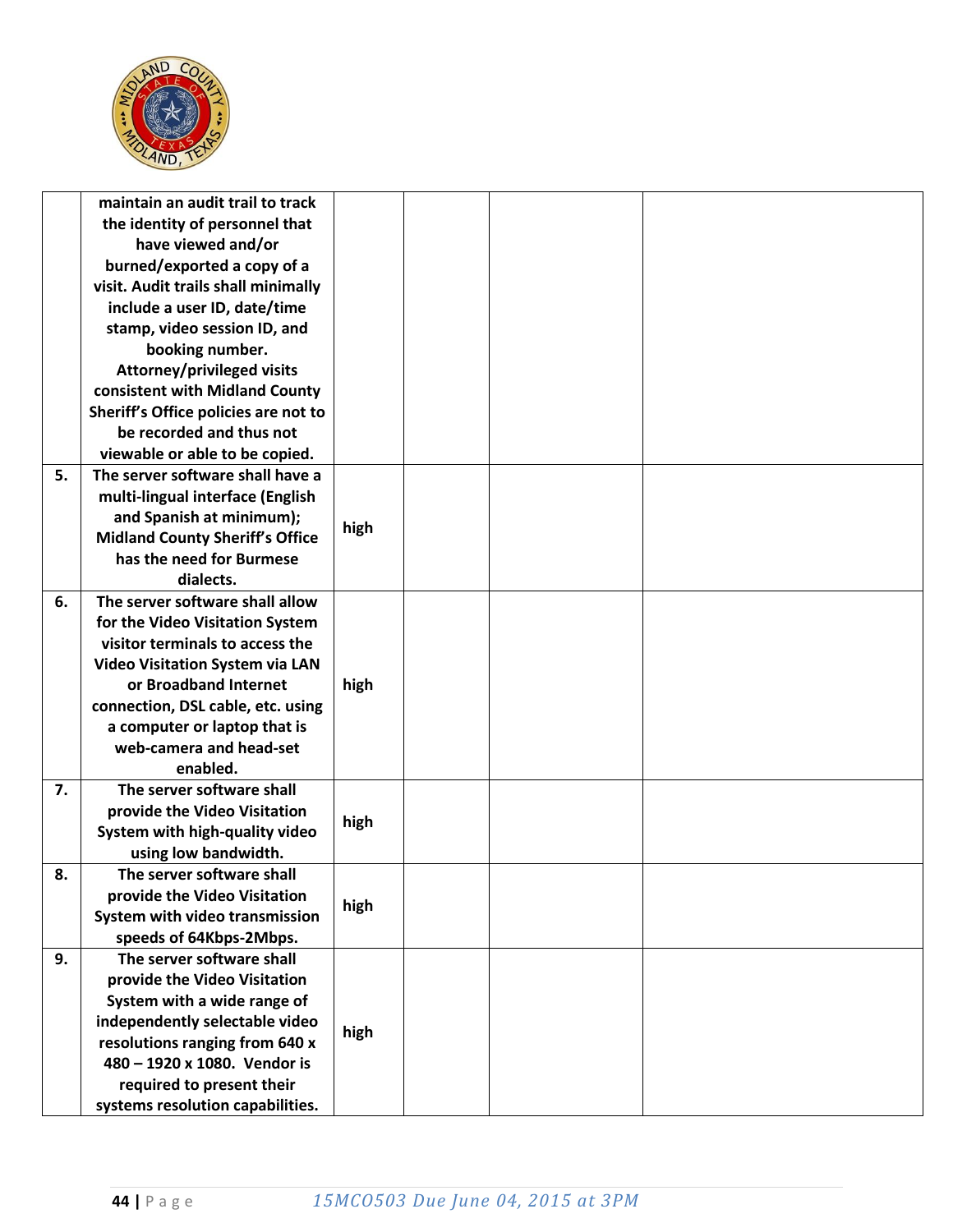

| 10. | The server software shall be<br>designed to meet a range of<br>video frame rate ranging from 25<br>- 60 frames per second. Vendor<br>is required to present their<br>systems video frame rate<br>capabilities. | high |  |  |
|-----|----------------------------------------------------------------------------------------------------------------------------------------------------------------------------------------------------------------|------|--|--|
| 11. | The server software shall<br>provide the Video Visitation<br>System with constant or variable<br>video resolution and frame-rate.                                                                              | high |  |  |
| 12. | The server software shall<br>provide the Video Visitation<br><b>System with hardware</b><br>encryption for all visits.                                                                                         | high |  |  |
| 13. | The recording software shall<br>allow an authorized user to be<br>notified via email when a<br>selected inmate has scheduled<br>and/or completed a video<br>visitation.                                        | high |  |  |
| 14. | The recording software shall<br>allow the authorized user to<br>make notes upon review of a<br>video visitation call.                                                                                          | high |  |  |

## 5.7 NETWORK SOFTWARE

|    | <b>System Description</b>     | <b>Priority</b> | Response | <b>Response Code</b> | <b>Comments</b> |
|----|-------------------------------|-----------------|----------|----------------------|-----------------|
|    |                               |                 | Code     | Cost                 |                 |
|    | The network software shall    |                 |          |                      |                 |
|    | support H.323 and SIP         | high            |          |                      |                 |
|    | communication standards.      |                 |          |                      |                 |
| 2. | The network software shall    |                 |          |                      |                 |
|    | support H.263 and H.264       |                 |          |                      |                 |
|    | communication standards as it | high            |          |                      |                 |
|    | relates to video.             |                 |          |                      |                 |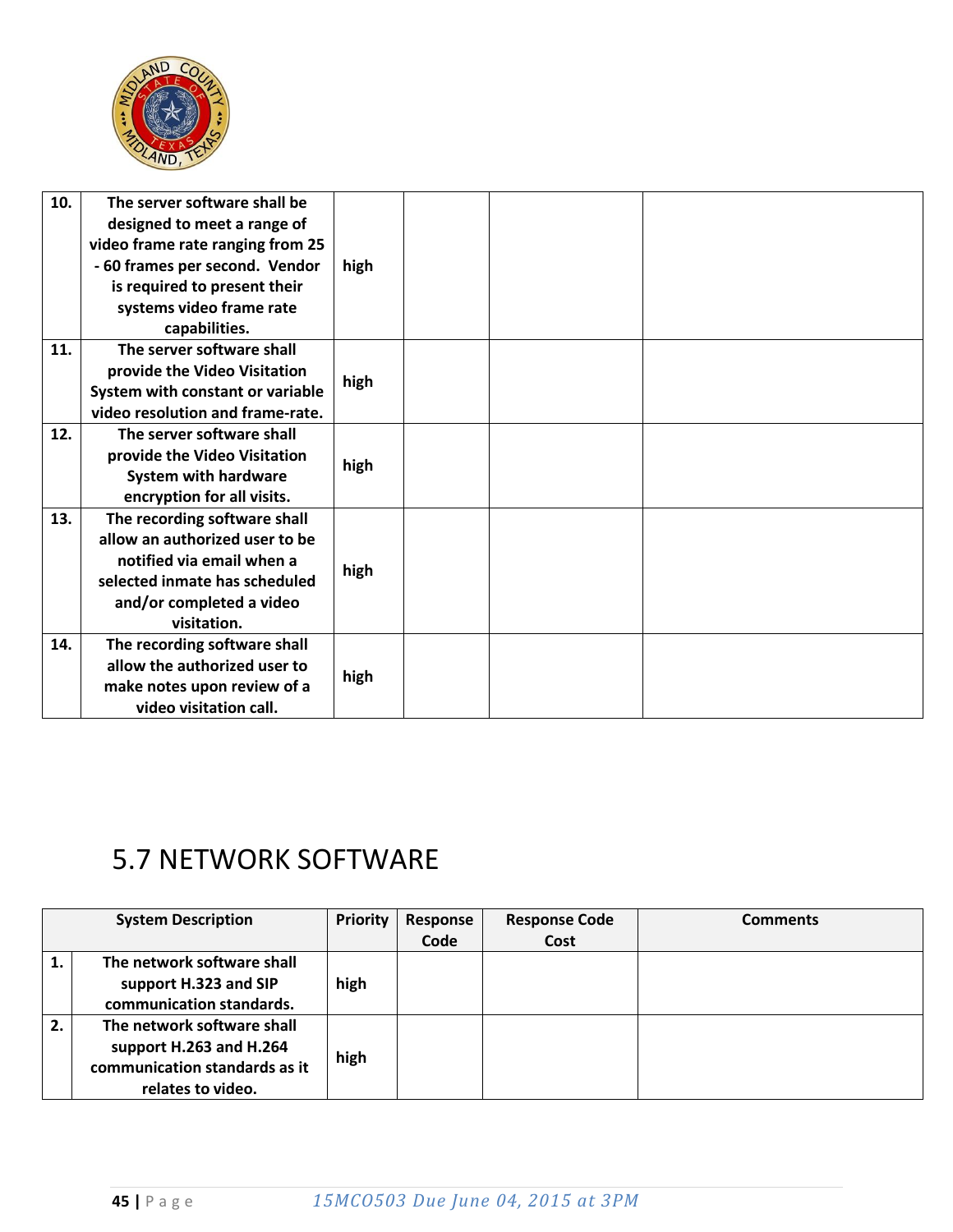

| The network software shall be<br>PC-based and TCP/IP-based<br>capable of interfacing with<br>existing software that are based | high |  |  |
|-------------------------------------------------------------------------------------------------------------------------------|------|--|--|
| upon H.323 protocol.                                                                                                          |      |  |  |

# 5.8 MONITORING AND RECORDING REQUIREMENTS TECHNICAL SPECIFICATIONS (REQUIRED)

| <b>System Description</b> |                                                                                                                                                                                                                                                                                                                                                                                                                                                                                           | <b>Priority</b> | <b>Response</b><br>Code | <b>Response Code</b><br>Cost | <b>Comments</b> |
|---------------------------|-------------------------------------------------------------------------------------------------------------------------------------------------------------------------------------------------------------------------------------------------------------------------------------------------------------------------------------------------------------------------------------------------------------------------------------------------------------------------------------------|-----------------|-------------------------|------------------------------|-----------------|
| 1.                        | The Video Visitation System shall<br>permit full-monitoring and<br>recording of all video visitation<br>sessions from any video<br>visitation station within the<br>facility unless there are<br>restrictions that prohibit the<br>recording and monitoring of<br>certain sessions such as<br>attorney/privileged visits<br>consistent with Midland County<br>Sheriff's Office policies. The<br><b>Video Visitation System shall</b><br>have the capability to exclude<br>those sessions. | high            |                         |                              |                 |
| 2.                        | The Video Visitation System shall<br>allow for authorized personnel or<br>staff to interrupt the video<br>visitation and communicate<br>directly with the inmate. The<br>authorized personnel or staff's<br>audio shall be displayed on the<br>inmate and visitor monitors and<br>shall be included in the recording<br>of the video visitation visit.                                                                                                                                    | high            |                         |                              |                 |
| 3.                        | The Video Visitation System shall<br>comprehensively record all audio<br>and video visitation session with<br>the exception of                                                                                                                                                                                                                                                                                                                                                            | high            |                         |                              |                 |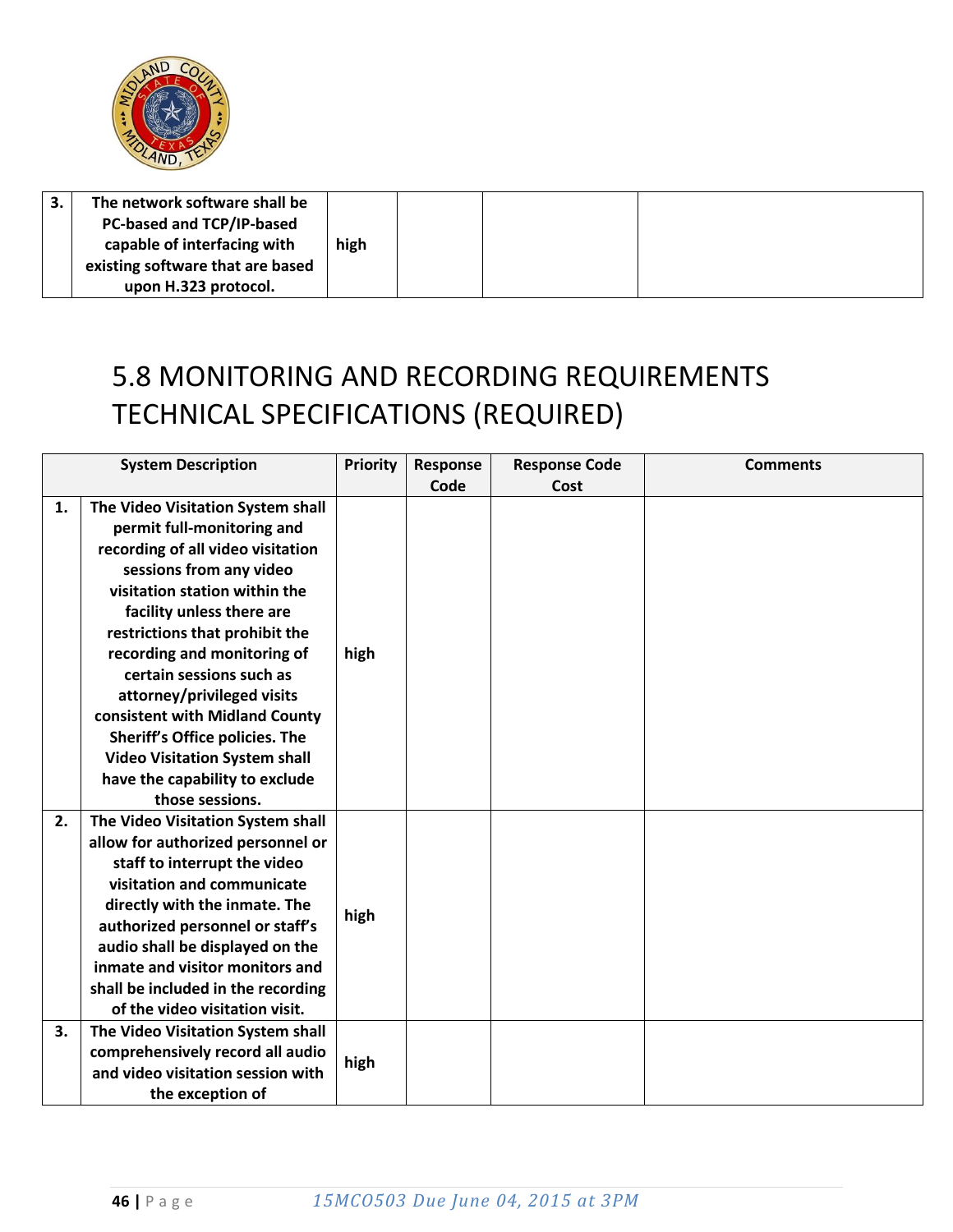

|    | attorney/privileged visits        |     |      |  |  |
|----|-----------------------------------|-----|------|--|--|
|    | consistent with Midland County    |     |      |  |  |
|    | Sheriff's Office policies. At a   |     |      |  |  |
|    | minimum, it shall have the        |     |      |  |  |
|    | capability to play back a         |     |      |  |  |
|    | recorded session.                 |     |      |  |  |
| 4. | The Video Visitation System shall |     |      |  |  |
|    | include a file storage server to  |     |      |  |  |
|    | archive recorded sessions,        |     |      |  |  |
|    | network switching hardware,       |     |      |  |  |
|    | and multi-port IP addressable     |     | high |  |  |
|    | digital recording equipment to    |     |      |  |  |
|    | record and facilitate monitoring  |     |      |  |  |
|    | of all audio/video sessions.      |     |      |  |  |
| 5. | The Video Visitation System shall |     |      |  |  |
|    | show real-time activity on a      |     |      |  |  |
|    | control workstation. The          |     |      |  |  |
|    | software included on the control  |     |      |  |  |
|    | workstation shall perform the     |     | high |  |  |
|    | routing functions of the control  |     |      |  |  |
|    | data to the video visitation      |     |      |  |  |
|    | station in the inmate and general |     |      |  |  |
|    | public areas.                     |     |      |  |  |
| 6. | The control workstation shall     |     |      |  |  |
|    | have the capability to allow      |     |      |  |  |
|    | administrative functions in       |     |      |  |  |
|    | connection with the Video         |     |      |  |  |
|    | Visitation System including, but  |     |      |  |  |
|    | not limited to:                   |     |      |  |  |
|    | Set user ID                       | Y/N |      |  |  |
|    | Set password                      | Y/N |      |  |  |
|    | <b>Set classification roles</b>   | Y/N |      |  |  |
|    | Capture user name                 | Y/N | high |  |  |
|    | <b>Allow for remotely</b>         | Y/N |      |  |  |
|    | managing, adjusting,              |     |      |  |  |
|    | and diagnosing                    |     |      |  |  |
|    | hardware settings and             |     |      |  |  |
|    | connections using                 |     |      |  |  |
|    | audio, video, and                 |     |      |  |  |
|    | secured LAN settings              |     |      |  |  |
|    | <b>Allow for live</b>             | Y/N |      |  |  |
|    | monitoring of all visits          |     |      |  |  |
|    | simultaneously                    |     |      |  |  |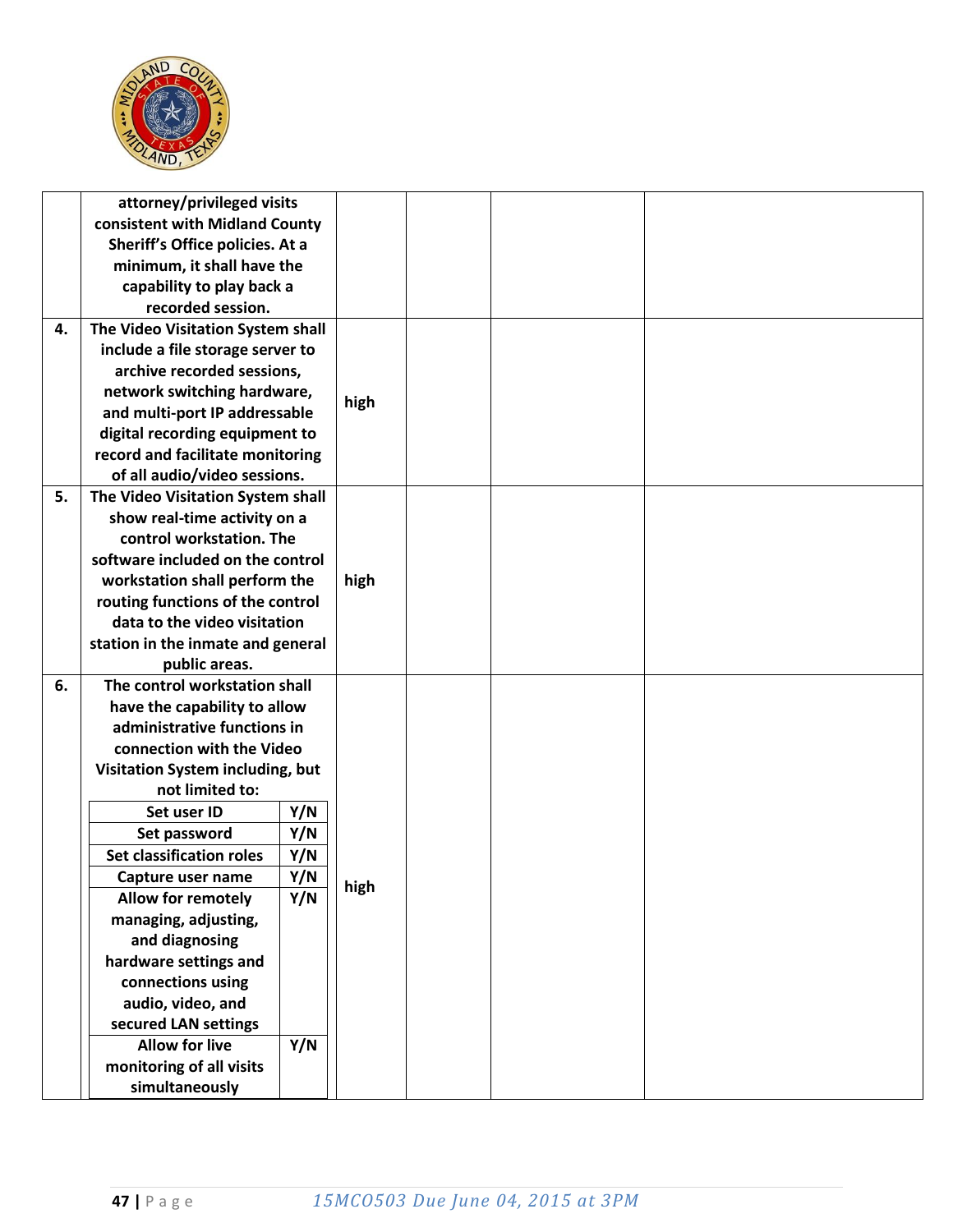

|     | <b>Manually terminate</b>                                | Y/N |      |  |  |
|-----|----------------------------------------------------------|-----|------|--|--|
|     | sessions                                                 |     |      |  |  |
|     | <b>Report status of all</b><br>video visitation stations | Y/N |      |  |  |
|     | (whether idle or offline)                                |     |      |  |  |
|     |                                                          |     |      |  |  |
|     | Configure the type of<br>video visitation station        | Y/N |      |  |  |
|     | to which an inmate has                                   |     |      |  |  |
|     |                                                          |     |      |  |  |
|     | access<br>Allow border or title bar                      | Y/N |      |  |  |
|     | color codes to be set                                    |     |      |  |  |
|     | based on inmate                                          |     |      |  |  |
|     | criteria. For example                                    |     |      |  |  |
|     | child or adult sex                                       |     |      |  |  |
|     | offender, Protective                                     |     |      |  |  |
|     | order, Gang member                                       |     |      |  |  |
| 7.  | The Video Visitation System shall                        |     |      |  |  |
|     | have the capability to copy the                          |     |      |  |  |
|     | recorded sessions to a DVD or                            |     | high |  |  |
|     | other storage media in .MP4                              |     |      |  |  |
|     | standard media format.                                   |     |      |  |  |
| 8.  | The Video Visitation System shall                        |     |      |  |  |
|     | provide remote access by                                 |     |      |  |  |
|     | <b>Midland County or the Midland</b>                     |     |      |  |  |
|     | <b>County Sheriff's Office at no</b>                     |     |      |  |  |
|     | additional cost to Midland                               |     |      |  |  |
|     | <b>County or to the Midland County</b>                   |     |      |  |  |
|     | Sheriff's Office. The provision of                       |     | high |  |  |
|     | remote access shall allow                                |     |      |  |  |
|     | <b>Midland County Sheriff's Office</b>                   |     |      |  |  |
|     | the same features and                                    |     |      |  |  |
|     | functionalities, permitted by the                        |     |      |  |  |
|     | user's level of access, available                        |     |      |  |  |
|     | on the control workstation.                              |     |      |  |  |
| 9.  | The Video Visitation System shall                        |     |      |  |  |
|     | provide integrated help functions                        |     |      |  |  |
|     | for system orientation,                                  |     | high |  |  |
|     | administration, reporting, and                           |     |      |  |  |
| 10. | management functions.<br>The Vendor shall define how     |     |      |  |  |
|     | many live simultaneous                                   |     |      |  |  |
|     | visitation sessions the control                          |     | high |  |  |
|     |                                                          |     |      |  |  |
|     | station can view at a single time.                       |     |      |  |  |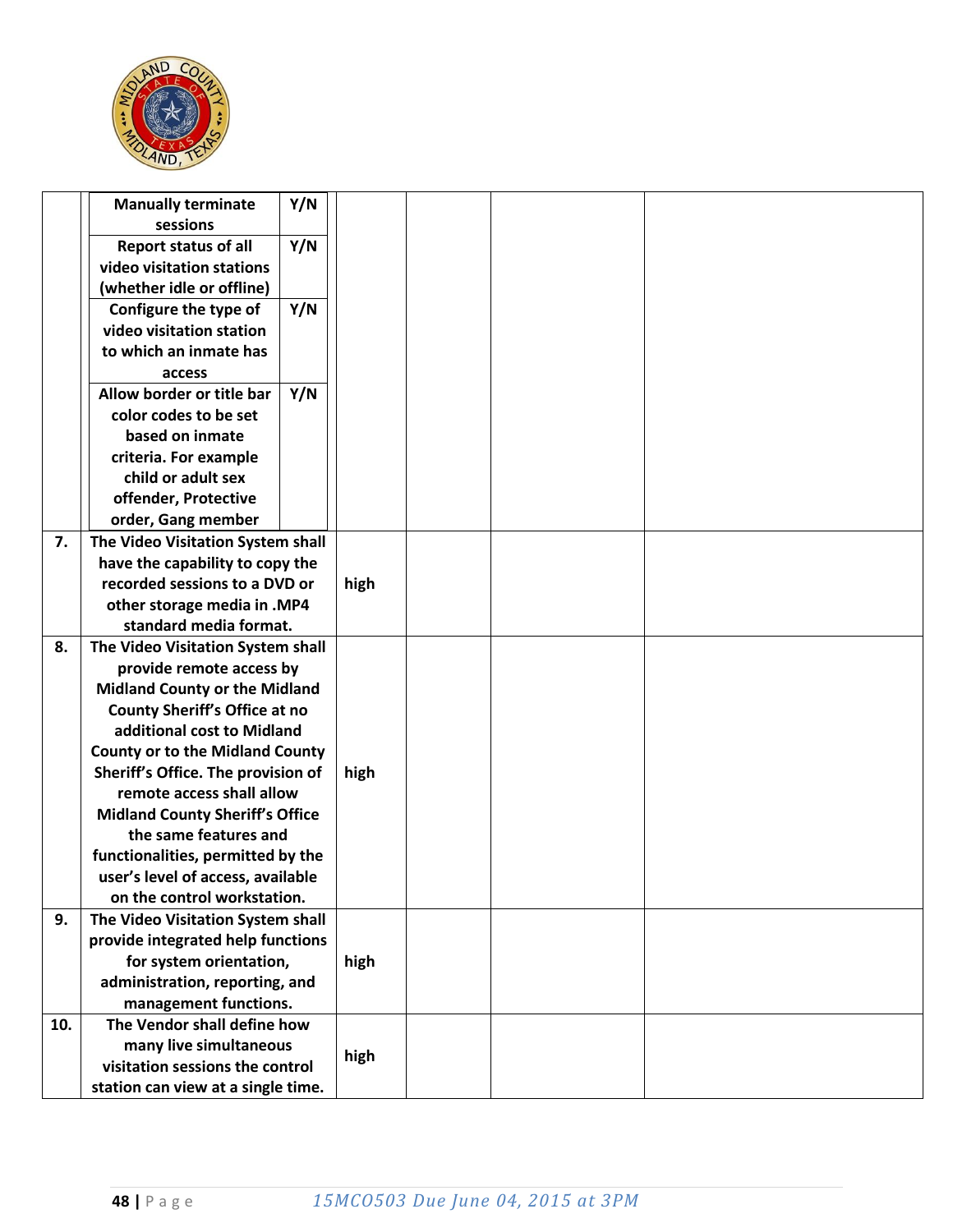

| 11. | The Vendor shall define the  |      |  |
|-----|------------------------------|------|--|
|     | control stations software    |      |  |
|     | capability to display live   | high |  |
|     | simultaneous sessions across |      |  |
|     | multiple display monitors.   |      |  |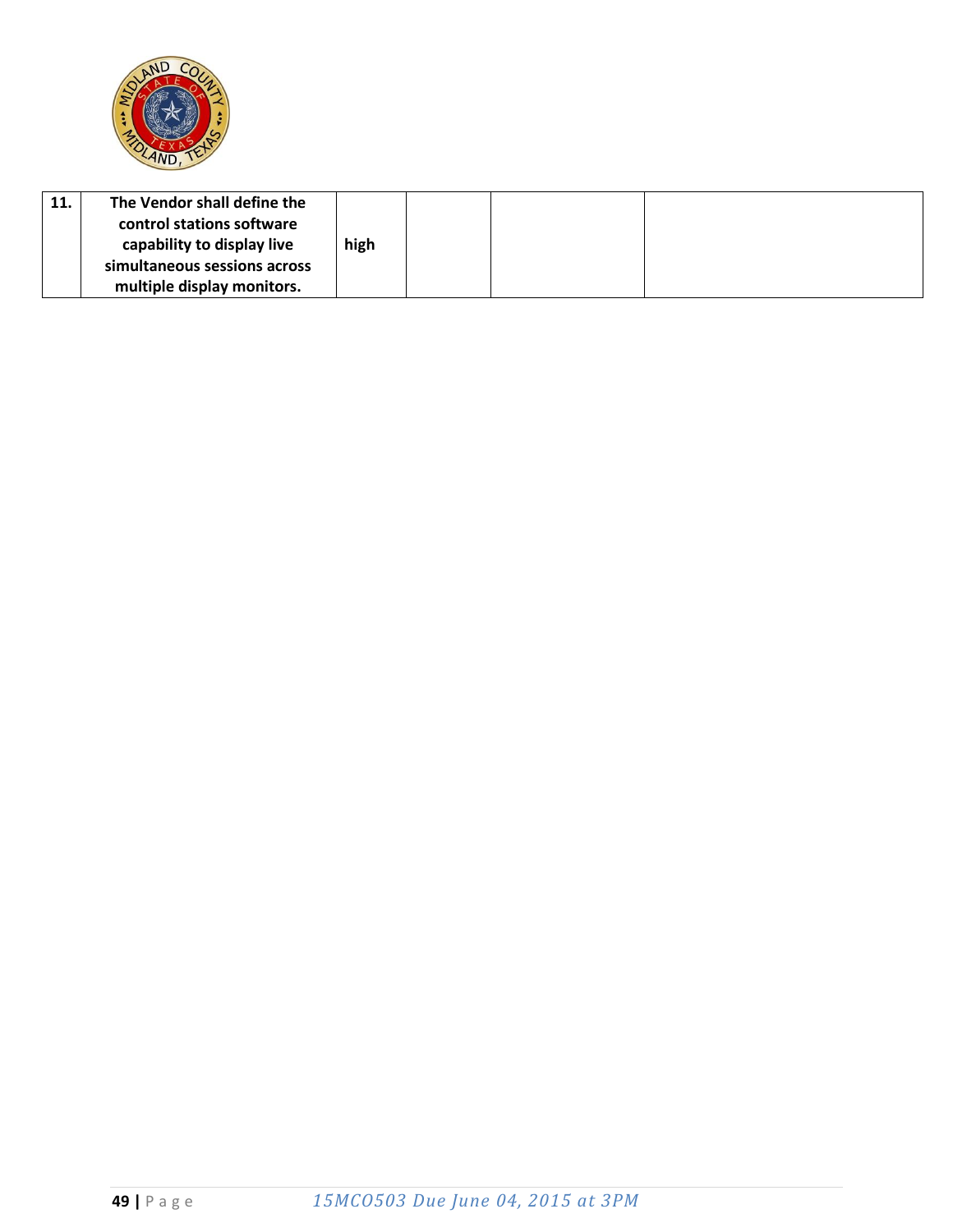

*SECTION 6*

## **SYSTEM SECTION SPECIFICATION**

### **Installation Requirements**

- 1) THE VENDOR SHALL PROVIDE ALL LABOR, EQUIPMENT, SUPPLIES, AND MATERIALS NECESSARY FOR THE COMPLETION FOR THE INSTALLATION AT NO COST TO THE MIDLAND COUNTY SHERIFF'S OFFICE OR MIDLAND COUNTY.
- 2) THE VENDOR SHALL COMPLETE A FULL, SAFE, AND EFFECTIVE INSTALLATION OF THE VIDEO VISITATION SYSTEM UNITS AND SYSTEMS DESCRIBED HEREIN. THE OMISSION OF EXPRESS REFERENCE TO ANY PARTS NECESSARY FOR, OR REASONABLY INCIDENTAL TO, A COMPLETE INSTALLATION SHALL NOT BE CONSTRUED AS A RELEASE FROM FURNISHING SUCH PARTS. NO EXCLUSION FROM FURNISHING SUCH PARTS. NO EXCLUSION FROM, OR LIMITATIONS IN, THE LANGUAGE USED IN THE DRAWINGS OR SPECIFICATIONS SHALL BE INTERPRETED AS MEANING THAT THE ACCESSORIES NECESSARY TO COMPLETE ANY REQUIRED SYSTEM OR ITEM OF EQUIPMENT ARE TO BE OMITTED.
- 3) THE MIDLAND COUNTY SHERIFF'S OFFICE ENFORCES ALL FBI CJIS POLICIES AND PREA STANDARDS. ALL VENDOR TECHNICIANS, INSTALLERS, EMPLOYEES, ETC. WILL BE SUBJECT TO A BACKGROUND CHECK PRIOR TO ADMITTANCE TO ANY SECURED AREA OF THE MIDLAND COUNTY DETENTION FACILITIES.

### 6.1 INSTALLATION REQUIREMENTS

|    | <b>System Description</b>                                                                                                                                                 | <b>Priority</b> | Response | <b>Response Code</b> | <b>Comments</b> |
|----|---------------------------------------------------------------------------------------------------------------------------------------------------------------------------|-----------------|----------|----------------------|-----------------|
|    |                                                                                                                                                                           |                 | Code     | Cost                 |                 |
|    | The Vendor shall submit all plans<br>to the County's Purchasing Agent<br>for approval, prior to installation<br>of the system.                                            | high            |          |                      |                 |
| 2. | The Vendor shall be responsible<br>for all project management costs,<br>including Midland County<br><b>Purchasing Agent oversight</b><br>associated with the installation | high            |          |                      |                 |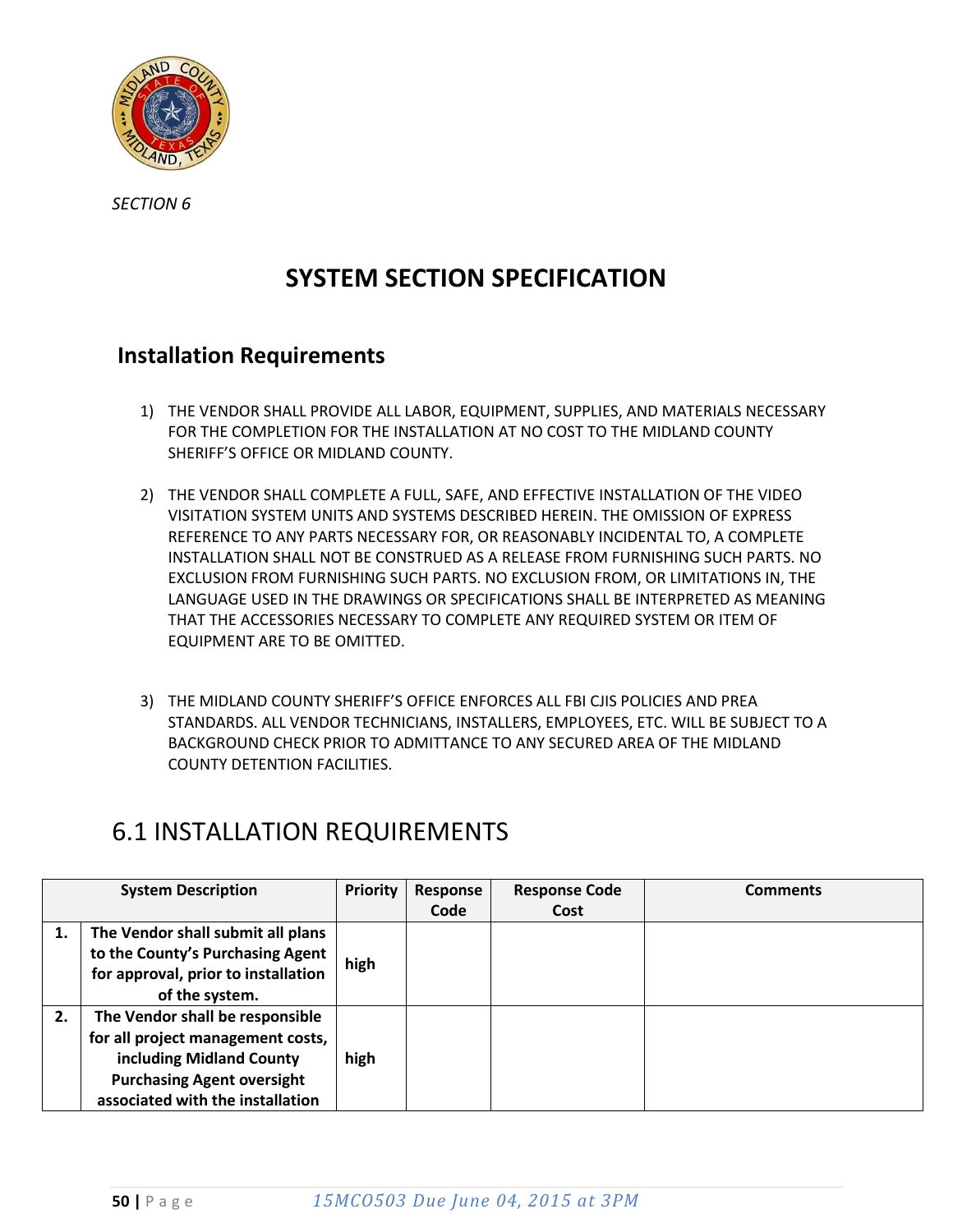

|    | the Video Visitation System.                                           |      |  |  |
|----|------------------------------------------------------------------------|------|--|--|
| 3. | The Vendor shall install all new                                       |      |  |  |
|    | cable based on Midland County's                                        |      |  |  |
|    | <b>Infrastructure Cabling</b>                                          | high |  |  |
|    | <b>Specifications as discussed during</b>                              |      |  |  |
|    | site visit.                                                            |      |  |  |
| 4. | The Vendor shall install all new                                       |      |  |  |
|    | wiring, cabling, conduit                                               |      |  |  |
|    | pathways, and network circuits                                         |      |  |  |
|    | at no costs to the Midland                                             |      |  |  |
|    | <b>County Sheriff's Office or</b>                                      | high |  |  |
|    | Midland County to support the                                          |      |  |  |
|    | provision of the outlined services                                     |      |  |  |
|    | as discussed during site visit.                                        |      |  |  |
| 5. | The Vendor shall provide an                                            |      |  |  |
|    | industrial scan for all                                                |      |  |  |
|    | penetrations through walls and                                         |      |  |  |
|    | roofs. Vendor shall be                                                 | high |  |  |
|    | responsible for damage caused                                          |      |  |  |
|    | by the penetration of the walls                                        |      |  |  |
|    | and roofs.                                                             |      |  |  |
| 6. | The Vendor shall indicate any                                          |      |  |  |
|    | environmental conditions                                               | high |  |  |
|    | required for the proposed Video                                        |      |  |  |
|    | <b>Visitation System equipment.</b>                                    |      |  |  |
| 7. | The Vendor shall indicate the                                          |      |  |  |
|    | physical size and location of any                                      | high |  |  |
|    | and all equipment to be installed                                      |      |  |  |
|    | at the facilities.                                                     |      |  |  |
| 8. | The Vendor shall obtain all                                            |      |  |  |
|    | permits and inspections required                                       |      |  |  |
|    | by government authorities and                                          |      |  |  |
|    | agencies having jurisdiction over                                      | high |  |  |
|    | the area including but not limited                                     |      |  |  |
|    | to the City of Midland, at the                                         |      |  |  |
|    | Vendor's expense.                                                      |      |  |  |
| 9. | The Vendor shall perform all                                           |      |  |  |
|    | equipment and system                                                   |      |  |  |
|    | adjustments, test, and                                                 |      |  |  |
|    | measurements as necessary to                                           | high |  |  |
|    | ensure system functionality.                                           |      |  |  |
|    | Testing is the sole responsibility<br>and cost of Vendor. Vendor shall |      |  |  |
|    |                                                                        |      |  |  |
|    | be required to conduct all final                                       |      |  |  |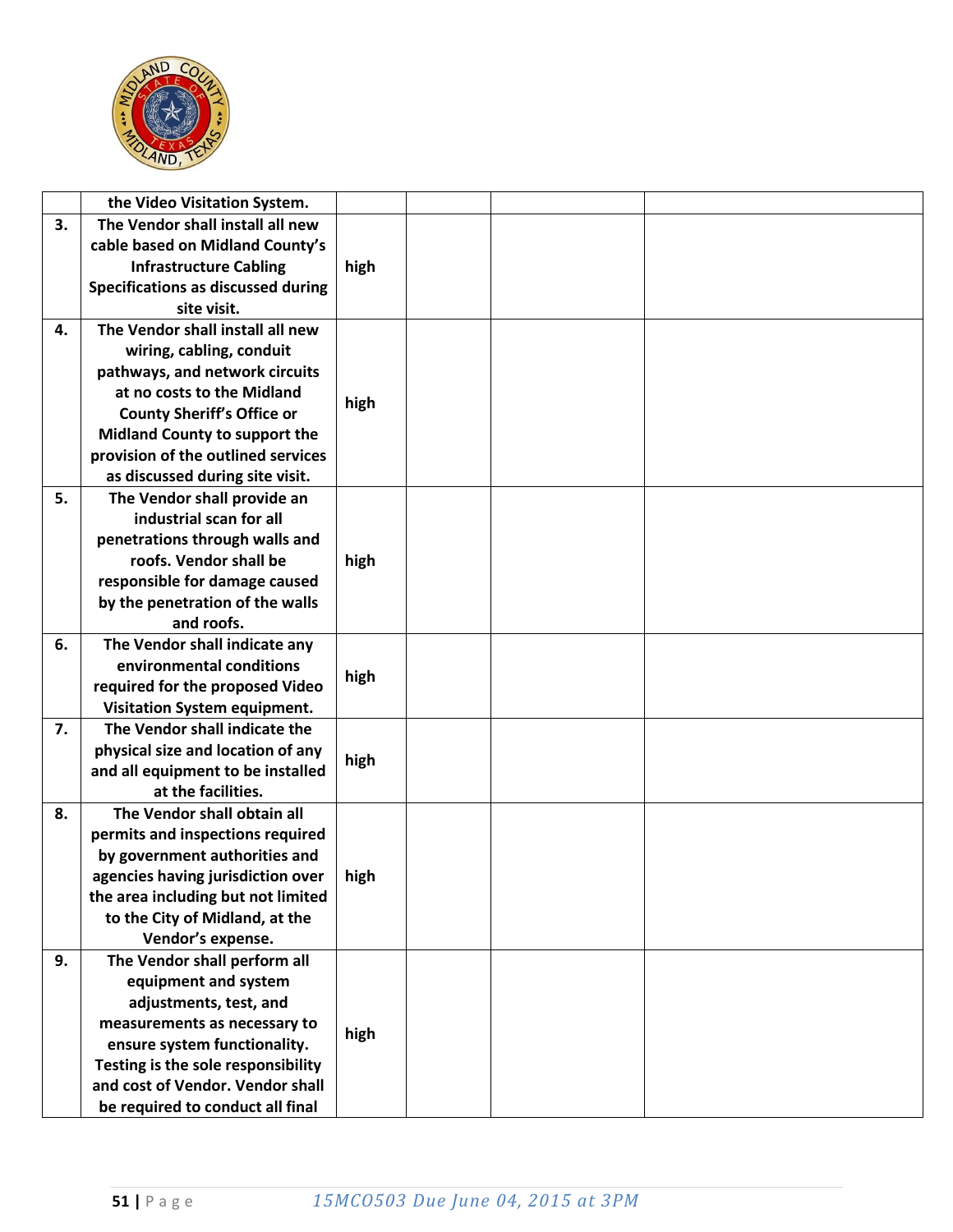

|     | tests demonstrations in the            |      |  |  |
|-----|----------------------------------------|------|--|--|
|     | presence of the Midland County         |      |  |  |
|     | <b>Sheriff's Office. Vendor is</b>     |      |  |  |
|     | required to provide system             |      |  |  |
|     | testing which simulates normal         |      |  |  |
|     | operating conditions of the            |      |  |  |
|     | installed Video Visitation System      |      |  |  |
|     | to ensure proper performance           |      |  |  |
|     | after hardware and software            |      |  |  |
|     | configuration is complete. This        |      |  |  |
|     | simulation must include full           |      |  |  |
|     | traffic load representing high         |      |  |  |
|     | traffic situations for visitation      |      |  |  |
|     | traffic.                               |      |  |  |
| 10. | The Vendor shall logically and         |      |  |  |
|     | permanently mark all                   |      |  |  |
|     | components of the system so            |      |  |  |
|     | they are easily identifiable by the    |      |  |  |
|     | <b>Midland County Sheriff's Office</b> |      |  |  |
|     | and Midland County.                    | high |  |  |
|     | Components may consist of, but         |      |  |  |
|     | not be limited to: switches,           |      |  |  |
|     | connectors, jacks, receptacles,        |      |  |  |
|     | outlets, cables, and cable             |      |  |  |
|     | terminations.                          |      |  |  |
| 11. | The Vendor shall install all           |      |  |  |
|     | equipment in the locations and         |      |  |  |
|     | at mounting heights as indicated       |      |  |  |
|     | by the Midland County Sheriff's        |      |  |  |
|     | <b>Office and Midland County in a</b>  | high |  |  |
|     | secured manner. Working with           |      |  |  |
|     | <b>Midland County Sheriff's Office</b> |      |  |  |
|     | and Midland County to identify         |      |  |  |
|     | the number and location of ADA         |      |  |  |
|     | complainant stations.                  |      |  |  |
| 12. | The Vendor shall provide               |      |  |  |
|     | mounting bolts in all equipment        |      |  |  |
|     | fastening holes where                  | high |  |  |
|     | equipment is installed in              |      |  |  |
|     | cabinets.                              |      |  |  |
| 13. | The Vendor shall provide an            |      |  |  |
|     | uninterrupted power supply             | high |  |  |
|     | source to ensure there is no loss      |      |  |  |
|     | of recorded sessions or real time      |      |  |  |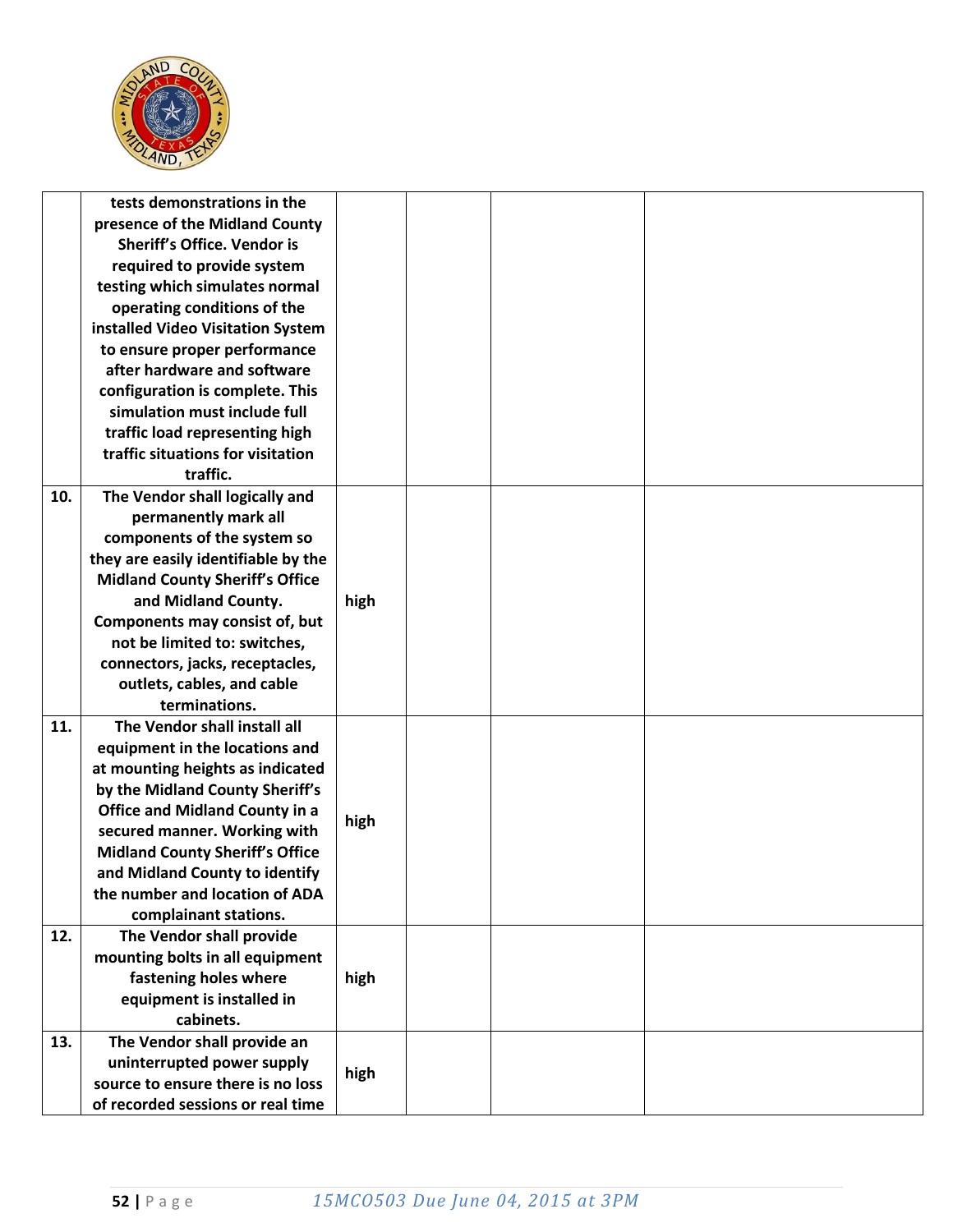

|     | data in the event of power              |      |  |  |
|-----|-----------------------------------------|------|--|--|
|     | failure.                                |      |  |  |
| 14. | The Vendor shall maintain all           |      |  |  |
|     | cable related to the Video              |      |  |  |
|     | <b>Visitation System whether</b>        | high |  |  |
|     | reused or newly installed.              |      |  |  |
| 15. | The Vendor shall provide an on-         |      |  |  |
|     | site certified Factory Project          |      |  |  |
|     | Management representative that          |      |  |  |
|     | will be responsible for the             |      |  |  |
|     | coordination of the installation        |      |  |  |
|     | with designation Midland County         |      |  |  |
|     | and Midland County Sheriff's            |      |  |  |
|     | Office personnel; and shall             |      |  |  |
|     | oversee the                             |      |  |  |
|     | installation/configuration of the       |      |  |  |
|     | visiting system until Midland           |      |  |  |
|     | <b>County and the Midland County</b>    |      |  |  |
|     | <b>Sheriff's Office have determined</b> |      |  |  |
|     | the installation was successful.        | high |  |  |
|     | The Project Manager must be a           |      |  |  |
|     | full-time employee of the               |      |  |  |
|     | Vendor, and shall provide a             |      |  |  |
|     | telephone response within thirty        |      |  |  |
|     | (30) minutes and a physical             |      |  |  |
|     | response within one (1) hour to         |      |  |  |
|     | the facilities for the duration of      |      |  |  |
|     | the warranty period. The Project        |      |  |  |
|     | <b>Manager shall maintain</b>           |      |  |  |
|     | consistent supervision of the           |      |  |  |
|     | installation team and provide           |      |  |  |
|     | support during the entire               |      |  |  |
|     | installation.                           |      |  |  |
| 16. | The Vendor shall only install the       |      |  |  |
|     | <b>Video Visitation System using</b>    |      |  |  |
|     | personnel authorized and                |      |  |  |
|     | certified to do so by the               |      |  |  |
|     | manufacturer of the equipment           |      |  |  |
|     | being provided. Installers shall        | high |  |  |
|     | have a minimum of two (2)               |      |  |  |
|     | years' experience installing            |      |  |  |
|     | audio/visual systems and/or             |      |  |  |
|     | telecommunication systems.              |      |  |  |
|     | Vendor shall use local personnel        |      |  |  |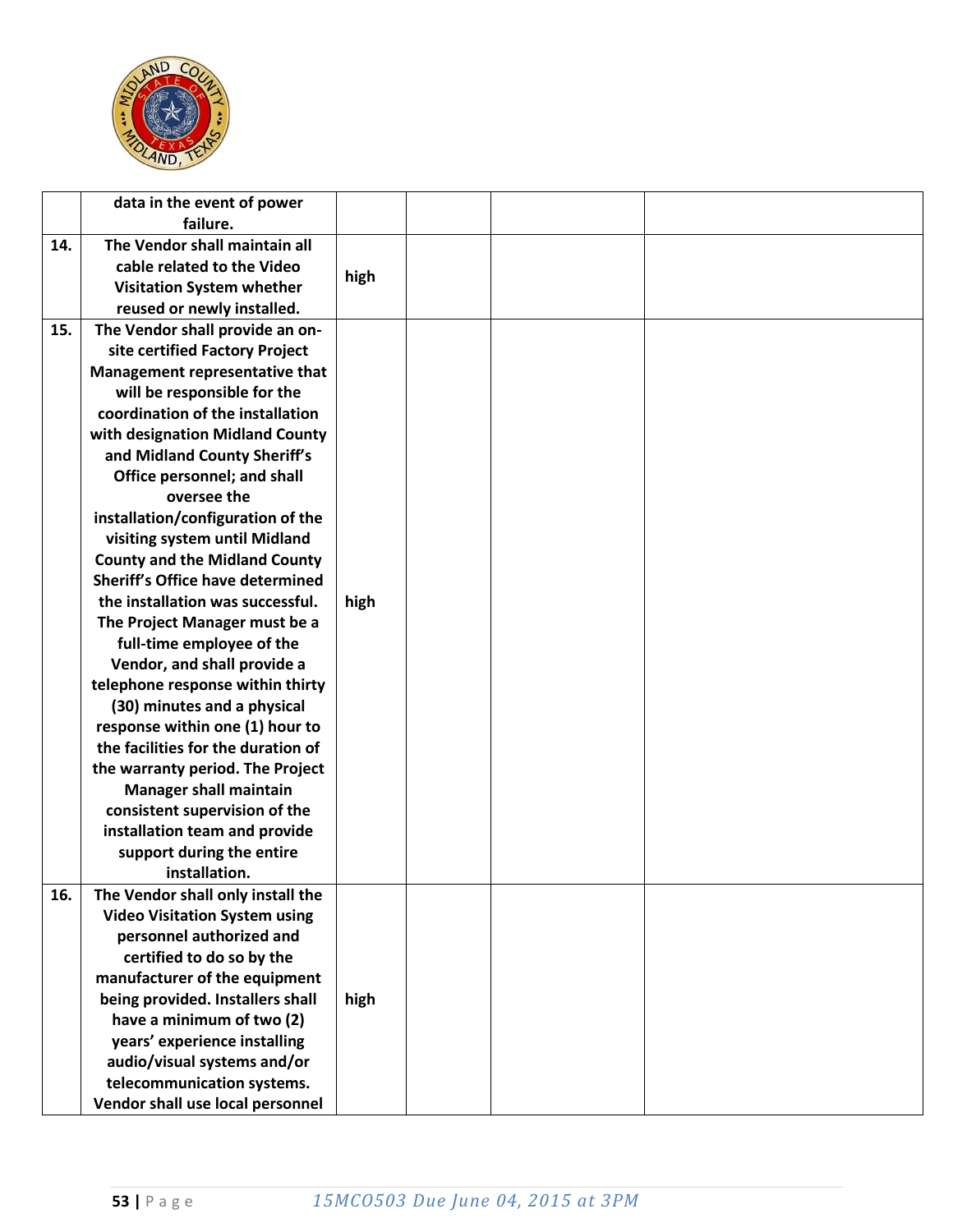

|     | with the ability to provide a 30-        |      |  |  |
|-----|------------------------------------------|------|--|--|
|     | minute telephone response and            |      |  |  |
|     | a one (1) hour physical response         |      |  |  |
|     | time to the facilities for               |      |  |  |
|     | installation and warranty service        |      |  |  |
|     | on the Video Visitation System.          |      |  |  |
| 17. | <b>Midland County requires this</b>      |      |  |  |
|     | system be installed within six           | high |  |  |
|     | months of contract execution.            |      |  |  |
| 18. | <b>Midland County offers to the</b>      |      |  |  |
|     | vendor the option to utilize             |      |  |  |
|     | existing LAN network                     |      |  |  |
|     | infrastructure that is being             |      |  |  |
|     | utilized by the current video            |      |  |  |
|     | visitation vendor. Vendor must           | high |  |  |
|     | indicate the intent on utilizing         |      |  |  |
|     | the existing LAN Network and             |      |  |  |
|     | provide a scope which includes           |      |  |  |
|     | drawings, schematics and text            |      |  |  |
|     | documented description of                |      |  |  |
|     | requirements.                            |      |  |  |
| 19. | <b>Midland County currently utilizes</b> |      |  |  |
|     | a fiber network between the Jail         |      |  |  |
|     | facility and the remote visitation       |      |  |  |
|     | facility. Midland County reserves        |      |  |  |
|     | the option and right to lease a          |      |  |  |
|     | portion of its fiber channel. The        | high |  |  |
|     | vendor must indicate the intent          |      |  |  |
|     | on utilizing the connectivity and        |      |  |  |
|     | how much bandwidth will be               |      |  |  |
|     | required.                                |      |  |  |
|     |                                          |      |  |  |

## 6.2 OPERATIONS AND MAINTENANCE INSTALLATION

| <b>System Description</b>                                             | <b>Priority</b> | Response<br>Code | <b>Response Code</b><br>Cost | <b>Comments</b> |
|-----------------------------------------------------------------------|-----------------|------------------|------------------------------|-----------------|
| The Vendor shall submit all plans<br>to the County's Purchasing Agent | high            |                  |                              |                 |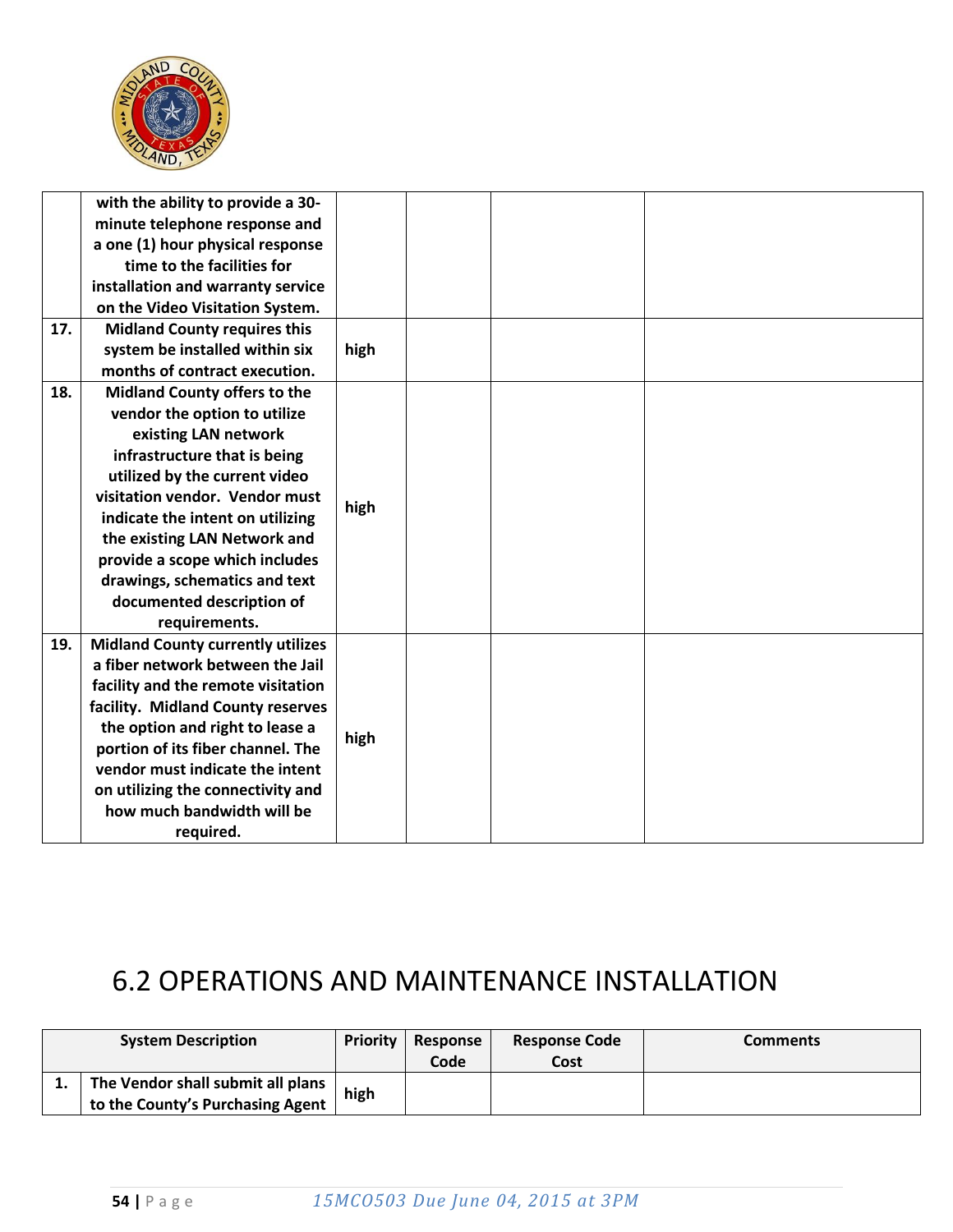

|    | for approval, prior to installation  |      |  |  |
|----|--------------------------------------|------|--|--|
|    | of the system.                       |      |  |  |
| 2. | The Vendor shall be responsible      |      |  |  |
|    | for all project management           |      |  |  |
|    | costs, including Midland County      |      |  |  |
|    | <b>Purchasing Agent oversight</b>    | high |  |  |
|    | associated with the installation     |      |  |  |
|    | the Video Visitation System.         |      |  |  |
| 3. | The Vendor shall install all new     |      |  |  |
|    | cable based on Midland County's      |      |  |  |
|    | <b>Infrastructure Cabling</b>        | high |  |  |
|    | <b>Specifications as discussed</b>   |      |  |  |
|    | during site visit.                   |      |  |  |
| 4. | The Vendor shall install all new     |      |  |  |
|    | wiring, cabling, conduit             |      |  |  |
|    | pathways, and network circuits       |      |  |  |
|    | at no costs to the Midland           |      |  |  |
|    | <b>County Sheriff's Office or</b>    | high |  |  |
|    | <b>Midland County to support the</b> |      |  |  |
|    | provision of the outlined services   |      |  |  |
|    | as discussed during site visit.      |      |  |  |
| 5. | The Vendor shall provide an          |      |  |  |
|    | industrial scan for all              |      |  |  |
|    | penetrations through walls and       |      |  |  |
|    | roofs. Vendor shall be               | high |  |  |
|    | responsible for damage caused        |      |  |  |
|    | by the penetration of the walls      |      |  |  |
|    | and roofs.                           |      |  |  |
| 6. | The Vendor shall indicate any        |      |  |  |
|    | environmental conditions             | high |  |  |
|    | required for the proposed Video      |      |  |  |
|    | <b>Visitation System equipment.</b>  |      |  |  |
| 7. | The Vendor shall indicate the        |      |  |  |
|    | physical size and location of any    | high |  |  |
|    | and all equipment to be installed    |      |  |  |
|    | at the facilities.                   |      |  |  |
| 8. | The Vendor shall obtain all          |      |  |  |
|    | permits and inspections required     |      |  |  |
|    | by government authorities and        |      |  |  |
|    | agencies having jurisdiction over    | high |  |  |
|    | the area including but not           |      |  |  |
|    | limited to the City of Midland, at   |      |  |  |
|    | the Vendor's expense.                |      |  |  |
| 9. | The Vendor shall perform all         | high |  |  |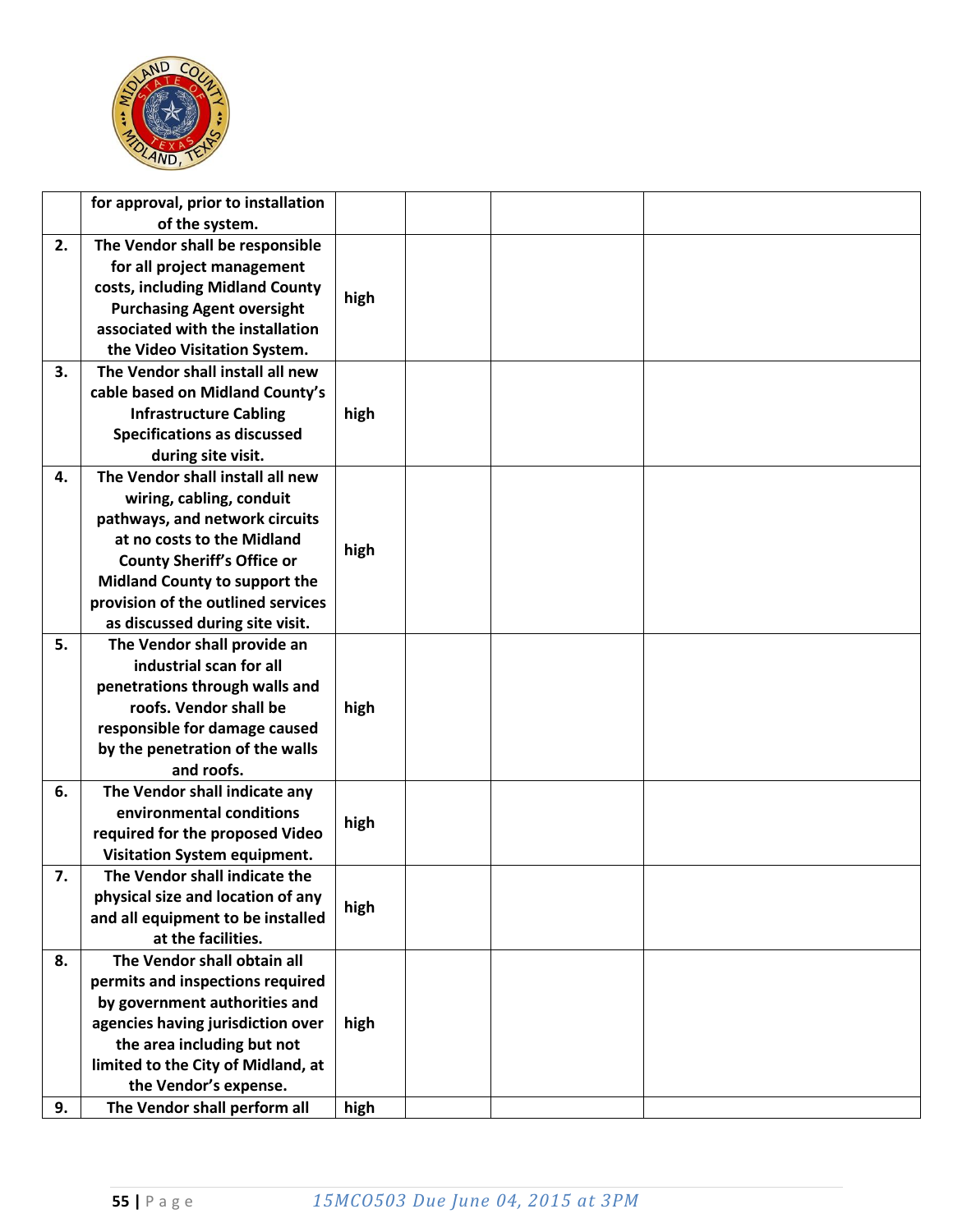

|     | equipment and system                   |      |  |  |
|-----|----------------------------------------|------|--|--|
|     | adjustments, test, and                 |      |  |  |
|     | measurements as necessary to           |      |  |  |
|     | ensure system functionality.           |      |  |  |
|     | Testing is the sole responsibility     |      |  |  |
|     | and cost of Vendor. Vendor shall       |      |  |  |
|     | be required to conduct all final       |      |  |  |
|     | tests demonstrations in the            |      |  |  |
|     | presence of the Midland County         |      |  |  |
|     | Sheriff's Office. Vendor is            |      |  |  |
|     | required to provide system             |      |  |  |
|     | testing which simulates normal         |      |  |  |
|     | operating conditions of the            |      |  |  |
|     | installed Video Visitation System      |      |  |  |
|     | to ensure proper performance           |      |  |  |
|     | after hardware and software            |      |  |  |
|     | configuration is complete. This        |      |  |  |
|     | simulation must include full           |      |  |  |
|     | traffic load representing high         |      |  |  |
|     | traffic situations for visitation      |      |  |  |
|     | traffic.                               |      |  |  |
| 10. | The Vendor shall logically and         |      |  |  |
|     | permanently mark all                   |      |  |  |
|     | components of the system so            |      |  |  |
|     | they are easily identifiable by the    |      |  |  |
|     | <b>Midland County Sheriff's Office</b> |      |  |  |
|     | and Midland County.                    | high |  |  |
|     | Components may consist of, but         |      |  |  |
|     | not be limited to: switches,           |      |  |  |
|     | connectors, jacks, receptacles,        |      |  |  |
|     | outlets, cables, and cable             |      |  |  |
|     | terminations.                          |      |  |  |
| 11. | The Vendor shall install all           |      |  |  |
|     | equipment in the locations and         |      |  |  |
|     | at mounting heights as indicated       |      |  |  |
|     | by the Midland County Sheriff's        |      |  |  |
|     | <b>Office and Midland County in a</b>  |      |  |  |
|     | secured manner. Working with           | high |  |  |
|     | <b>Midland County Sheriff's Office</b> |      |  |  |
|     | and Midland County to identify         |      |  |  |
|     | the number and location of ADA         |      |  |  |
|     | complainant stations.                  |      |  |  |
| 12. | The Vendor shall provide               |      |  |  |
|     | mounting bolts in all equipment        | high |  |  |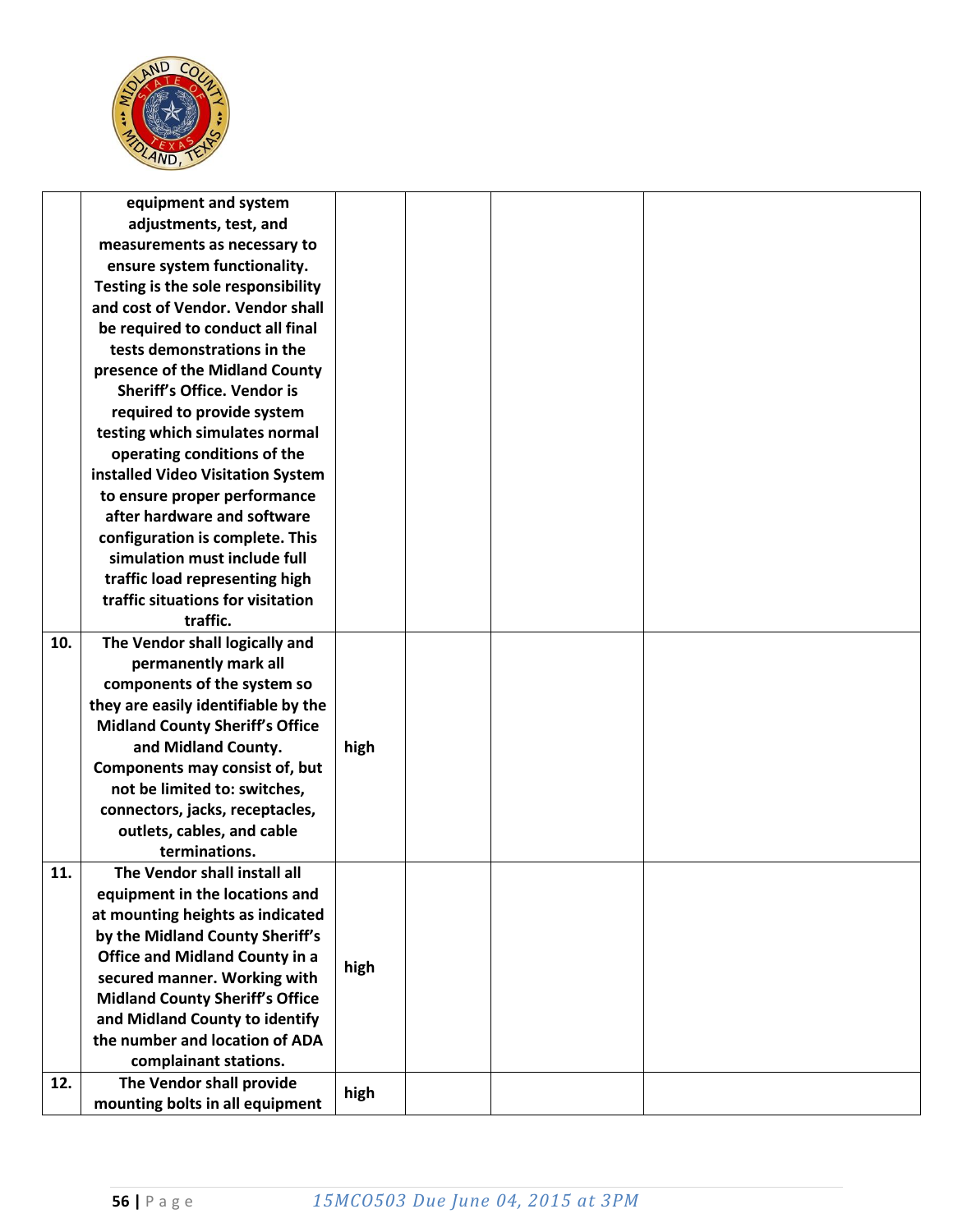

|     | fastening holes where<br>equipment is installed in<br>cabinets.                                                                                                                                                                                                                                                                                                                                                                                                                                                                                                                                                                                                                                                                                                                                                                                                                                             |      |  |  |
|-----|-------------------------------------------------------------------------------------------------------------------------------------------------------------------------------------------------------------------------------------------------------------------------------------------------------------------------------------------------------------------------------------------------------------------------------------------------------------------------------------------------------------------------------------------------------------------------------------------------------------------------------------------------------------------------------------------------------------------------------------------------------------------------------------------------------------------------------------------------------------------------------------------------------------|------|--|--|
| 13. | The Vendor shall provide an<br>uninterrupted power supply<br>source to ensure there is no loss<br>of recorded sessions or real time<br>data in the event of power<br>failure.                                                                                                                                                                                                                                                                                                                                                                                                                                                                                                                                                                                                                                                                                                                               | high |  |  |
| 14. | The Vendor shall maintain all<br>cable related to the Video<br><b>Visitation System whether</b><br>reused or newly installed.                                                                                                                                                                                                                                                                                                                                                                                                                                                                                                                                                                                                                                                                                                                                                                               | high |  |  |
| 15. | The Vendor shall provide an on-<br>site certified Factory Project<br>Management representative that<br>will be responsible for the<br>coordination of the installation<br>with designation Midland County<br>and Midland County Sheriff's<br>Office personnel; and shall<br>oversee the<br>installation/configuration of the<br>visiting system until Midland<br><b>County and the Midland County</b><br>Sheriff's Office have determined<br>the installation was successful.<br>The Project Manager must be a<br>full-time employee of the<br>Vendor, and shall provide a<br>telephone response within thirty<br>(30) minutes and a physical<br>response within one (1) hour to<br>the facilities for the duration of<br>the warranty period. The Project<br><b>Manager shall maintain</b><br>consistent supervision of the<br>installation team and provide<br>support during the entire<br>installation. | high |  |  |
| 16. | The Vendor shall only install the<br><b>Video Visitation System using</b><br>personnel authorized and<br>certified to do so by the                                                                                                                                                                                                                                                                                                                                                                                                                                                                                                                                                                                                                                                                                                                                                                          | high |  |  |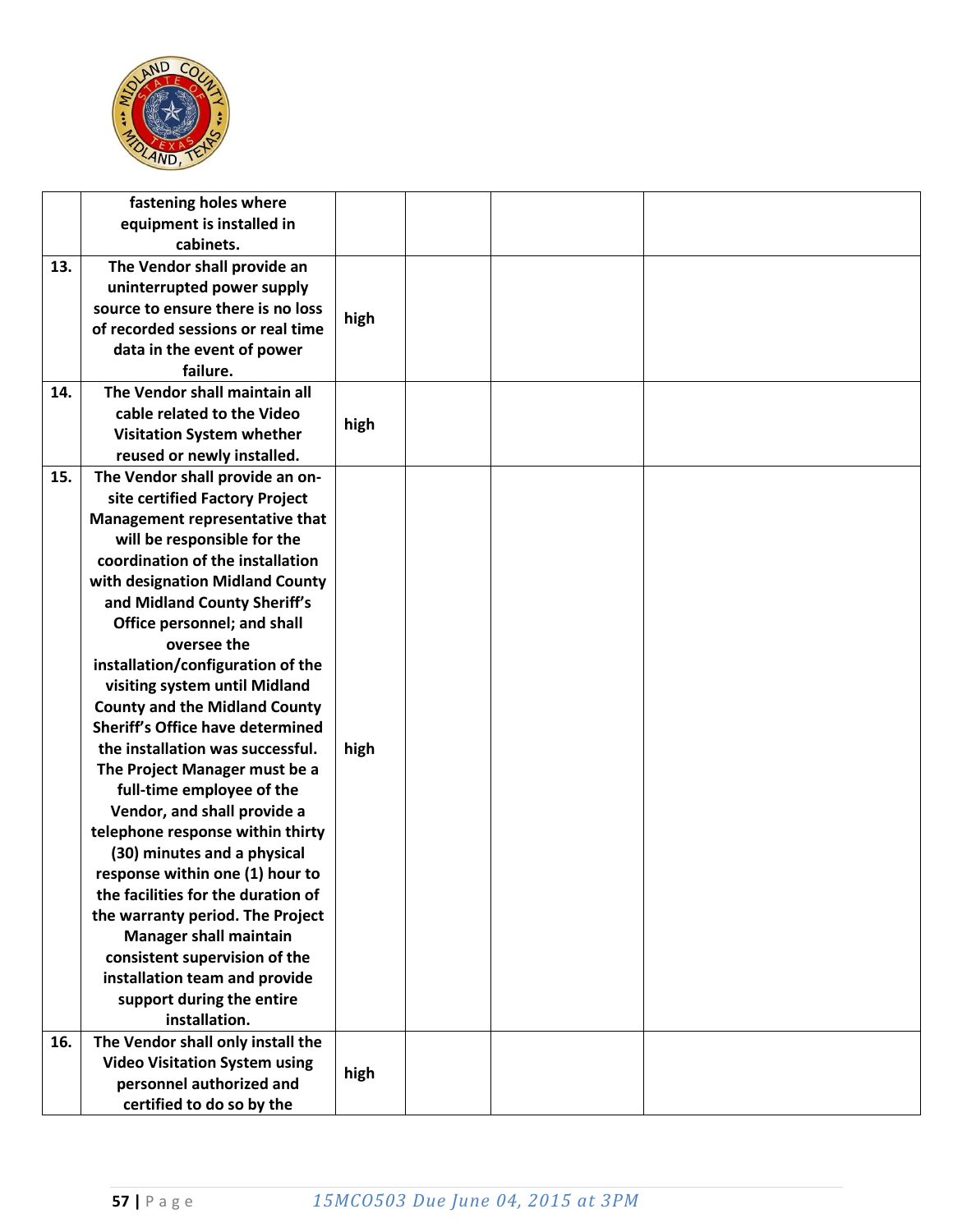

|     | manufacturer of the equipment<br>being provided. Installers shall<br>have a minimum of two (2)<br>years' experience installing<br>audio/visual systems and/or<br>telecommunication systems.<br>Vendor shall use local personnel<br>with the ability to provide a 30-<br>minute telephone response and<br>a one (1) hour physical response<br>time to the facilities for<br>installation and warranty service<br>on the Video Visitation System. |      |  |  |
|-----|-------------------------------------------------------------------------------------------------------------------------------------------------------------------------------------------------------------------------------------------------------------------------------------------------------------------------------------------------------------------------------------------------------------------------------------------------|------|--|--|
| 17. | <b>Midland County requires this</b><br>system be installed within six<br>months of contract execution.                                                                                                                                                                                                                                                                                                                                          | high |  |  |
| 18. | <b>Midland County offers to the</b><br>vendor the option to utilize<br>existing LAN network<br>infrastructure that is being<br>utilized by the current video<br>visitation vendor. Vendor must<br>indicate the intent on utilizing<br>the existing LAN Network and<br>provide a scope which includes<br>drawings, schematics and text<br>documented description of<br>requirements.                                                             | high |  |  |
| 19. | <b>Midland County currently utilizes</b><br>a fiber network between the Jail<br>facility and the remote visitation<br>facility. Midland County reserves<br>the option and right to lease a<br>portion of its fiber channel. The<br>vendor must indicate the intent<br>on utilizing the connectivity and<br>how much bandwidth will be<br>required.                                                                                              | high |  |  |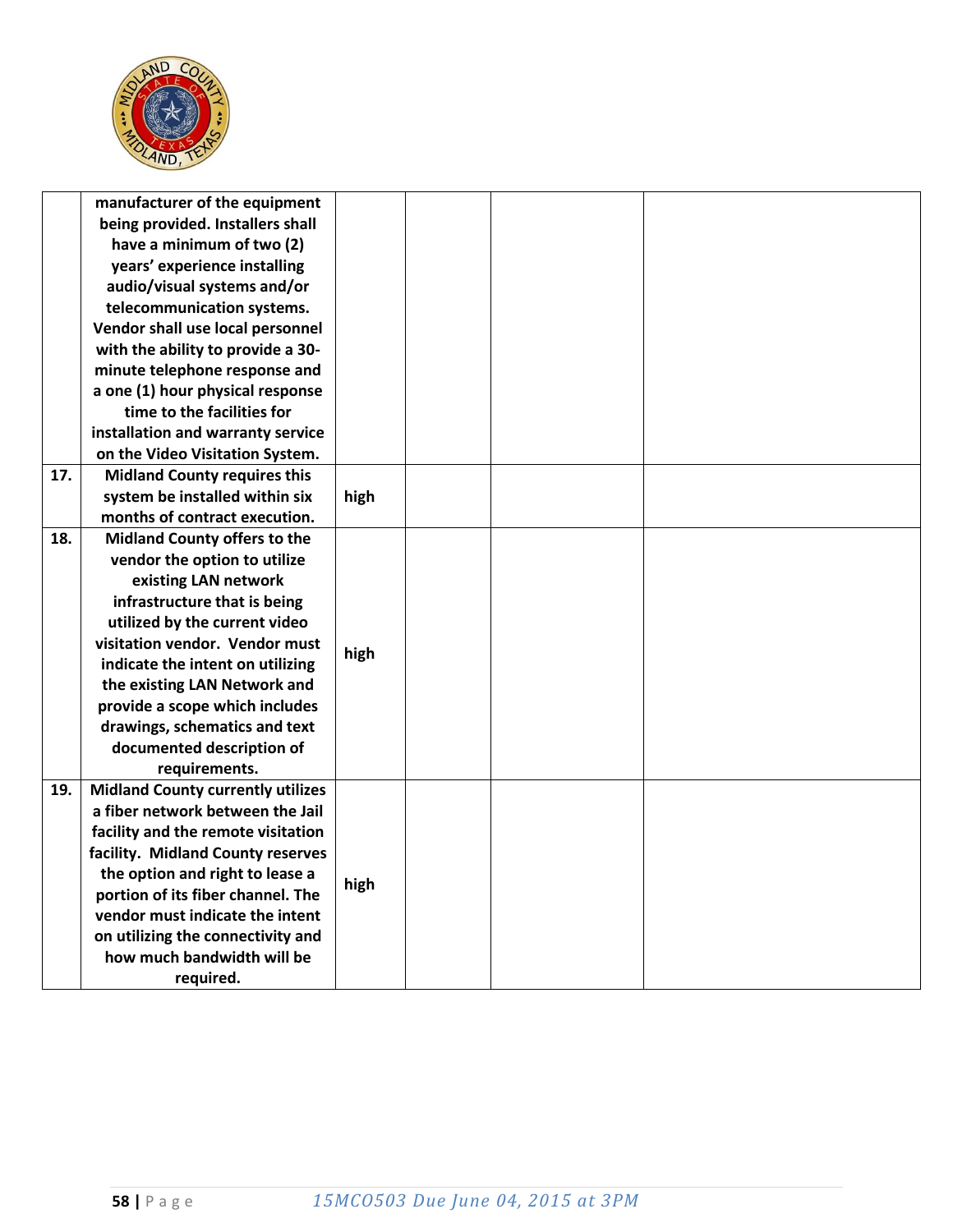

*SECTION 7*

## **SYSTEM SECTION SPECIFICATION**

### **Deliverables and Reporting**

## 7.1 TECHNICAL REQUIREMENTS

| <b>System Description</b> |                                     | <b>Priority</b> | Response | <b>Response Code</b> | <b>Comments</b> |
|---------------------------|-------------------------------------|-----------------|----------|----------------------|-----------------|
|                           |                                     |                 | Code     | Cost                 |                 |
| 1.                        | The Vendor shall upon successful    |                 |          |                      |                 |
|                           | implementation, provide as-built    |                 |          |                      |                 |
|                           | drawings of the Video Visitation    |                 |          |                      |                 |
|                           | System in paper and in electronic   | high            |          |                      |                 |
|                           | format (CAD 2009, and               |                 |          |                      |                 |
|                           | presenting a systems' manual to     |                 |          |                      |                 |
|                           | Midland County).                    |                 |          |                      |                 |
| 2.                        | The Vendor shall provide, upon      |                 |          |                      |                 |
|                           | successful implementation, a        |                 |          |                      |                 |
|                           | summary of the current system's     |                 |          |                      |                 |
|                           | ability to be enhanced or           | high            |          |                      |                 |
|                           | expanded to implement future        |                 |          |                      |                 |
|                           | phases of the project as            |                 |          |                      |                 |
|                           | requested by Midland County.        |                 |          |                      |                 |
| 3.                        | The Vendor shall provide a          |                 |          |                      |                 |
|                           | written notification to Midland     |                 |          |                      |                 |
|                           | <b>County of announced</b>          |                 |          |                      |                 |
|                           | discontinuation or upgrade          | high            |          |                      |                 |
|                           | replacements on any specified       |                 |          |                      |                 |
|                           | materials as soon as it is made     |                 |          |                      |                 |
|                           | known to the Contractor.            |                 |          |                      |                 |
| 4.                        | The Vendor shall provide a          |                 |          |                      |                 |
|                           | written maintenance agreement       |                 |          |                      |                 |
|                           | that shall address:                 |                 |          |                      |                 |
|                           | defective parts                     | high            |          |                      |                 |
|                           | Software upgrade and patches        |                 |          |                      |                 |
|                           | <b>Technical telephone support</b>  |                 |          |                      |                 |
|                           | <b>Location of Vendor's closest</b> |                 |          |                      |                 |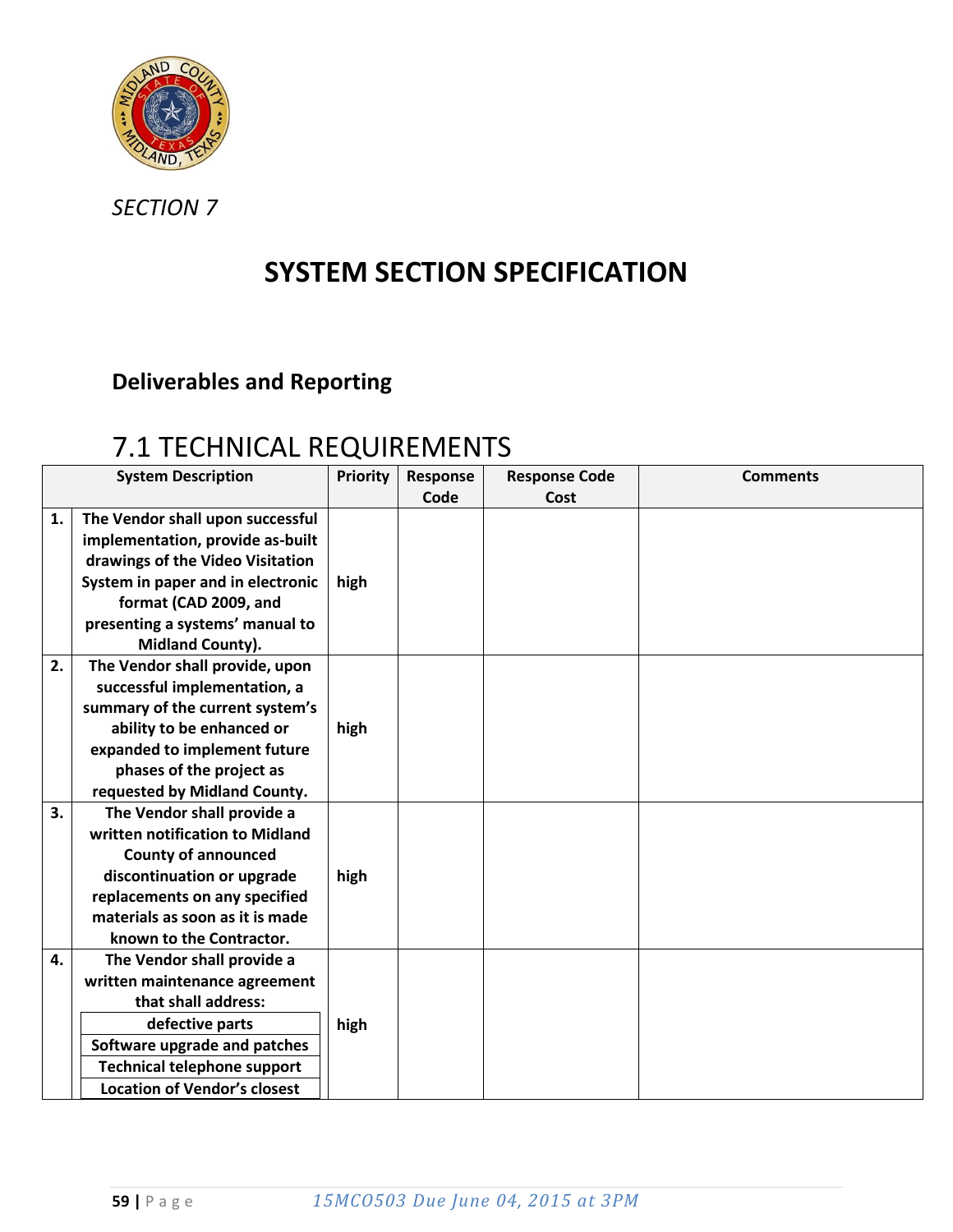

|    | service center(s)                                                |      |  |  |
|----|------------------------------------------------------------------|------|--|--|
|    | Name and contact information                                     |      |  |  |
|    | for Vendor's certified support                                   |      |  |  |
|    | personnel                                                        |      |  |  |
|    | Source for hardware parts and                                    |      |  |  |
|    | approximate availability of                                      |      |  |  |
|    | ordered parts                                                    |      |  |  |
|    | Any other support levels                                         |      |  |  |
|    | available to Midland County                                      |      |  |  |
|    | for the maintenance of the                                       |      |  |  |
|    | <b>Video Visitation System</b>                                   |      |  |  |
| 5. | The Vendor shall provide                                         |      |  |  |
|    | monthly video visitation detail                                  |      |  |  |
|    | reports which shall include a                                    |      |  |  |
|    | detailed breakdown of the                                        |      |  |  |
|    | activity for all video visitation                                |      |  |  |
|    | visits, including but not limited                                |      |  |  |
|    | to; video visitation visits by                                   |      |  |  |
|    | station, total duration of video                                 | high |  |  |
|    | visitation visits by station, and                                |      |  |  |
|    | total revenue and commission                                     |      |  |  |
|    | generated for video visitation                                   |      |  |  |
|    | visits by station. Reports should                                |      |  |  |
|    | also include station downtime                                    |      |  |  |
|    | outlined by station.                                             |      |  |  |
| 6. | The Vendor's Video Visitation                                    |      |  |  |
|    | System shall provide the                                         |      |  |  |
|    | capability to export the reports                                 |      |  |  |
|    | in a mutually agreed upon format                                 |      |  |  |
|    | agreed to by the Midland County                                  | high |  |  |
|    | Sheriff's Office and the Vendor.                                 |      |  |  |
|    | The reports shall be available to                                |      |  |  |
|    | the Midland County Sheriff's                                     |      |  |  |
|    | <b>Office from all control</b><br>workstations and remote access |      |  |  |
|    |                                                                  |      |  |  |
|    | computers depending on the<br>user's access level.               |      |  |  |
| 7. | At the commencement of the                                       |      |  |  |
|    | contract, the Vendor shall                                       |      |  |  |
|    | provide an audit report listing all                              | high |  |  |
|    | machines in use including serial                                 |      |  |  |
|    | numbers.                                                         |      |  |  |
|    |                                                                  |      |  |  |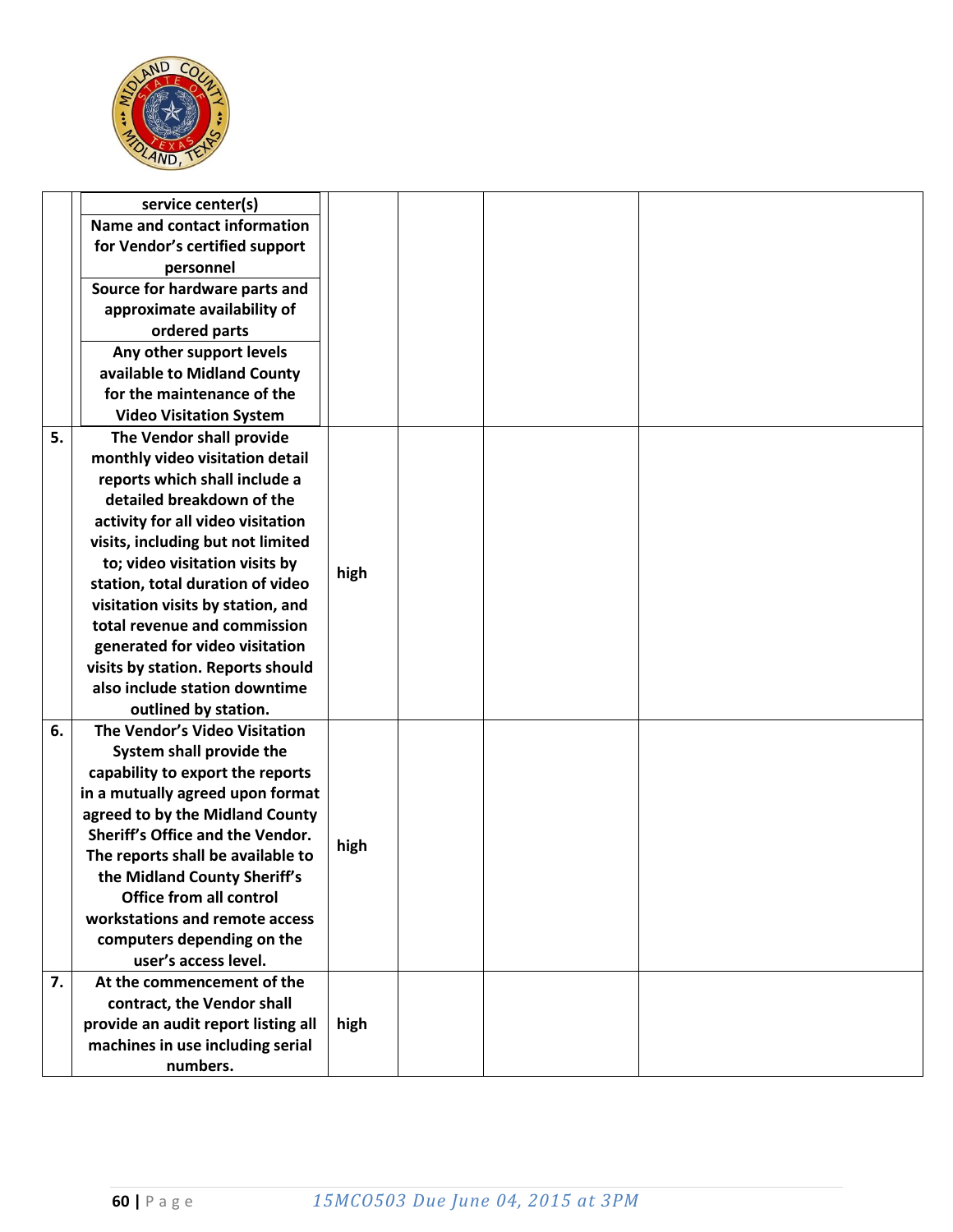

### **EXHIBIT ONE (1)**

#### **MIDLAND COUNTY DETENTION FACILITY**

#### **VISITATION PLAN**

All inmates will be allowed a maximum of two visitors per visiting day by family members or other visitors. Inmates will have a maximum of thirty (30) minutes per visitor. A visitor may visit only once per visiting cycle. All inmates may have visitors during scheduled visiting times listed below:

#### A. Visiting Hours

|    | Saturday: | 1:00 p.m. to 9:00 p.m. |
|----|-----------|------------------------|
| 2. | Sunday:   | 1:00 p.m. to 9:00 p.m. |
| 3. | Thursday: | 1:00 p.m. to 9:00 p.m. |
|    | Tuesday:  | 1:00 p.m. to 9:00 p.m. |

#### B. Sign up Hours

Due to various Inmate Services being conducted Visitors will be allowed to sign up for visitation during the following times:

- 1. Saturday: 1:00 p.m. to 4:30 p.m. and 5:30 p.m. to 8:15 p.m.
- 2. Sunday: 1:00 p.m. to 4:30 p.m. and 5:30 p.m. to 8:15 p.m.
- 3. Monday: 1:00 p.m. to 4:30 p.m. and 5:30 p.m. to 8:15 p.m.
- 4. Tuesday: 1:00 p.m. to 4:30 p.m. and 5:30 p.m. to 8:15 p.m.

#### C. Authorized Visitors

- 1. An inmate may receive visit from family including the inmate's children, friends, associates, or legal counsel.
- 2. Children (under 17 years of age) Sons, daughters, stepsons and stepdaughters will be permitted to visit their parents during the first full visitation week of each month. The first full visitation week of the month is defined as the first Saturday through Tuesday of the same month. Only one child can visit at a time and must be accompanied at all times by their parent or guardian. This constitutes one of the two visits that the inmate can receive on that visitation day. The parent or guardian is responsible for the behavior and well-being of the child during the course of the visit and while in the detention facility. If the child becomes disruptive, unruly, out of control or wanders away from the parent or guardian during the course of the visit, the visitation shall be terminated. Continued disruption of this nature may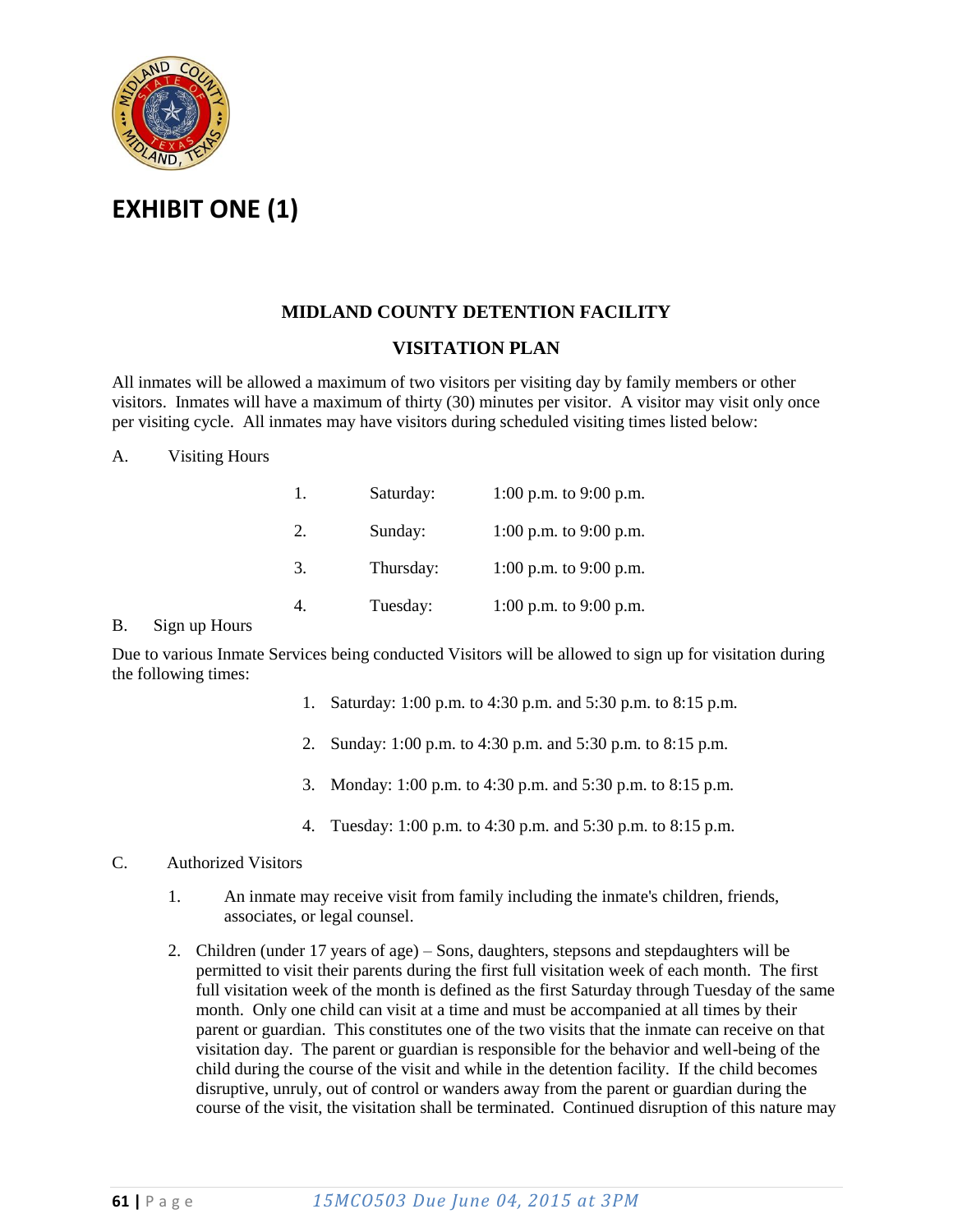

result in the child and/or guardian being denied further visitation. The parent or guardian of the child shall be required to sign a liability release form prior to the child's first visitation.

#### **A.** Visitation Rules

- **1.** No Purses, Backpacks, Cell Phones, or other items are allowed in the visitation area.
- **2.** Children will not be left unattended in the lobby or outside while adults visit.
- **3.** Visitors will be dressed in a proper manner. The shift supervisor will make the final determination if a visitor disputes an employee's decision.

**4.** Visitors will conduct themselves in an orderly manner. Visitors will be denied visitation if They have been consuming alcoholic beverages or considered in an intoxicated state.

- **5.** Visitors using abusive language towards any staff member will be denied visitation.
- **6.** Time of visit may vary due to number of visitors. However, normal visitation will be thirty (30) minutes per visitor.
- **7.** No flashing, rude or obscene gestures are allowed.
- **8.** Visitors will provide proper identification. Burden of proof will be on the visitor.
- **9.** The Visitation System is recorded and may be monitored for Security purposes.
- **10.** Any violation of the rules will be grounds for permanent denial of visitation.
- **11.** Attorneys of record may visit inmates in private between 7:00 a.m. and 10:00 p.m., seven (7) days per week, except when the jail floor is closed for security reasons, feeding or during regular visitation. Attorneys will log in and out with each inmate they visit.
- **12.** Special visits or emergency visits may be approved for attorneys, ministers, family, etc., by the administration or the supervisor on duty.
- **13.** Contact visitation is prohibited.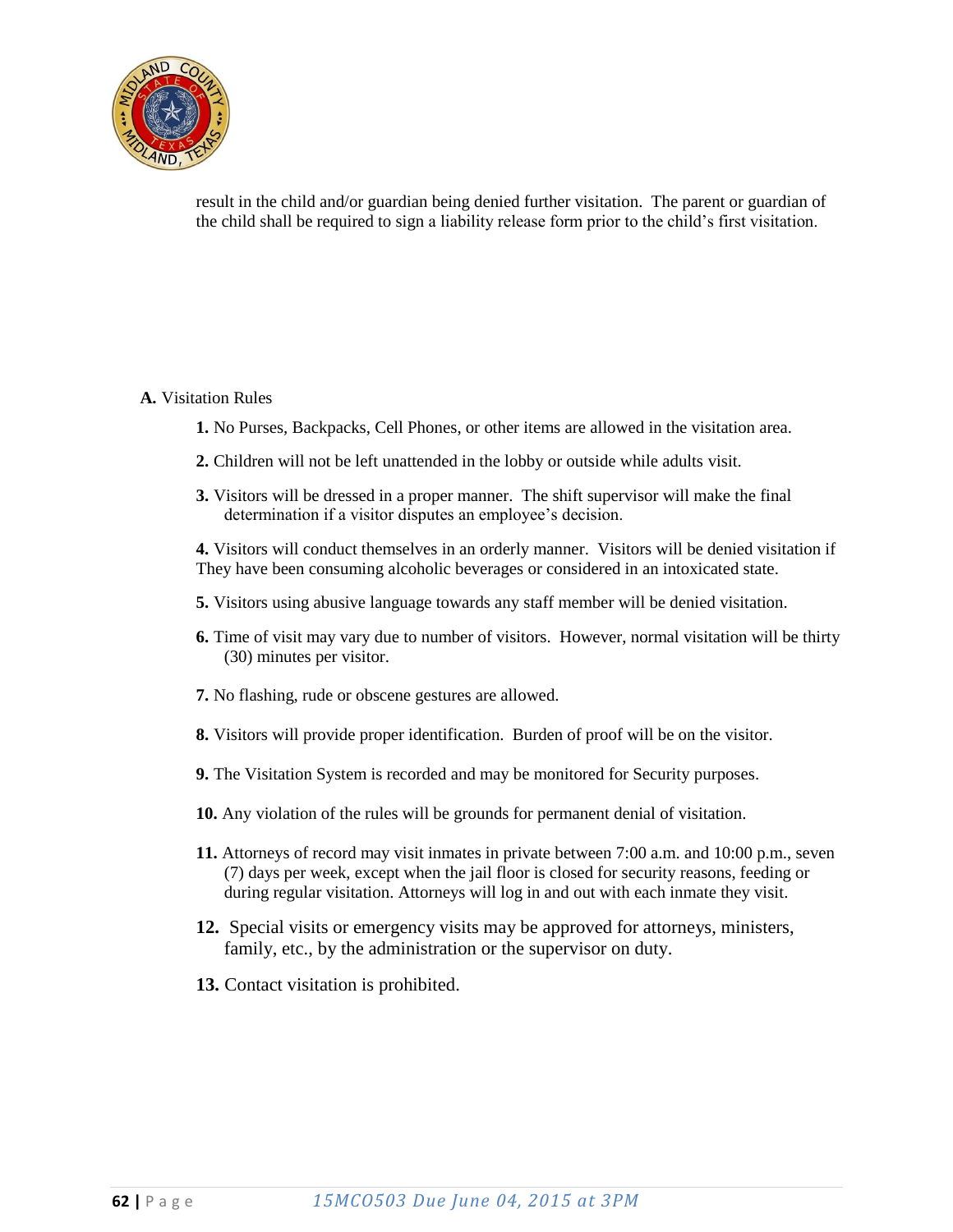

## **EXHIBIT TWO (2)**

### **CURRENT SOFTWARE APPLICATIONS – REQUIRED INTERFACE**

MIDLAND COUNTY SHERIFF'S OFFICE JAIL MANAGEMENT SYSTEM – ARCHONIX

MIDLAND COUNTY SHERIFF'S OFFICE INMATE TELEPHONE SYSTEM – ICSOLUTIONS

MIDLAND COUNTY COURT SYSTEM UN-NAMED CASE MANAGEMENT SYSTEM – CONTRACT UNAWARDED. CURRENTLY IN RFP PROCESS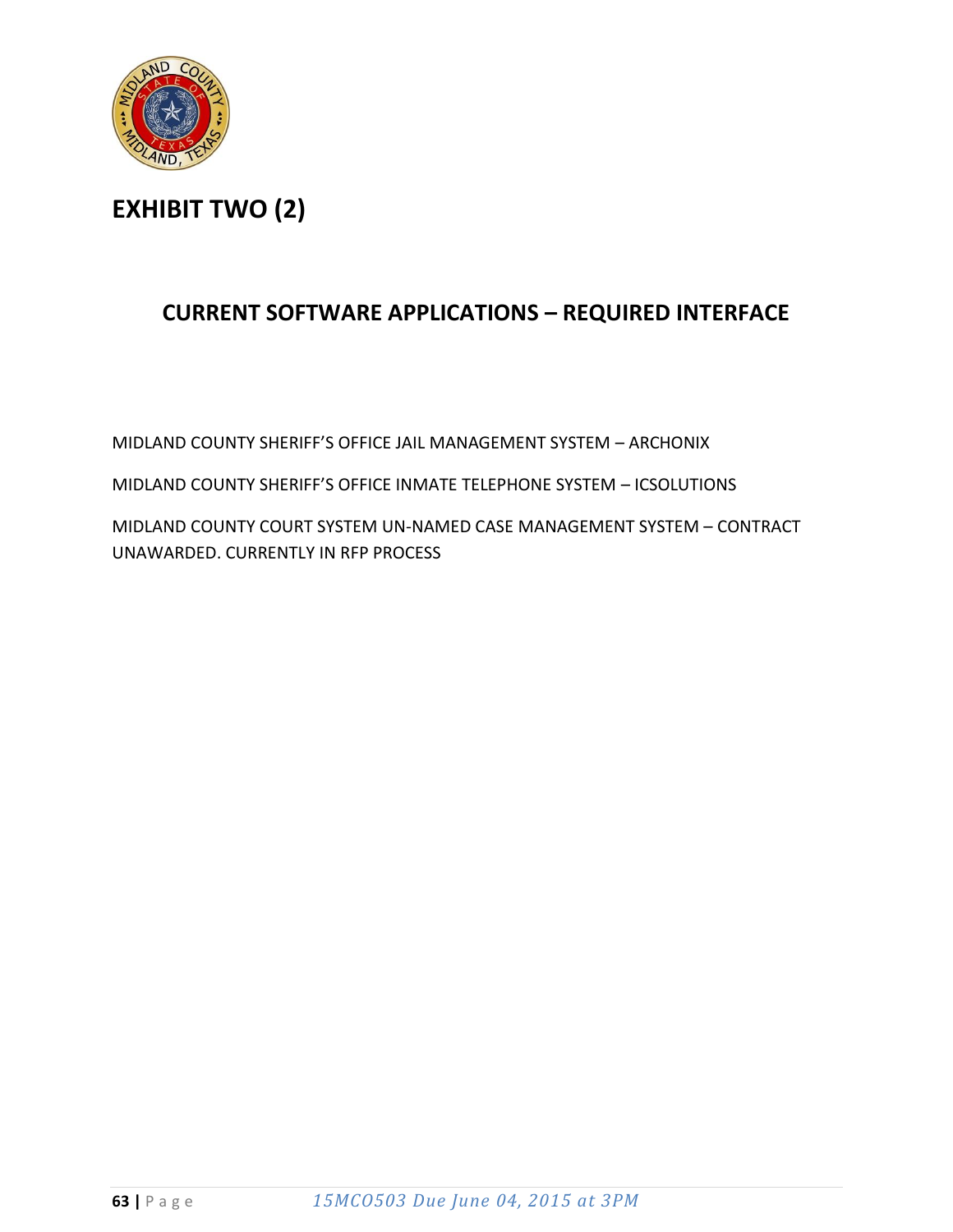

#### **ATTACHMENT A – COMPANY AFFIDAVIT**

#### **REQUIRED FORM COMPANY AFFIDAVIT**

The affiant, \_\_\_\_\_\_\_\_\_\_\_\_\_\_\_\_\_\_\_\_\_\_\_\_\_\_\_states with respect to this submission to County:

I (we) hereby certify that if the contract is awarded to our firm that no member or members of the governing body, elected official or officials, employee or employees of said County, or any person representing or purporting to represent the County, or any family member including spouse, parents, or children of said group, has received or has been promised, directly or indirectly, any financial benefit, by way of fee, commission, finder's fee or any other financial benefit on account of the act of awarding and/or executing a contract.

I hereby certify that I have full authority to bind the company and that I have personally reviewed the information contained in the RFP and this submission, and all attachments and appendices, and do hereby attest to the accuracy of all information contained in this submission, including all attachments and exhibits.

I acknowledge that any misrepresentation will result in immediate disqualification from any consideration in the submission process.

I further recognize that County reserves the right to make its award for any reason considered advantageous to the County. The company selected may be without respect to price or other factors.

| Signature experience and the state of the state of the state of the state of the state of the state of the state of the state of the state of the state of the state of the state of the state of the state of the state of th |  |  |  |  |  |
|--------------------------------------------------------------------------------------------------------------------------------------------------------------------------------------------------------------------------------|--|--|--|--|--|
|                                                                                                                                                                                                                                |  |  |  |  |  |
|                                                                                                                                                                                                                                |  |  |  |  |  |
|                                                                                                                                                                                                                                |  |  |  |  |  |
| Type of business organization (corporation, LLC, partnership, proprietorship)                                                                                                                                                  |  |  |  |  |  |
|                                                                                                                                                                                                                                |  |  |  |  |  |
|                                                                                                                                                                                                                                |  |  |  |  |  |
| <b>Notary Seal Below</b>                                                                                                                                                                                                       |  |  |  |  |  |